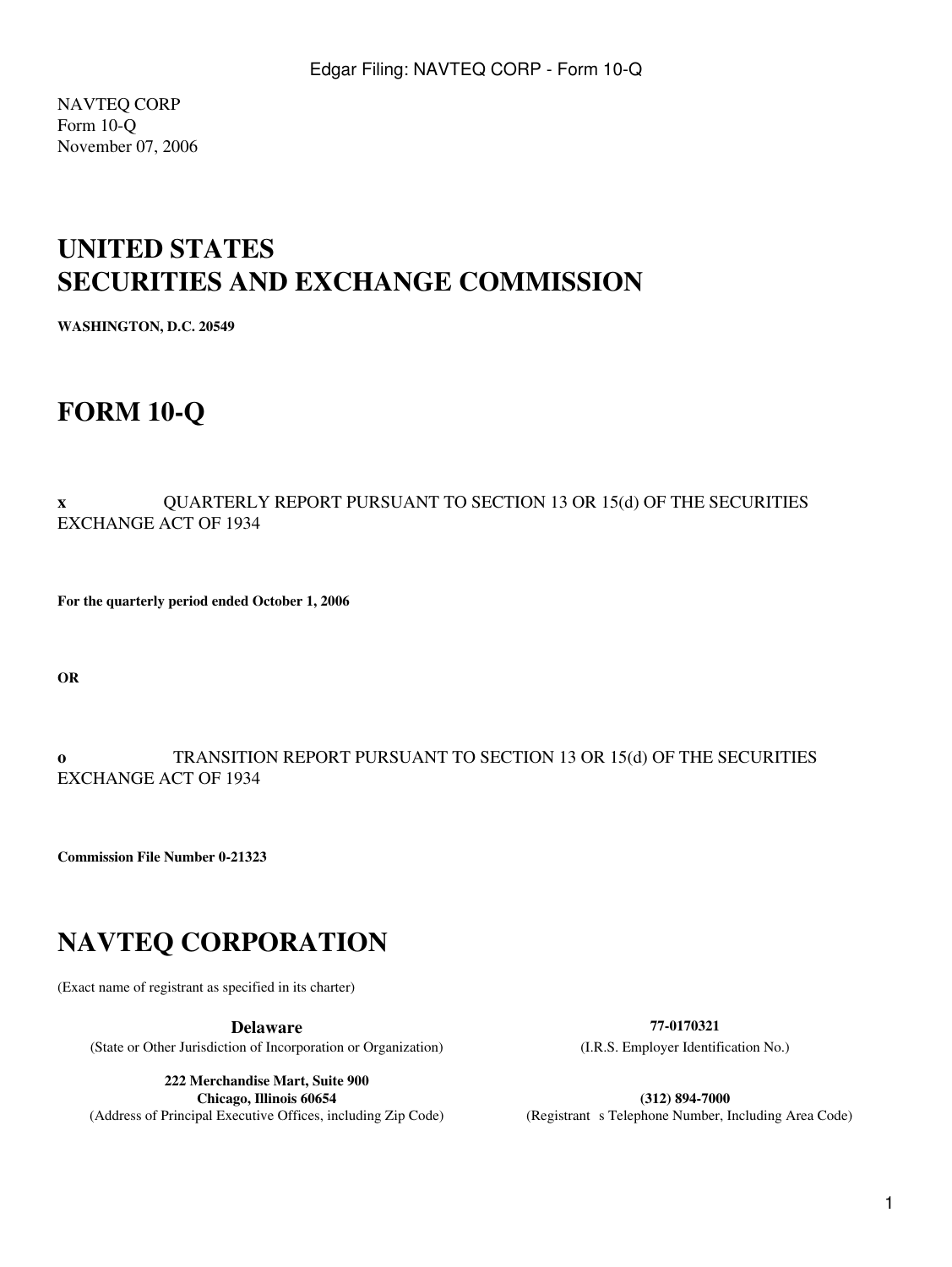Indicate by check mark whether the registrant (1) has filed all reports required to be filed by Section 13 or 15(d) of the Securities Exchange Act of 1934 during the preceding 12 months (or for such shorter period that the registrant was required to file such reports), and (2) has been subject to such filing requirements for the past 90 days. Yes x No o

Indicate by check mark whether the registrant is a large accelerated filer, an accelerated filer or a non-accelerated filer.

Large accelerated filer x Accelerated filer o Non-accelerated filer o

Indicate by check mark whether the registrant is a shell company (as defined in Rule 12b-2 of the Exchange Act) Yes o No x.

The number of shares of the registrant s Common Stock, \$0.001 par value, outstanding as of October 20, 2006 was 93,358,223.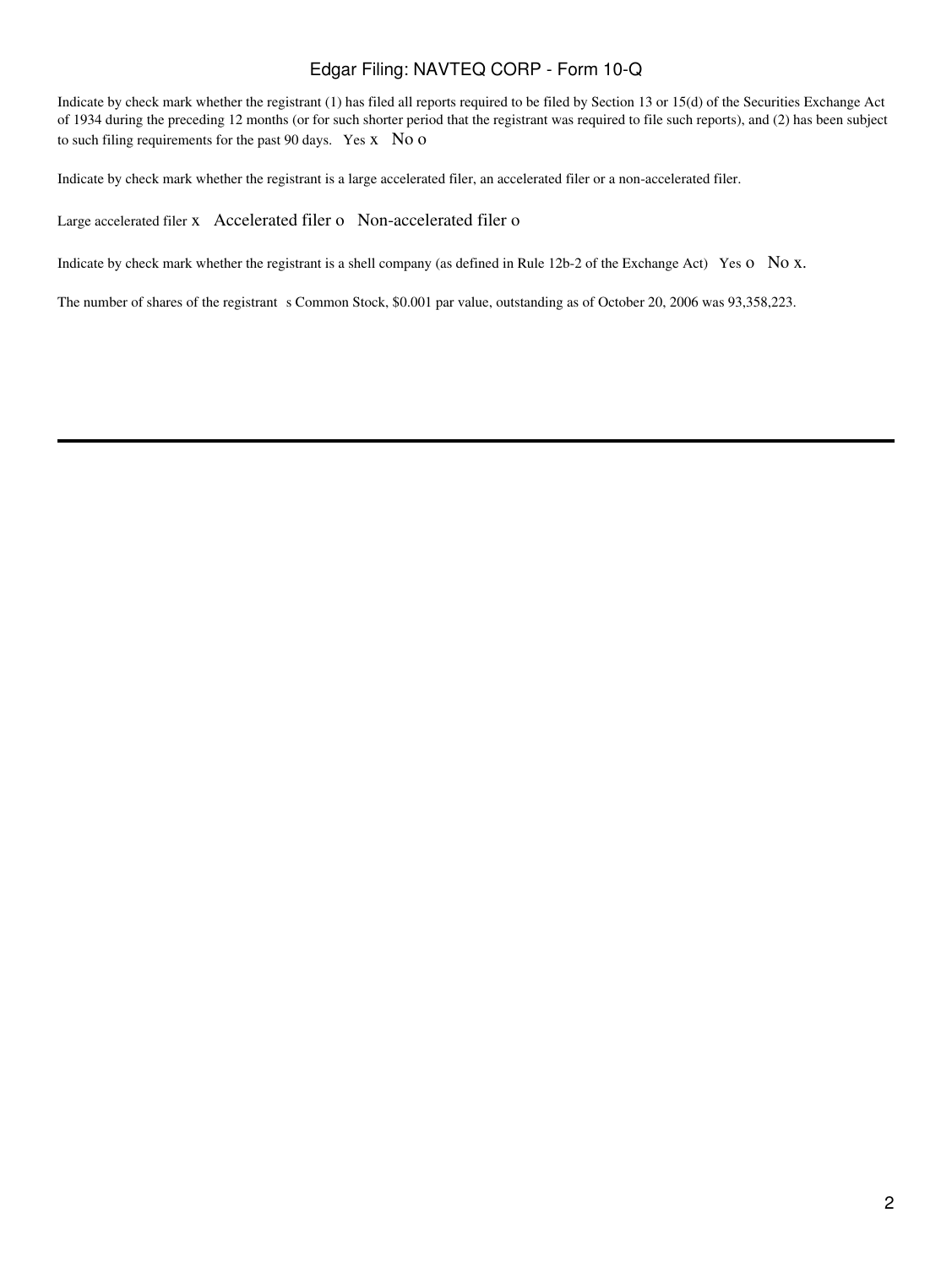References in this Quarterly Report on Form 10-Q to NAVTEQ, the Company, we, us, and our refer to NAVTEQ Corporation and its subsidiaries.

This quarterly report contains forward-looking statements within the meaning of Section 27A of the Securities Act of 1933, as amended, and Section 21E of the Securities Exchange Act of 1934, as amended. These forward-looking statements are not historical facts but rather are based on current expectations, estimates and projections about our industry, our beliefs and our assumptions. Words such as anticipates, expects, intends, plans, believes, seeks, may, will, should and estimates, and variations of these words and similar expressions, are intended forward-looking statements. These statements are not guarantees of future performance and are subject to risks, uncertainties and other factors, some of which are beyond our control, are difficult to predict and could cause actual results to differ materially from those expressed, implied or forecast in the forward-looking statements. In addition, the forward-looking events discussed in this quarterly report might not occur. These risks and uncertainties include, among others, those set forth under Item 1A. Risk Factors in the Company s Annual Report on Form 10-K for the year ended December 31, 2005, Part II Item 1A. Risk Factors in the Company s Quarterly Report on Form 10-Q for the quarter ended July 2, 2006 and elsewhere in this document. Readers are cautioned not to place undue reliance on these forward-looking statements. Readers should read this quarterly report, and the documents that we refer to in this quarterly report and have filed as exhibits to this quarterly report, with the understanding that actual future results and events may be materially different from what we currently expect.

The forward-looking statements included in this quarterly report reflect our views and assumptions only as of the date of this quarterly report. Except as required by law, we undertake no obligation to update any forward-looking statement, whether as a result of new information, future events or otherwise.

NAVTEQ is a trademark of NAVTEQ Corporation.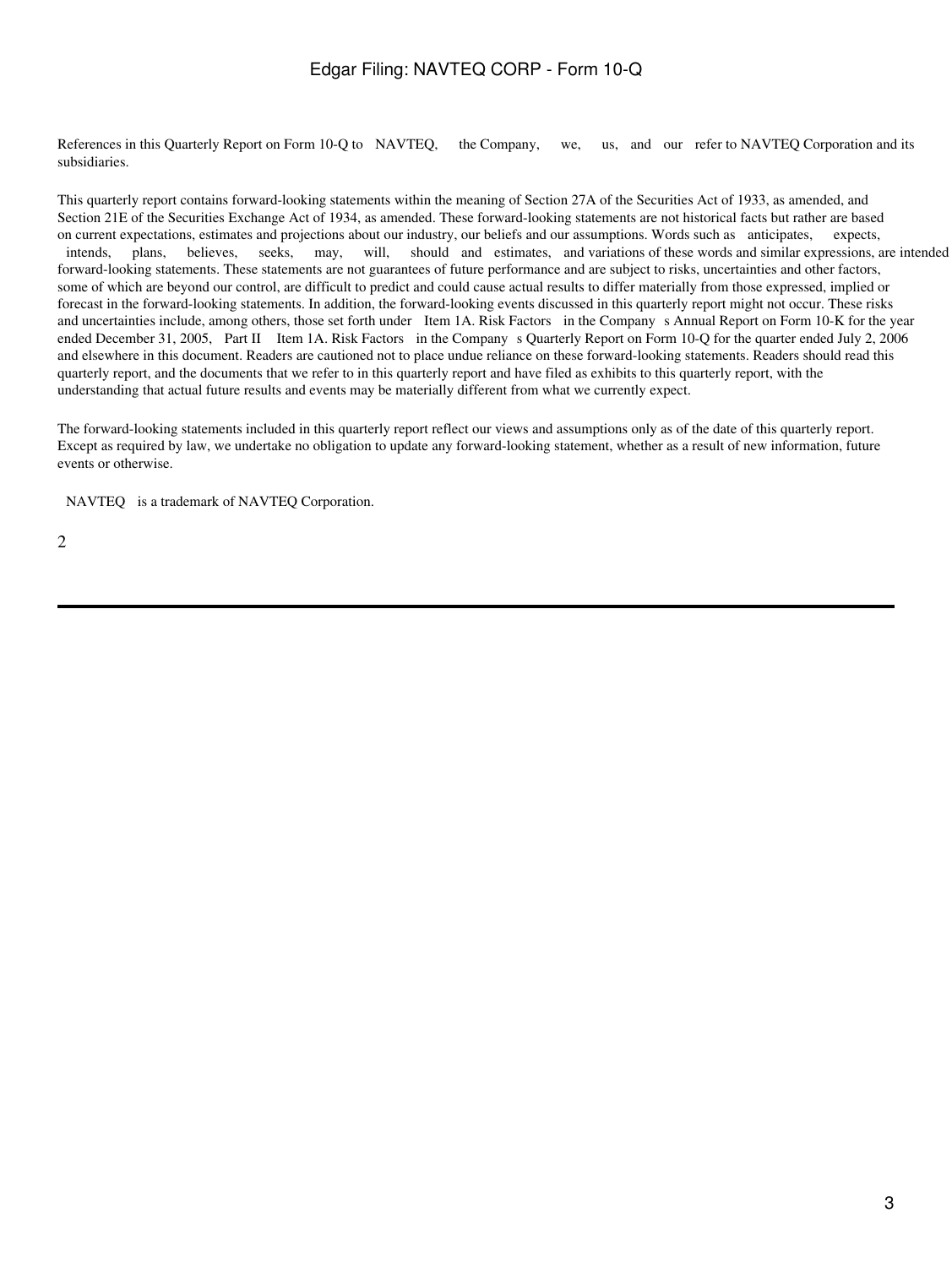### **PART I FINANCIAL INFORMATION**

### **Item 1. Financial Statements**

### **NAVTEQ CORPORATION AND SUBSIDIARIES**

# **Condensed Consolidated Balance Sheets**

(In thousands, except per share amounts)

|                                                                                                      | December 31,<br>2005 | October 1,<br>2006<br>(Unaudited)       |
|------------------------------------------------------------------------------------------------------|----------------------|-----------------------------------------|
| Assets                                                                                               |                      |                                         |
| Current assets:                                                                                      |                      |                                         |
| Cash and cash equivalents                                                                            | \$<br>85,070         | 66,403                                  |
| Short-term marketable securities                                                                     | 84,299               | 151,419                                 |
| Accounts receivable, net of allowance for doubtful accounts of \$4,852 and \$5,617 in 2005 and 2006, |                      |                                         |
| respectively                                                                                         | 82,352               | 108,634                                 |
| Deferred income taxes, net                                                                           | 42,584               | 17,327                                  |
| Prepaid expenses and other current assets                                                            | 15,203               | 18,848                                  |
| Total current assets                                                                                 | 309,508              | 362,631                                 |
| Property and equipment, net                                                                          | 20,828               | 22,898                                  |
| Capitalized software development costs, net                                                          | 25,761               | 21,115                                  |
| Long-term deferred income taxes, net                                                                 | 169,264              | 189,327                                 |
| Long-term marketable securities                                                                      | 49,429               | 60,881                                  |
| Acquired intangible assets, net                                                                      | 16,815               | 17,265                                  |
| Goodwill                                                                                             | 11,778               | 15,148                                  |
| Deposits and other assets                                                                            | 12,505               | 11,796                                  |
| Total assets                                                                                         | \$<br>615,888        | 701,061                                 |
| Liabilities and Stockholders Equity                                                                  |                      |                                         |
| Current liabilities:                                                                                 |                      |                                         |
| Accounts payable                                                                                     | \$<br>19,572         | 12,519                                  |
| Accrued payroll and related liabilities                                                              | 28,365               | 26,587                                  |
| Other accrued expenses                                                                               | 28,658               | 32,417                                  |
| Deferred revenue                                                                                     | 38,703               | 35,625                                  |
| Fair value of foreign currency derivative                                                            | 3,265                |                                         |
| Total current liabilities                                                                            | 118,563              | 107,148                                 |
| Long-term deferred revenue                                                                           | 3,446                | 2,638                                   |
| Other long-term liabilities                                                                          | 3,815                | 2,145                                   |
| Total liabilities                                                                                    | 125,824              | 111,931                                 |
| Stockholders equity:                                                                                 |                      |                                         |
| Common stock, \$0.001 par value; 400,000 shares authorized; 92,086 and 93,342 shares issued and      |                      |                                         |
| outstanding in 2005 and 2006, respectively                                                           | 92                   | 93                                      |
| Additional paid-in capital                                                                           | 822,356              | 840,479                                 |
| Deferred compensation expense                                                                        | (9,096)              | $\lambda$                               |
| Accumulated other comprehensive loss:                                                                |                      |                                         |
| Cumulative translation adjustment                                                                    | (25, 890)            | (21, 372)<br>$\mathcal{C}$              |
| Unrealized holding loss on available-for-sale marketable securities, net of tax                      | (514)                | (213)<br>$\mathcal{E}$                  |
| Total accumulated other comprehensive loss                                                           | (26, 404)            | (21, 585)<br>$\mathcal{E}$<br>$\lambda$ |
| Accumulated deficit                                                                                  | (296, 884)           | $\mathcal{L}$<br>(229, 857)             |
| Total stockholders equity                                                                            | 490,064              | 589,130                                 |
| Total liabilities and stockholders equity                                                            | 615.888<br>\$        | 701,061                                 |

See accompanying notes to condensed consolidated financial statements.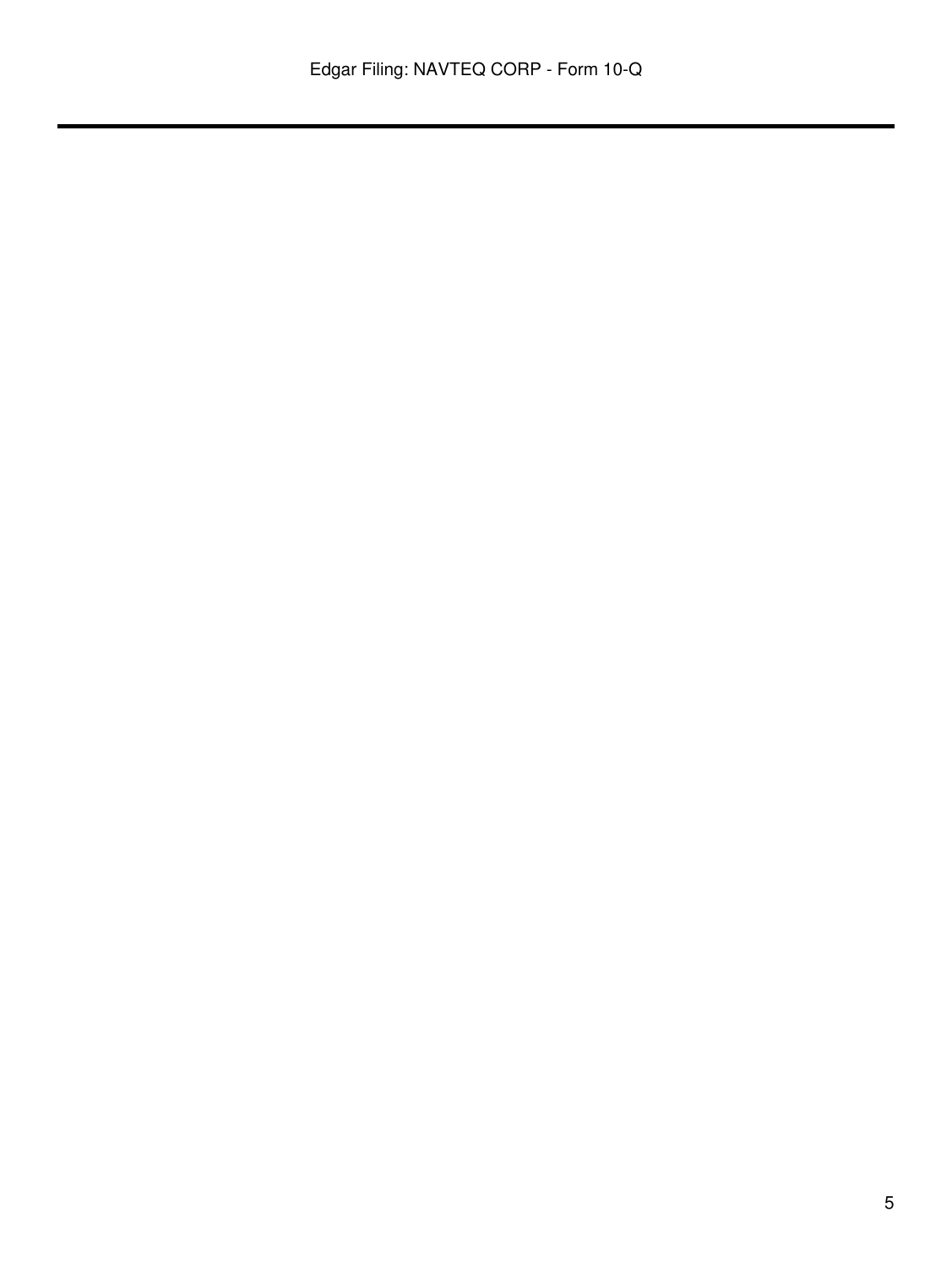### **NAVTEQ CORPORATION AND SUBSIDIARIES**

**Condensed Consolidated Statements of Income**

(In thousands, except per share data)

(Unaudited)

|                                                                                                   |           | <b>Quarter Ended</b><br>September 25,<br>2005 |               | October 1,<br>2006 |           | 2005           | <b>Nine Months Ended</b><br>September 25, |               | October 1,<br>2006 |  |
|---------------------------------------------------------------------------------------------------|-----------|-----------------------------------------------|---------------|--------------------|-----------|----------------|-------------------------------------------|---------------|--------------------|--|
| Net revenue                                                                                       | \$        | 123,005                                       |               | 142,658            |           | \$             | 350,534                                   |               | 400,928            |  |
| Operating costs and expenses:                                                                     |           |                                               |               |                    |           |                |                                           |               |                    |  |
| Database creation and distribution costs                                                          | 60,906    |                                               |               | 69,397             |           | 169,227        |                                           |               | 197,934            |  |
| Selling, general and administrative expenses                                                      | 31,676    |                                               |               | 36,217             |           | 88,611         |                                           |               | 112,101            |  |
| Total operating costs and expenses                                                                | 92,582    |                                               |               | 105,614            |           | 257,838        |                                           |               | 310,035            |  |
| Operating income                                                                                  | 30,423    |                                               |               | 37,044             |           | 92,696         |                                           |               | 90,893             |  |
| Other income (expense):                                                                           |           |                                               |               |                    |           |                |                                           |               |                    |  |
| Interest income, net                                                                              | 1,117     |                                               |               | 3,004              |           | 2,550          |                                           |               | 7,807              |  |
| Foreign currency gain (loss)                                                                      | 96        |                                               |               | (77)               |           | 686            |                                           |               | (501)              |  |
| Other income (expense)                                                                            | (11)      |                                               | $\mathcal{E}$ | (2)                | $\lambda$ | $\overline{4}$ |                                           |               | (13)               |  |
| Income before income taxes                                                                        | 31,625    |                                               |               | 39,969             |           | 95,336         |                                           |               | 98,186             |  |
| Income tax (benefit) expense                                                                      | (69, 490) |                                               | $\mathcal{E}$ | 12,890             |           | (47, 828)      |                                           | $\mathcal{E}$ | 31,665             |  |
| Net income before cumulative effect of change in accounting<br>principle                          | 101,115   |                                               |               | 27,079             |           | 143,164        |                                           |               | 66,521             |  |
| Cumulative effect of change in accounting principle, net of<br>income tax of \$312                |           |                                               |               |                    |           |                |                                           |               | 506                |  |
| Net income                                                                                        | \$        | 101,115                                       |               | 27,079             |           | \$             | 143,164                                   |               | 67,027             |  |
| Earnings per share of common stock before cumulative effect<br>of change in accounting principle: |           |                                               |               |                    |           |                |                                           |               |                    |  |
| <b>Basic</b>                                                                                      | \$        | 1.11                                          |               | 0.29               |           | \$             | 1.60                                      |               | 0.72               |  |
| Diluted                                                                                           | \$        | 1.07                                          |               | 0.28               |           | \$             | 1.52                                      |               | 0.70               |  |
| Cumulative effect of change in accounting principle per share<br>of common stock:                 |           |                                               |               |                    |           |                |                                           |               |                    |  |
| <b>Basic</b>                                                                                      | \$        |                                               |               |                    |           | \$             |                                           |               | 0.01               |  |
| Diluted                                                                                           | \$        |                                               |               |                    |           | \$             |                                           |               | 0.01               |  |
| Earnings per share of common stock:                                                               |           |                                               |               |                    |           |                |                                           |               |                    |  |
| <b>Basic</b>                                                                                      | \$        | 1.11                                          |               | 0.29               |           | \$             | 1.60                                      |               | 0.72               |  |
| Diluted                                                                                           | \$        | 1.07                                          |               | 0.28               |           | \$             | 1.52                                      |               | 0.70               |  |
| Weighted average shares of common stock outstanding:                                              |           |                                               |               |                    |           |                |                                           |               |                    |  |
| <b>Basic</b>                                                                                      | 90,701    |                                               |               | 93,293             |           | 89,700         |                                           |               | 92,884             |  |
| Diluted                                                                                           | 94,521    |                                               |               | 95,718             |           | 93,959         |                                           |               | 95,668             |  |

See accompanying notes to condensed consolidated financial statements.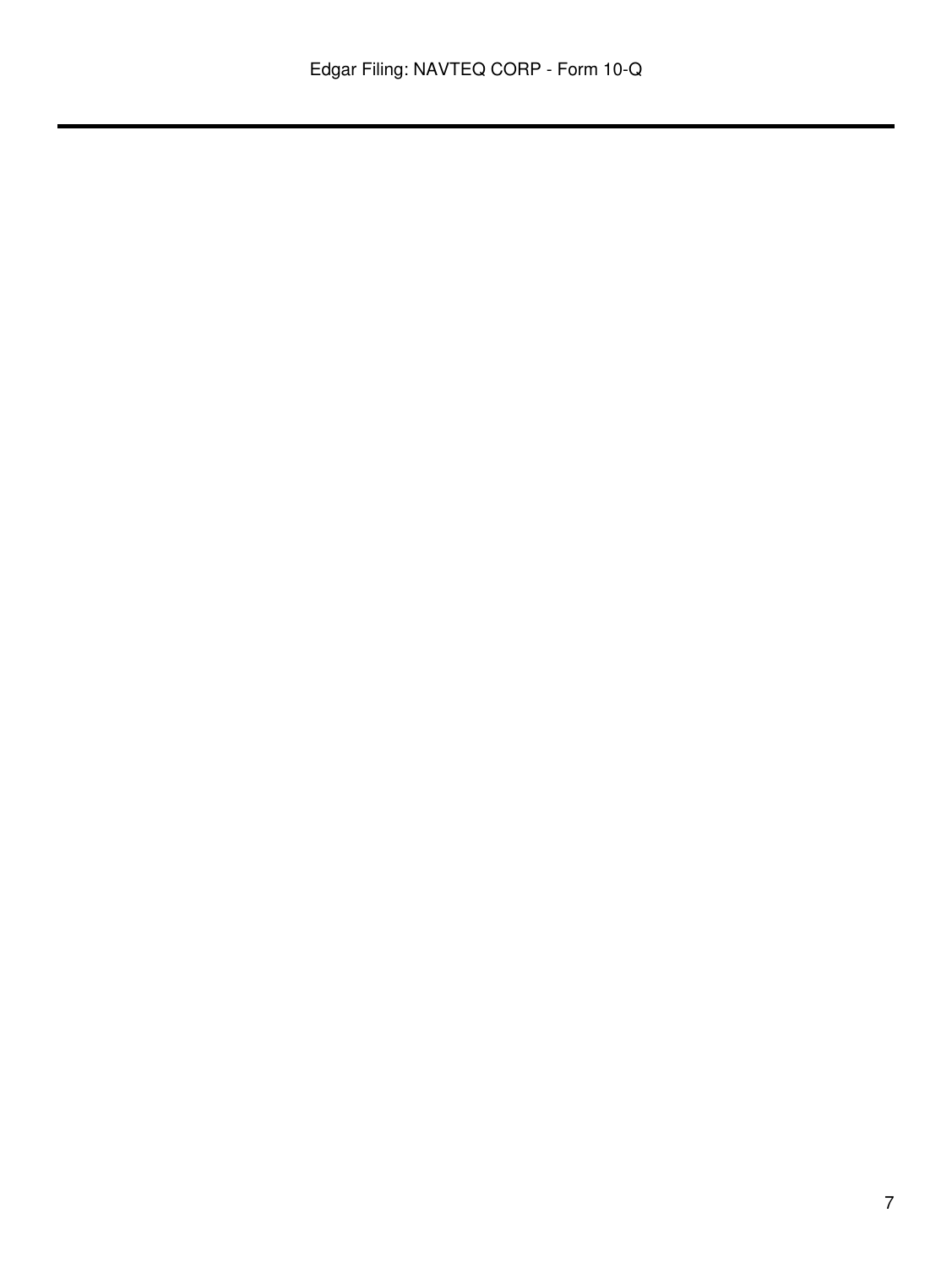### **NAVTEQ CORPORATION AND SUBSIDIARIES**

**Condensed Consolidated Statements of Cash Flows**

(In thousands)

(Unaudited)

|                                                                                   |            | <b>Nine Months Ended</b><br>September 25, 2005 | <b>October 1, 2006</b> |            |               |
|-----------------------------------------------------------------------------------|------------|------------------------------------------------|------------------------|------------|---------------|
| Cash flows from operating activities:                                             |            |                                                |                        |            |               |
| Net income                                                                        | \$         | 143,164                                        |                        | 67,027     |               |
| Adjustments to reconcile net income to net cash provided by operating activities: |            |                                                |                        |            |               |
| Cumulative effect of change in accounting principle                               |            |                                                |                        | (506)      |               |
| Deferred income taxes                                                             | (88, 768)  |                                                | $\mathcal{E}$          | 6,497      |               |
| Depreciation and amortization                                                     | 6,278      |                                                |                        | 8,394      |               |
| Amortization of software development costs                                        | 9,491      |                                                |                        | 10,978     |               |
| Amortization of acquired intangible assets                                        | 756        |                                                |                        | 2,582      |               |
| Foreign currency (gain) loss                                                      | (86)       |                                                | $\mathcal{E}$          | 501        |               |
| Provision for bad debts                                                           | 1,826      |                                                |                        | 1,605      |               |
| Stock compensation expense                                                        | 6,887      |                                                |                        | 11,197     |               |
| Tax benefit on non-qualified stock options                                        | 37,611     |                                                |                        |            |               |
| Non-cash other                                                                    | 941        |                                                |                        | 1,224      |               |
| Changes in operating assets and liabilities:                                      |            |                                                |                        |            |               |
| Accounts receivable                                                               | (32,919)   |                                                | $\mathcal{E}$          | (24, 612)  | $\lambda$     |
| Prepaid expenses and other current assets                                         | (5,868)    |                                                | $\mathcal{E}$          | (3,919)    | $\mathcal{E}$ |
| Deposits and other assets                                                         | (1,783)    |                                                | $\mathcal{E}$          | 1,507      |               |
| Accounts payable                                                                  | (333)      |                                                | $\lambda$              | (7, 594)   |               |
| Accrued payroll and related liabilities                                           | 1,470      |                                                |                        | (2,588)    | $\mathcal{E}$ |
| Other accrued expenses                                                            | (2,893)    |                                                | $\mathcal{E}$          | (1, 815)   | $\mathcal{E}$ |
| Deferred revenue                                                                  | 803        |                                                |                        | (5,252)    |               |
| Other long-term liabilities                                                       | 903        |                                                |                        | (1,866)    | $\mathcal{E}$ |
| Net cash provided by operating activities                                         | 77,480     |                                                |                        | 63,360     |               |
| Cash flows from investing activities:                                             |            |                                                |                        |            |               |
| Acquisition of property and equipment                                             | (5,086)    |                                                | $\mathcal{E}$          | (10, 305)  | $\mathcal{E}$ |
| Capitalized software development costs                                            | (8,948)    |                                                | $\mathcal{E}$          | (6, 332)   | $\mathcal{E}$ |
| Purchases of marketable securities                                                | (148, 162) |                                                | $\mathcal{E}$          | (262, 569) | $\mathcal{E}$ |
| Sales of marketable securities                                                    | 101,042    |                                                |                        | 183,965    |               |
| Payments for acquisitions                                                         | (8,234)    |                                                | $\mathcal{E}$          | (5,044)    | $\lambda$     |
| Purchase of investments                                                           | (1,201)    |                                                | $\lambda$              |            |               |
| Note receivable                                                                   |            |                                                |                        | (300)      | $\mathcal{E}$ |
| Net cash used in investing activities                                             | (70, 589)  |                                                | $\lambda$              | (100, 585) | $\lambda$     |
| Cash flows from financing activities:                                             |            |                                                |                        |            |               |
| Issuance of common stock and related tax benefits                                 | 5,147      |                                                |                        | 16,841     |               |
| Net cash provided by financing activities                                         | 5,147      |                                                |                        | 16,841     |               |
| Effect of exchange rate changes on cash                                           | (2,183)    |                                                | $\mathcal{E}$          | 1,717      |               |
| Net increase (decrease) in cash and cash equivalents                              | 9,855      |                                                |                        | (18, 667)  | $\lambda$     |
| Cash and cash equivalents at beginning of period                                  | 30,101     |                                                |                        | 85,070     |               |
| Cash and cash equivalents at end of period                                        | \$         | 39,956                                         |                        | 66,403     |               |
| Supplemental disclosure of cash flow information:                                 |            |                                                |                        |            |               |
| Cash paid during the period for interest                                          | \$         | 16                                             |                        | 8          |               |
| Cash paid during the period for income taxes                                      | \$         | 569                                            |                        | 7,817      |               |
| Non-cash transactions:                                                            |            |                                                |                        |            |               |
| Value of common stock issued in connection with acquisition                       | \$         | 19,977                                         |                        |            |               |

See accompanying notes to condensed consolidated financial statements.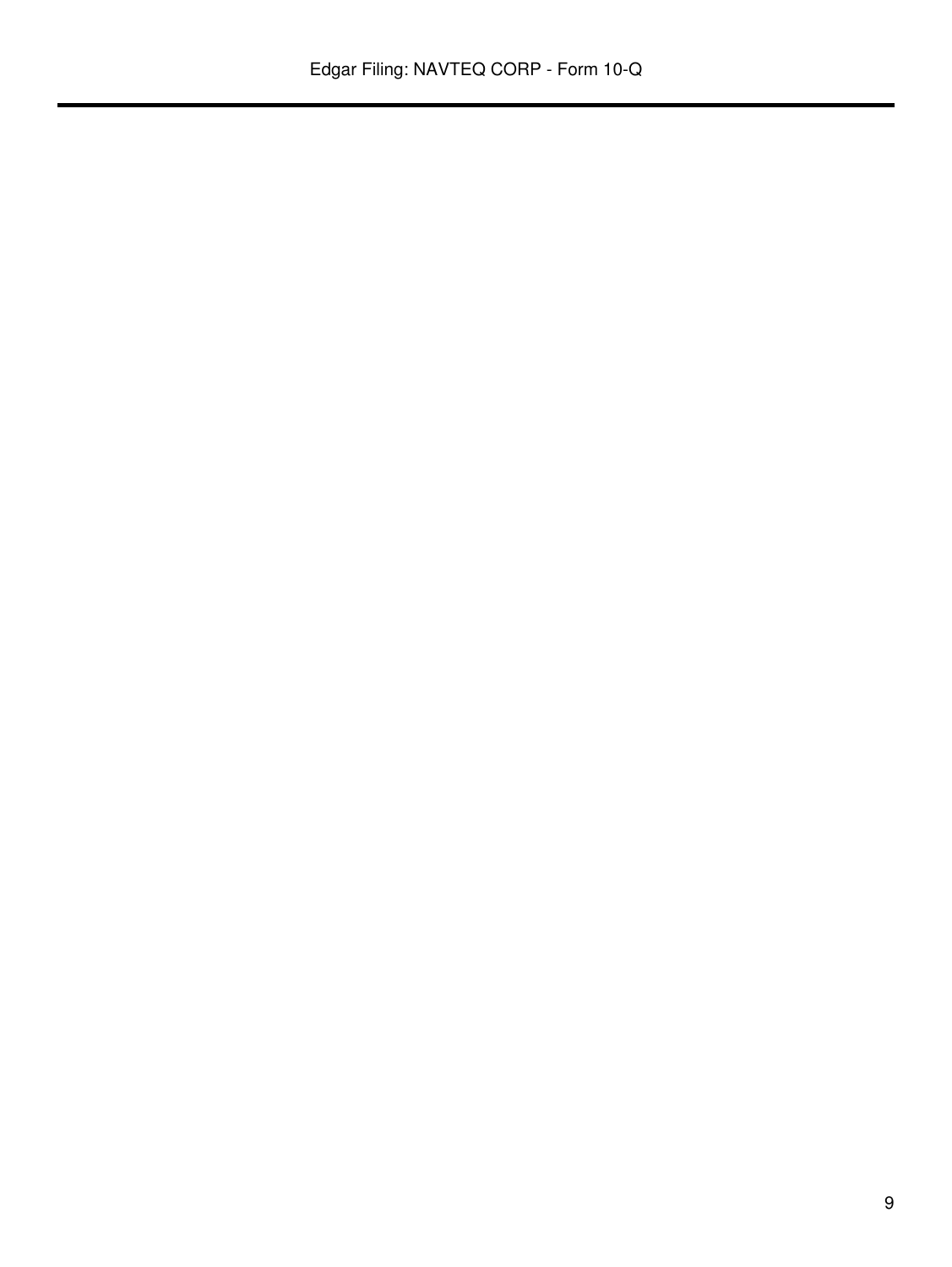### **NAVTEQ CORPORATION AND SUBSIDIARIES Notes to Condensed Consolidated Financial Statements** (Unaudited, amounts in thousands, except per share amounts)

### **(1)Unaudited Financial Statements**

NAVTEQ Corporation and subsidiaries (the Company) is a leading provider of digital map information and related software and services used in a wide range of navigation, mapping and geographic-related applications, including products and services that provide maps, driving directions, turn-by-turn route guidance, fleet management and tracking and geographic information systems. These products and services are provided to end users by our customers on various platforms, including: self-contained hardware and software systems installed in vehicles; personal computing devices, such as personal navigation devices (PNDs) and mobile phones; server-based systems, including internet and wireless services; and paper media.

The Company is engaged primarily in the creation, updating, enhancing, licensing and distribution of its database for North America and Europe. The Companys database is a digital representation of road transportation networks constructed to provide a high level of accuracy and the useful level of detail necessary to support route guidance products and similar applications. The Companys database is licensed to leading automotive electronics manufacturers, automotive manufacturers, developers of advanced transportation applications, developers of geographic-based information products and services, location-based service providers and other product and service providers. The Company is currently realizing revenue primarily from license fees charged to customers who incorporate the Companys database into their products and services.

The accompanying condensed consolidated financial statements of the Company have been prepared in accordance with accounting principles generally accepted in the United States of America (GAAP) for interim financial information, the instructions to United States Securities and Exchange Commission Form 10-Q and Rule 10-01 of Regulation S-X. Accordingly, they do not include all of the information and footnotes required by GAAP for complete financial statements.

In the opinion of management, all adjustments (consisting of normal recurring adjustments) considered necessary for a fair presentation have been included. The results of operations for the interim periods are not necessarily indicative of the results that may be expected for the fiscal year. For further information, refer to the consolidated financial statements and accompanying notes for the year ended December 31, 2005 included in the Company s Annual Report on Form 10-K for the year ended December 31, 2005.

The preparation of financial statements in conformity with GAAP requires management to make estimates and assumptions that affect the reported amounts of assets and liabilities and disclosure of contingent assets and liabilities at the date of the financial statements, and the reported amounts of revenue and expenses during the reporting period. Actual results could differ from those estimates.

### Principles of Presentation

The Company s fiscal quarterly periods end on the Sunday closest to the calendar quarter end. The 2005 third quarter had 91 days and the 2006 third quarter had 91 days. The 2005 year to date period had 268 days and the 2006 year to date period had 274 days. The Company s fiscal year end is December 31.

Certain 2005 amounts in the condensed consolidated financial statements have been reclassified to conform to the 2006 presentation. The reclassification was related to certain expenses reclassified to Database creation and distribution costs that had previously been reported in Selling, general, and administrative expenses.

### **(2) Share-Based Payments**

On January 1, 2006, the Company adopted Financial Accounting Standards Board (FASB) Statement of Financial Accounting Standards (SFAS) No. 123(R), Share-Based Payment. SFAS No. 123(R) supersedes SFAS No. 123 and Accounting Principles Board (APB) Opinion No. 25 and requires all share-based payments to employees, including grants of employee stock options, to be recognized as an operating expense in the income statement. The cost will be recognized over the requisite service period based on fair values measured on grant dates. The Company adopted the new standard using the modified prospective transition method. Accordingly, expense required under SFAS 123(R) has been recorded beginning January 1, 2006. In connection with the adoption of SFAS No. 123(R), the Company recorded a cumulative effect of a change in accounting principle resulting in income of \$506 (net of income tax expense of \$312). The Company also eliminated the December 31, 2005 balance of deferred compensation of \$9,096 by reducing additional paid-in capital.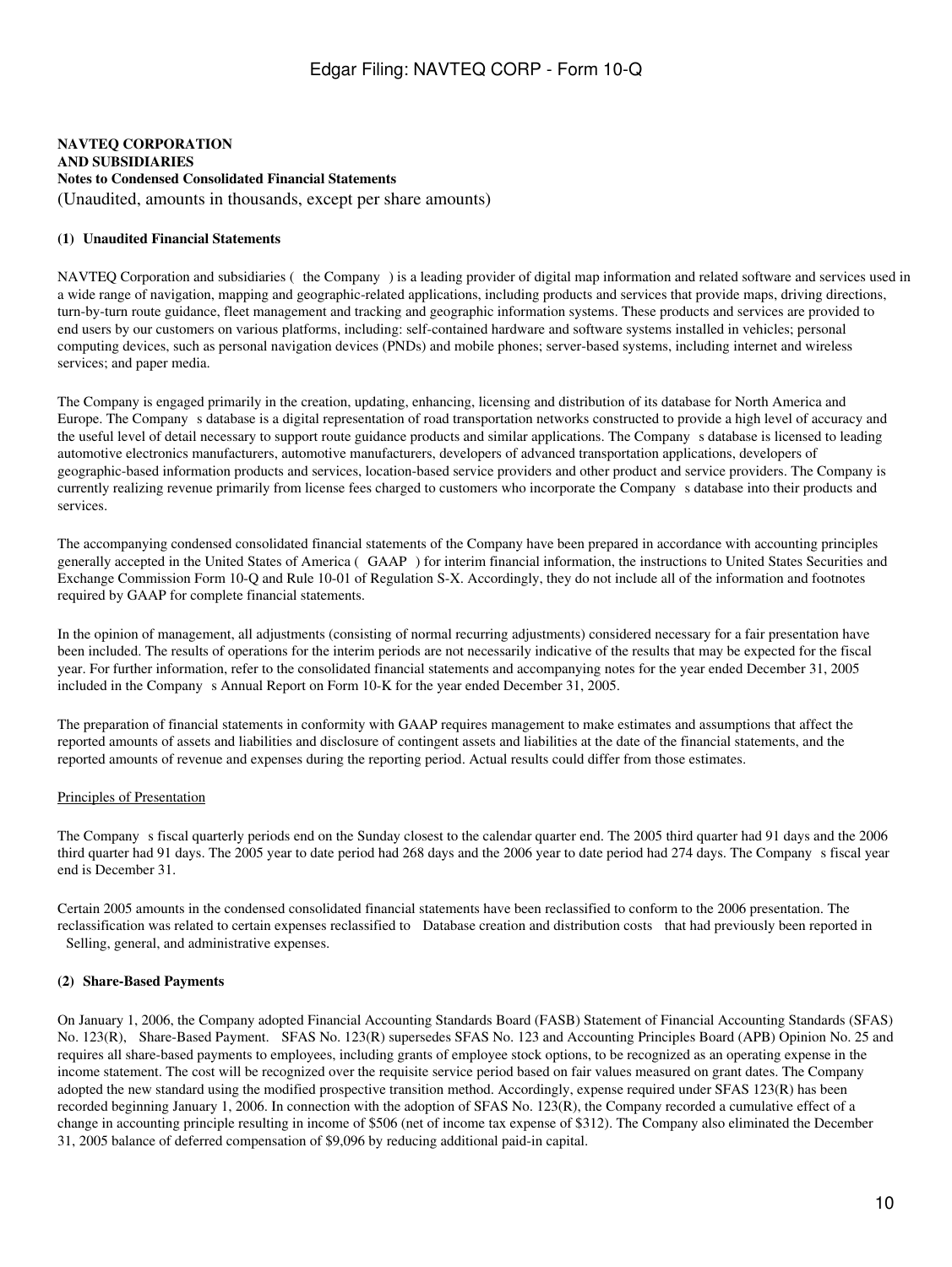The Company recognized compensation cost totaling \$2,068 and \$2,655 for the quarters ended September 25, 2005 and October 1, 2006, respectively, related to its share-based payment arrangements and \$6,887 and \$11,197 for the nine months ended September 25, 2005 and October 1, 2006, respectively, in the condensed consolidated statements of income. The total income tax (expense) benefit recognized in the income statement for the quarters ended September 25, 2005 and October 1, 2006 for share-based payment arrangements was \$(773) and \$689, respectively, and \$1,083 and \$3,180 for the nine months ended September 25, 2005 and October 1, 2006, respectively.

The total income tax benefit recognized in additional paid in capital for the quarters ended September 25, 2005 and October 1, 2006 for share-based payment arrangements was \$34,551 and \$12,511, respectively, and \$37,611 and \$15,009 for the nine months ended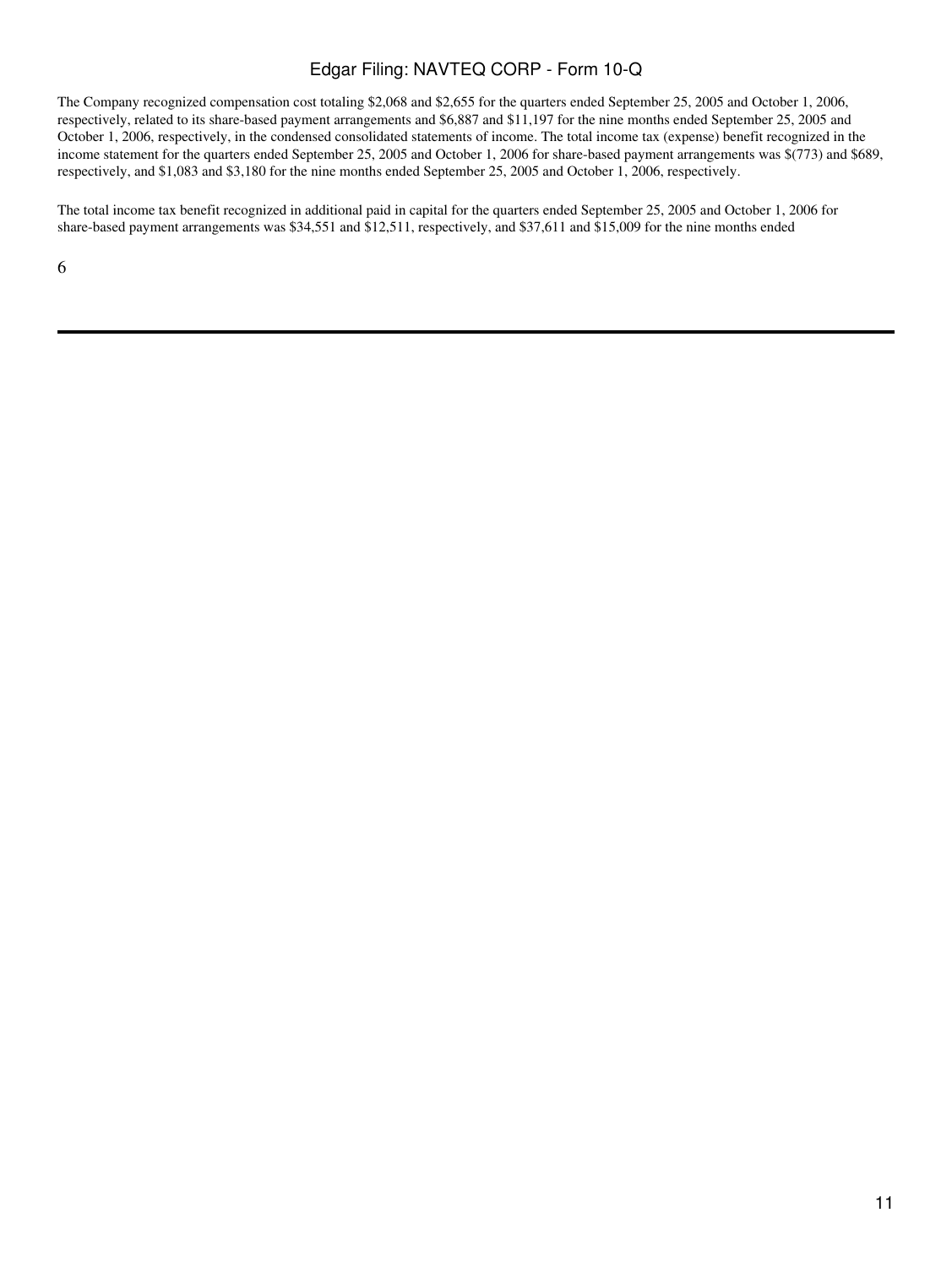September 25, 2005 and October 1, 2006, respectively. The Company has elected to use tax law ordering rules when calculating the income tax benefit associated with its share-based payment arrangements. In addition, the Company elected to use the simplified method of calculating the pool of excess tax benefits available to absorb tax deficiencies recognized subsequent to the adoption of SFAS No. 123(R) as prescribed by FASB Staff Position 123(R)-3, Transition Election related to Accounting for the Tax Effects of Share-Based Payment Awards. The total compensation cost related to nonvested awards not yet recognized as of October 1, 2006 was \$27,924 and will be recognized over a weighted-average period of 1.44 years.

In April 1996, the Company s Board of Directors approved the 1996 Stock Option Plan (1996 Plan). The 1996 Plan was amended and restated by the Company s Board of Directors in June 1996, and amended in August 2000. The 1996 Plan, as amended, provides for grants of incentive stock options, nonstatutory stock options, and stock purchase rights to employees (including employees who are officers) of the Company and its subsidiaries; provided, however, that no employee may be granted an option for more than 1,429 shares in any one fiscal year. The 1996 Plan also provides for grants of nonstatutory stock options and stock purchase rights to consultants. Stock options granted under the 1996 Plan prior to August 2000 generally have 10-year terms and vest monthly over 48 months. Stock options granted under the 1996 Plan after the amendment in August 2000 generally have 10-year terms and vest as follows: 25% of the options granted vest on the first day of the month following the employee s date of hire and the remaining options vest monthly over the next 36 months.

In October 1998, the Company s Board of Directors approved the 1998 California Stock Option Plan (1998 Plan). The 1998 Plan was amended in August 2000. The 1998 Plan provides for grants of incentive stock options, nonstatutory stock options, and stock purchase rights to employees (including employees who are officers) of the Company and its subsidiaries. The 1998 Plan also provides for grants of nonstatutory stock options and stock purchase rights to consultants. Stock options granted under the 1998 Plan prior to August 2000 generally have 10-year terms and vest monthly over 48 months. Stock options granted under the 1998 Plan after the August 2000 amendment generally have 10-year terms and vest as follows: 25% of the options granted vest on the first day of the month following the anniversary of the date of grant or the employees date of hire and the remaining options vest monthly over the next 36 months.

In August 2001, the Company s Board of Directors approved the 2001 Stock Incentive Plan (2001 Plan). The 2001 Plan provides for grants of incentive stock options, nonstatutory stock options, and stock purchase rights to employees (including employees who are officers) of the Company and its subsidiaries. The 2001 Plan also provides for grants of nonstatutory stock options and stock purchase rights to consultants. Stock options granted under the 2001 Plan prior to May 9, 2006 generally had 10-year terms and vest as follows: 25% of the options granted vest on the anniversary of the date of grant and the remaining options vest monthly over the next 36 months.

In February 2006, the Companys Board of Directors approved the Amended and Restated 2001 Stock Incentive Plan (2001 Amended Plan) (i) to permit compensation payable to our named executive officers under the 2001 Amended Plan to constitute qualified performance-based compensation and to therefore be deductible to the Company without regard to the limitations imposed by Section 162(m) of the Internal Revenue Code, (ii) to limit the number of shares of our common stock that may be issued under the 2001 Amended Plan in respect of restricted stock, restricted stock units or other similar full value awards, (iii) to eliminate the automatic termination of the 2001 Amended Plan in 2011, (iv) to limit the terms of stock options and stock appreciation rights granted under the 2001 Amended Plan to eight years, (v) to prohibit the Company from repricing (without stockholder approval) stock options or stock appreciation rights granted under the 2001 Amended Plan, (vi) to prohibit the grant of stock options or stock appreciation rights with an exercise price less than the per share fair market value of our common stock on the date of grant, and (vii) to clarify certain existing provisions of the 2001 Plan. The Company s stockholders approved the 2001 Amended Plan in May 2006. Stock options granted under the 2001 Amended Plan generally have 8-year terms and vest as follows: 25% of the options granted vest on the anniversary of the date of grant and the remaining options vest monthly over the next 36 months. The Company has reserved 10,931 shares of common stock for issuance under the 2001 Amended Plan. All options issued under the 2001 Amended Plan are adjusted pro rata for any stock dividends, stock splits and reverse stock splits.

As of October 1, 2006, there were 8,981 shares available for grant under the 2001 Amended Plan, and there were no shares available for grant under the 1996 or 1998 Plans. The Company has reserved 7,360 and 3,571 shares of common stock for issuance under the 1996 and 1998 Plans, respectively. All options issued under the 1996 and 1998 Plans are adjusted pro rata for any stock dividends, stock splits and reverse stock splits.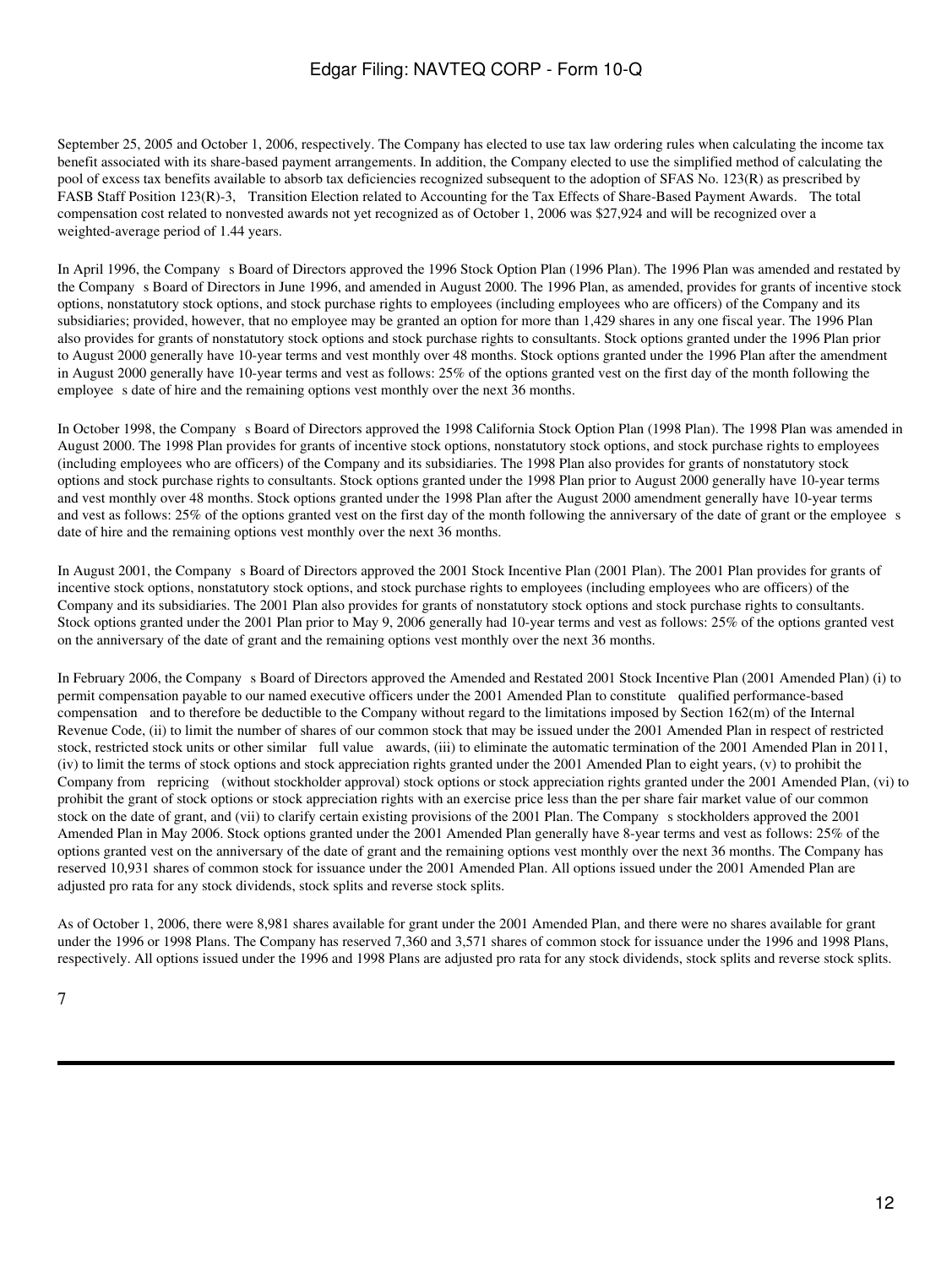#### *Stock Options*

For grants made prior to the adoption of SFAS 123(R), compensation expense is recognized ratably over the vesting periods of each tranche of the stock options using a fair value calculated as of the date of grant using the Black-Scholes method with the following weighted-average assumptions for the nine months ended September 25, 2005: no dividends, 60% volatility, risk-free interest rate of 3.88%, and expected life of 4.9 years. The weighted-average fair value for grants made during the nine months ended September 25, 2005 was \$23.06 per share.

For grants made subsequent to the adoption of SFAS 123(R), compensation expense is recognized on a straight-line basis over the vesting period of the full award using a fair value calculated using a binomial model. The binomial model utilizes expected volatility, risk-free interest rate, dividend yields, as well as early exercise multiples and post-vesting exit rates to determine an expected life of the option. The weighted-average assumptions for the nine months ended October 1, 2006 were as follows: no dividends, 45% expected volatility, risk-free interest rate of 4.75%, and an expected life of 5.3 years. The expected volatility was estimated by primarily using the implied volatility derived from the Companys publicly traded stock options. The weighted-average fair value for grants made during the nine months ended October 1, 2006 was \$21.17 per share.

Stock option activity during the nine months ended October 1, 2006 is as follows:

|                                     | <b>Number</b><br>of<br>options | Weighted-<br>average<br>exercise<br>price |       | Weighted-average<br>remaining<br>contractual life<br>(vears) | value | Aggregate intrinsic |
|-------------------------------------|--------------------------------|-------------------------------------------|-------|--------------------------------------------------------------|-------|---------------------|
| Outstanding as of December 31, 2005 | 5,378                          |                                           | 8.70  |                                                              |       |                     |
| Granted                             | 708                            | 46.45                                     |       |                                                              |       |                     |
| Exercised                           | (1,116)                        | 4.79                                      |       |                                                              |       |                     |
| Forfeited                           | (56                            | 35.99                                     |       |                                                              |       |                     |
| Outstanding as of October 1, 2006   | 4.914                          |                                           | 14.78 | 6.68                                                         |       | 79.589              |
| Exercisable as of October 1, 2006   | 3,622                          |                                           | 5.62  | 5.99                                                         |       | 77.759              |

The total intrinsic value of all options exercised during the nine months ended October 1, 2006 was \$45,210.

#### *Restricted Stock Units*

The Company also grants restricted stock units (RSUs) to certain directors and employees under the Companys 2001 Amended Plan. The RSUs are securities that require the Company to deliver one share of common stock to the holder for each vested unit. The RSUs vest 25% per year over a four-year period. For grants made prior to the adoption of SFAS 123(R), compensation expense is recognized ratably over the vesting periods of each tranche of the restricted stock units using a fair value equal to the fair market value of the Companys common stock on the date of grant. For grants made subsequent to the adoption of SFAS 123(R), compensation expense is recognized on a straight-line basis over the vesting period of the full award using a fair value equal to the fair market value of the Companys common stock on the date of grant. The weighted-average fair value of grants made during the nine months ended September 25, 2005 and October 1, 2006 were \$42.61 and \$46.38, respectively.

In addition, the Company also granted performance-based RSUs to certain employees during the first nine months of 2006. The number of these RSUs that will be earned is dependent upon meeting revenue and net income goals for fiscal year 2006. The fair value of each RSU is based on the fair market value of the Company s stock on the date of grant. The total expense is determined each period during 2006 based on the expected number of RSUs that will be earned, which is 61 as of October 1, 2006.

Restricted stock unit activity during the nine months ended October 1, 2006 is as follows:

|                                     | <b>Number</b><br>of<br>units |   | value | Weighted-average<br>grant date fair |
|-------------------------------------|------------------------------|---|-------|-------------------------------------|
| Outstanding as of December 31, 2005 | 712                          |   |       | 26.21                               |
| Granted                             | 134                          |   | 46.38 |                                     |
| Vested                              | (223)                        |   | 25.09 |                                     |
| Forfeited                           | (13                          |   | 35.11 |                                     |
| Outstanding as of October 1, 2006   | 610                          | S |       | 30.86                               |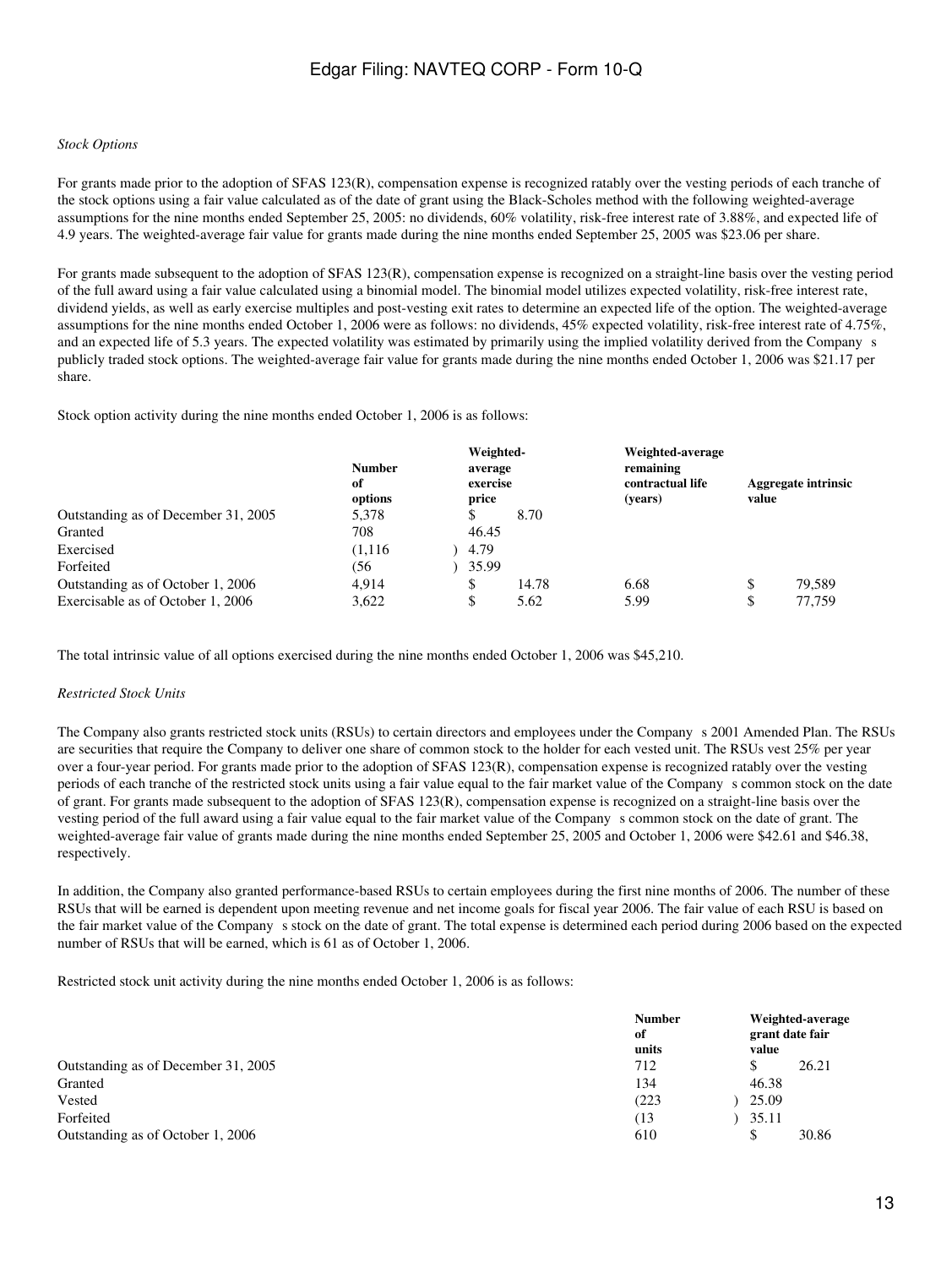The total fair value of all restricted stock units that vested during the nine months ended October 1, 2006 was \$9,418.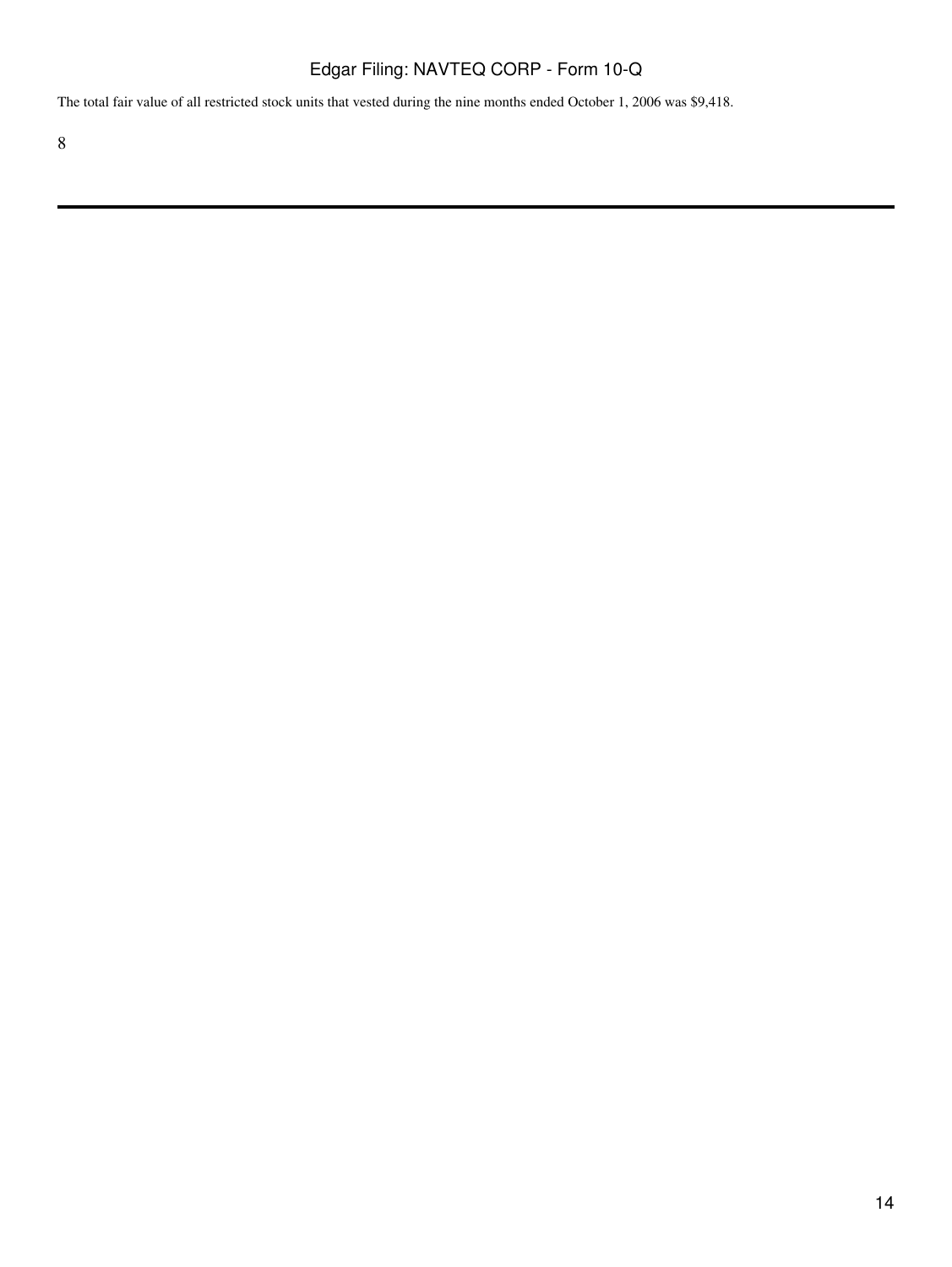### *Pre-Adoption Pro Forma Information*

Prior to adopting SFAS 123(R), the Company applied the intrinsic value-based method of accounting prescribed by APB Opinion No. 25, Accounting for Stock Issued to Employees, and related interpretations, including FASB Interpretation No. 44, Accounting for Certain Transactions involving Stock Compensation, an interpretation of APB Opinion No. 25, to account for its fixed plan stock-based awards to employees.

The following table illustrates the effect on net income and earnings per share if the fair value based method had been applied in the quarter and nine months ended September 25, 2005:

|                                                                                          |               | <b>Ouarter</b> ended<br>September 25, 2005 | <b>Nine Months Ended</b><br>September 25, 2005 |
|------------------------------------------------------------------------------------------|---------------|--------------------------------------------|------------------------------------------------|
| Information as Reported                                                                  |               |                                            |                                                |
| Stock-based employee compensation expense included in net income, net of tax             | \$            | 1.278                                      | 4.459                                          |
| Net income                                                                               | \$            | 101.115                                    | 143.164                                        |
| Basic earnings per share                                                                 | \$            | 1.11                                       | 1.60                                           |
| Diluted earnings per share                                                               | \$            | 1.07                                       | 1.52                                           |
| Information calculated as if fair value method had applied to all awards:                |               |                                            |                                                |
| Stock-based employee compensation expense determined under fair value method, net of tax | <sup>\$</sup> | 2.756                                      | 8.412                                          |
| Pro forma net income                                                                     | \$            | 99,637                                     | 139,211                                        |
| Pro forma basic earnings per share                                                       | \$            | 1.10                                       | 1.55                                           |
| Pro forma diluted earnings per share                                                     | \$            | 1.05                                       | 1.48                                           |

### **(3)Recent Accounting Pronouncements**

In July 2006, the FASB issued FASB Interpretation 48, Accounting for Uncertainty in Income Taxes an interpretation of FASB Statement 109. This interpretation clarifies the accounting for uncertainty in income taxes recognized in an enterprise s financial statements in accordance with SFAS No. 109, Accounting for Income Taxes. This interpretation prescribes a recognition threshold and measurement attribute for the financial statement recognition and measurement of a tax position taken or expected to be taken in a tax return. This interpretation also provides guidance on derecognition, classification, interest and penalties, accounting in interim periods, disclosure, and transition. This interpretation is effective for fiscal years beginning after December 15, 2006. The Company is evaluating the effect this interpretation will have on the Company s financial statements.

In September 2006, the FASB issued SFAS No. 157 Fair Value Measurements. This statement defines fair value, establishes a framework for measuring fair value in GAAP, and enhances disclosures about fair value measurements. This statement applies when other accounting pronouncements require fair value measurements; it does not require new fair value measurements. This statement responds to investors requests for expanded information about the extent to which companies measure assets and liabilities at fair value, the information used to measure fair value, and the effect of fair value measurement on earnings. This statement is effective for fiscal years beginning after November 15, 2007 and interim periods within those years. The Company is evaluating the effect this statement will have on the Company s financial statements.

#### **(4)Comprehensive Income**

Comprehensive income for the quarters and nine months ended September 25, 2005 and October 1, 2006 was as follows:

|                                                                 | 2005 | <b>Ouarter Ended</b><br>September 25, | October 1.<br>2006 | 2005  | <b>Nine Months Ended</b><br>September 25, | October 1,<br>2006 |
|-----------------------------------------------------------------|------|---------------------------------------|--------------------|-------|-------------------------------------------|--------------------|
| Net income                                                      |      | 101.115                               | 27,079             |       | 143.164                                   | 67,027             |
| Foreign currency translation adjustment                         | 82   |                                       | (107               | 2.073 |                                           | 4.518              |
| Unrealized holding gain (loss) on available-for-sale marketable |      |                                       |                    |       |                                           |                    |
| securities, net of tax                                          | 160  |                                       | 276                | (279  |                                           | 301                |
| Comprehensive income                                            |      | 101.037                               | 27,248             |       | 144.958                                   | 71.846             |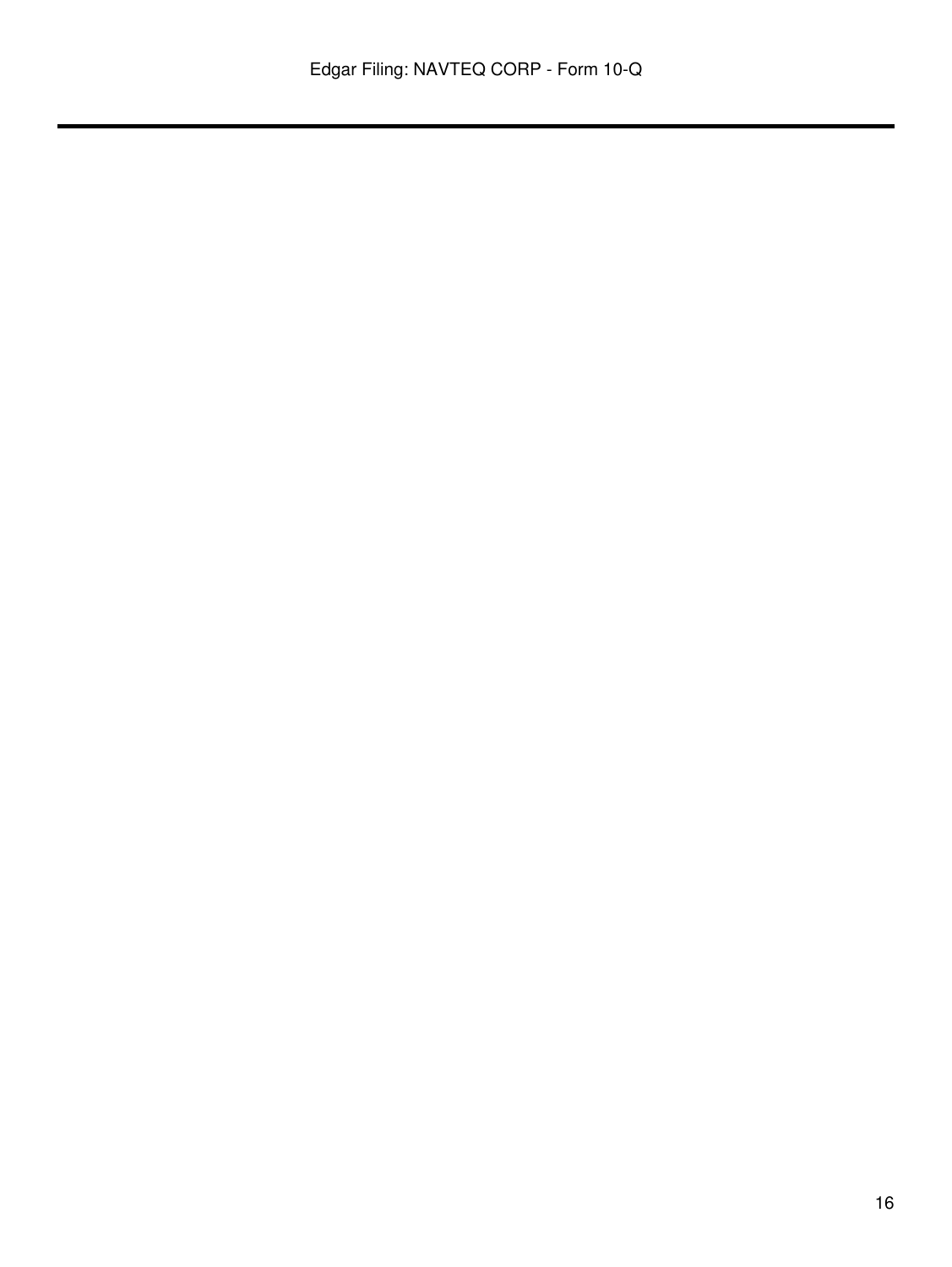### **(5)Earnings Per Share**

Basic and diluted earnings per share is computed based on net income divided by the weighted average number of shares of common stock and dilutive common stock equivalents outstanding for the period, in accordance with SFAS No. 128, Earnings Per Share.

Basic and diluted earnings per share for the quarters and the nine months ended September 25, 2005 and October 1, 2006 was calculated as follows:

|                                                                |        | <b>Ouarter Ended</b><br>September 25,<br>2005 | October 1,<br>2006 | <b>Nine Months Ended</b><br>September 25,<br>2005 |         | October 1,<br>2006 |  |
|----------------------------------------------------------------|--------|-----------------------------------------------|--------------------|---------------------------------------------------|---------|--------------------|--|
| Numerator:                                                     |        |                                               |                    |                                                   |         |                    |  |
| Net income before cumulative effect of change in accounting    |        |                                               |                    |                                                   |         |                    |  |
| principle                                                      | \$     | 101,115                                       | 27,079             | \$                                                | 143,164 | 66,521             |  |
| Cumulative effect of change in accounting principle            |        |                                               |                    |                                                   |         | 506                |  |
| Net income                                                     | \$     | 101,115                                       | 27,079             | \$                                                | 143,164 | 67,027             |  |
| Denominator:                                                   |        |                                               |                    |                                                   |         |                    |  |
| Denominator for basic earnings per share - weighted average    |        |                                               |                    |                                                   |         |                    |  |
| shares outstanding                                             | 90,701 |                                               | 93,293             | 89,700                                            |         | 92,884             |  |
| Effect of dilutive securities:                                 |        |                                               |                    |                                                   |         |                    |  |
| Employee stock options                                         | 3,484  |                                               | 2,167              | 3,903                                             |         | 2,465              |  |
| Restricted stock units                                         | 336    |                                               | 258                | 356                                               |         | 319                |  |
| Denominator for diluted earnings per share - weighted average  |        |                                               |                    |                                                   |         |                    |  |
| shares outstanding and assumed conversions                     | 94,521 |                                               | 95,718             | 93,959                                            |         | 95,668             |  |
| Earnings per share:                                            |        |                                               |                    |                                                   |         |                    |  |
| <b>Basic</b>                                                   | \$     | 1.11                                          | 0.29               | \$                                                | 1.60    | 0.72               |  |
| Diluted                                                        | \$     | 1.07                                          | 0.28               | \$                                                | 1.52    | 0.70               |  |
| Cumulative effect of change in accounting principle per share: |        |                                               |                    |                                                   |         |                    |  |
| <b>Basic</b>                                                   | \$     |                                               |                    | \$                                                |         | 0.01               |  |
| Diluted                                                        | \$     |                                               |                    | \$                                                |         | 0.01               |  |
| Earnings per share:                                            |        |                                               |                    |                                                   |         |                    |  |
| <b>Basic</b>                                                   | \$     | 1.11                                          | 0.29               | \$                                                | 1.60    | 0.72               |  |
| Diluted                                                        | \$     | 1.07                                          | 0.28               | \$                                                | 1.52    | 0.70               |  |
|                                                                |        |                                               |                    |                                                   |         |                    |  |

Outstanding options to purchase 559 and 1,514 shares of common stock at September 25, 2005 and October 1, 2006, respectively, were not included in the computation of diluted earnings per share because the effect would be antidilutive.

#### **(6)Enterprise-wide Disclosures**

The Company operates in one business segment and therefore does not report operating income, identifiable assets and/or other resources related to business segments. Revenues for geographic data of Europe, the United States/Canada and Korea are attributed to Europe, Middle East, and Africa (EMEA) (the Netherlands), Americas (United States) and Asia Pacific (Korea) based on the entity that executed the related licensing agreement. Revenues for geographic data for Central and South America are attributed to Americas. Revenues for geographic data for countries outside of Europe, the Americas and Korea are attributed to EMEA, and are not material.

The following summarizes net revenue on a geographic basis for the quarters and the nine months ended September 25, 2005 and October 1, 2006:

|                             |  | <b>Ouarter Ended</b><br>October 1,<br>September 25,<br><b>2005</b><br>2006 |        |    | <b>Nine Months Ended</b><br>September 25,<br>2005 |         |  |
|-----------------------------|--|----------------------------------------------------------------------------|--------|----|---------------------------------------------------|---------|--|
| Net revenue:<br><b>EMEA</b> |  | 77.215                                                                     | 85,153 | \$ | 231.216                                           | 246,439 |  |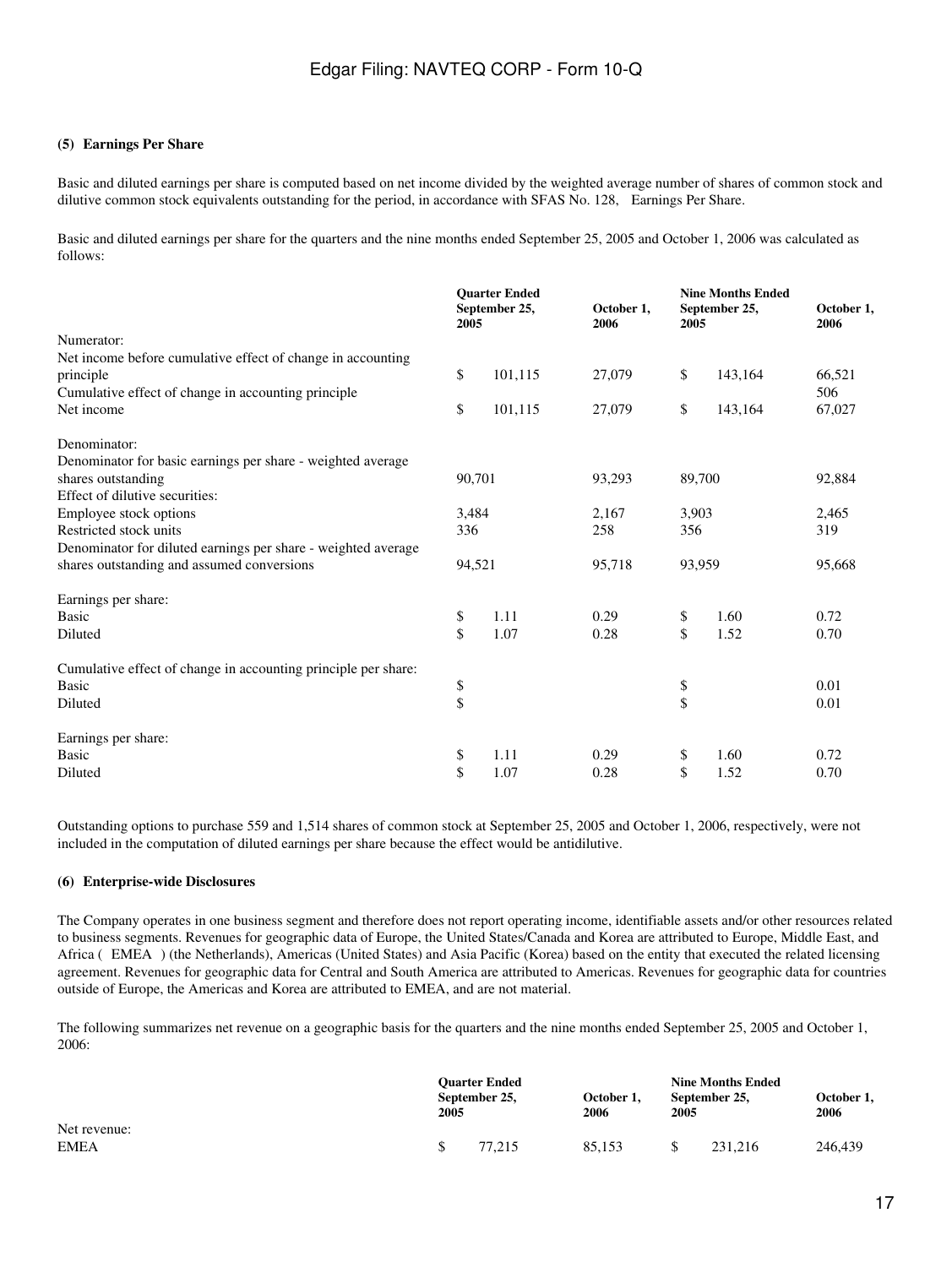| Americas          | 42.737 |         | 56,057  | 116.265 |         | 149,858 |
|-------------------|--------|---------|---------|---------|---------|---------|
| Asia Pacific      | 3.053  |         | 1.448   | 3.053   |         | 4,631   |
| Total net revenue |        | 123,005 | 142,658 |         | 350.534 | 400,928 |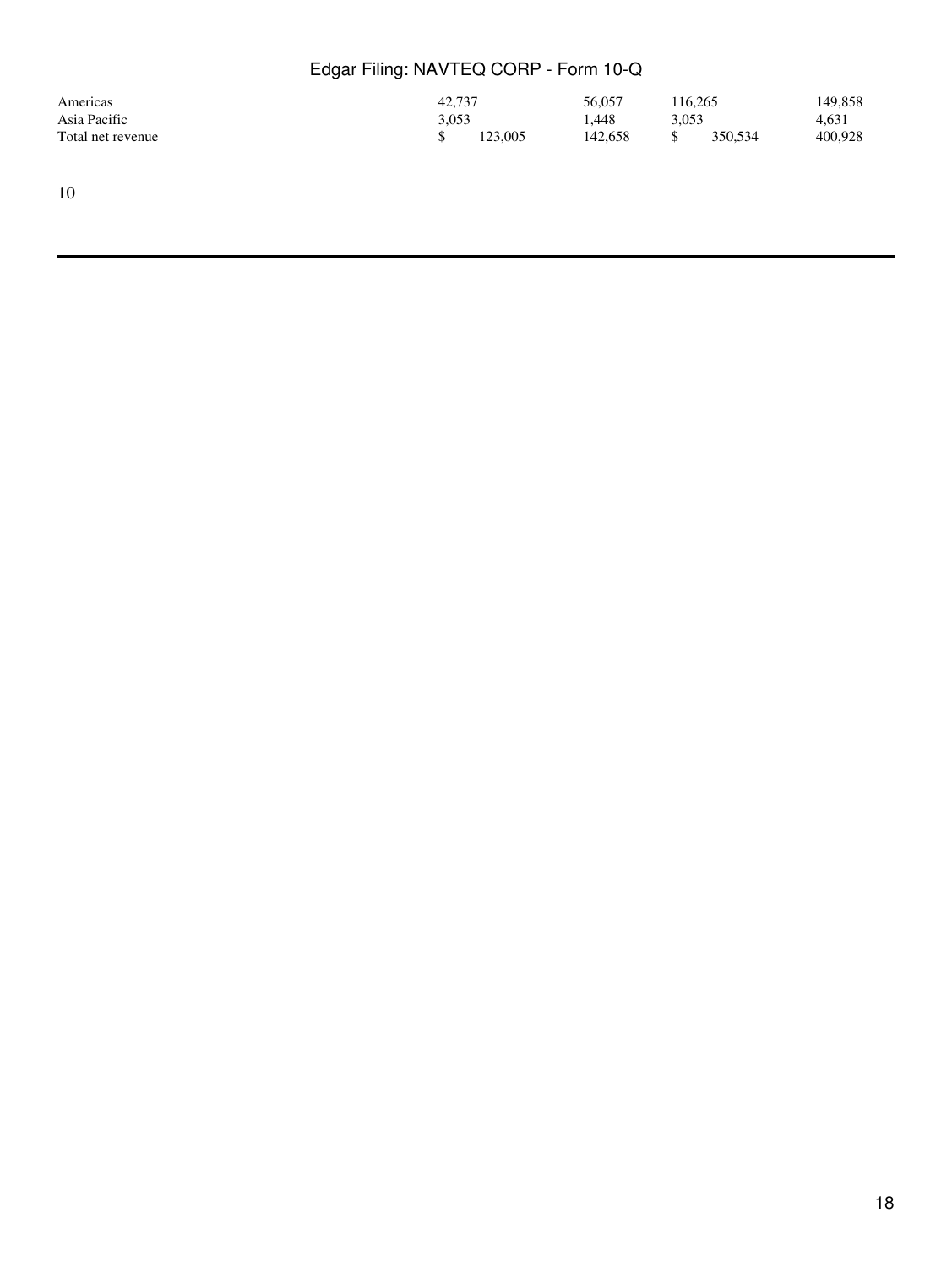The following summarizes long-lived assets on a geographic basis as of December 31, 2005 and October 1, 2006:

|                                                   | December 31,<br>2005 | October 1,<br>2006 |
|---------------------------------------------------|----------------------|--------------------|
| Property and equipment, net:                      |                      |                    |
| <b>EMEA</b>                                       | \$<br>5,731          | 6,256              |
| Americas                                          | 14.396               | 16,081             |
| Asia Pacific                                      | 701                  | 561                |
| Total property and equipment, net                 | \$<br>20,828         | 22,898             |
| Capitalized software development costs, net:      |                      |                    |
| <b>EMEA</b>                                       | \$                   |                    |
| Americas                                          | 25,761               | 21,115             |
| Asia Pacific                                      |                      |                    |
| Total capitalized software development costs, net | \$<br>25,761         | 21,115             |

### **(7)Concentrations of Risk**

Approximately 15% and 14% of the Company s revenue for the nine months ended September 25, 2005 and October 1, 2006, respectively, was from one customer. Approximately 12% and 13% of the Company s revenue for the third quarter ended September 25, 2005 and October 1, 2006, respectively, was from one customer.

### **(8)Foreign Currency Derivative**

On April 22, 2003, the Company entered into a U.S. dollar/euro currency swap agreement (the Swap) with Philips N.V., which was subsequently assigned to an unaffiliated third party in the third quarter of 2004. The purpose of the Swap was to minimize the exchange rate exposure between the U.S. dollar and the euro on the expected repayment of an intercompany obligation. The intercompany balance was payable by one of the Companys European subsidiaries to the Company and one of its U.S. subsidiaries, and was due in U.S. dollars. Through December 31, 2002, this intercompany balance was considered permanent in nature, as repayment was not expected to occur in the foreseeable future. However, primarily as a result of improved operating performance in the Company s European business, management concluded that cash flows would be sufficient to support repayment over the next several years. Accordingly, effective January 1, 2003, the Company adopted a plan for repayment and the loan was no longer designated as permanent in nature.

Under the terms of the Swap, one of the Company s European subsidiaries made payments to the other party to the Swap in euros in exchange for the U.S. dollar equivalent at a fixed exchange rate of \$1.0947 U.S. dollar/euro. The U.S. dollar proceeds obtained under the Swap were utilized to make payments of principal on the intercompany loan. The outstanding principal balance under the intercompany loan was \$187,136 at April 22, 2003. The Swap had a maturity date of December 22, 2006 and provided for settlement on a monthly basis in proportion to the repayment of the intercompany obligation. During the second quarter of 2006, the intercompany obligation was paid in full. Therefore, as of October 1, 2006, the outstanding intercompany obligation and the fair value of the Swap were \$0.

The intercompany loan bore interest at one-month U.S. LIBOR. The Swap also provided that this European subsidiary of the Company would pay interest due in euros on a monthly basis to the other party to the Swap in exchange for U.S. dollars at the one-month U.S. dollar LIBOR rate.

The Swap was not designated for hedge accounting and therefore changes in the fair value of the Swap were recognized in current period earnings. A gain on the fair value of the Swap of \$1,643 was recorded for the quarter ended September 25, 2005. This gain was adjusted by a foreign currency translation loss of \$206 recognized as a result of the remeasurement of the outstanding intercompany obligation at September 25, 2005, and a foreign currency transaction loss of \$1,436 recognized in earnings during the quarter ended September 25, 2005. Gains on the fair value of the Swap of \$12,501 and \$3,508 were recorded for the nine months ended September 25, 2005 and October 1, 2006, respectively. The Company recorded a foreign currency translation loss of \$10,410 and a foreign currency translation gain of \$2,128 recognized as a result of the remeasurement of the outstanding intercompany obligation at September 25, 2005 and October 1, 2006, respectively, and foreign currency transaction losses of \$2,070 and \$5,656 recognized in earnings during the nine months ended September 25, 2005 and October 1, 2006, respectively, resulting from foreign currency exchange differences arising on the repayments of the intercompany obligation.

### **(9) Deferred Revenue**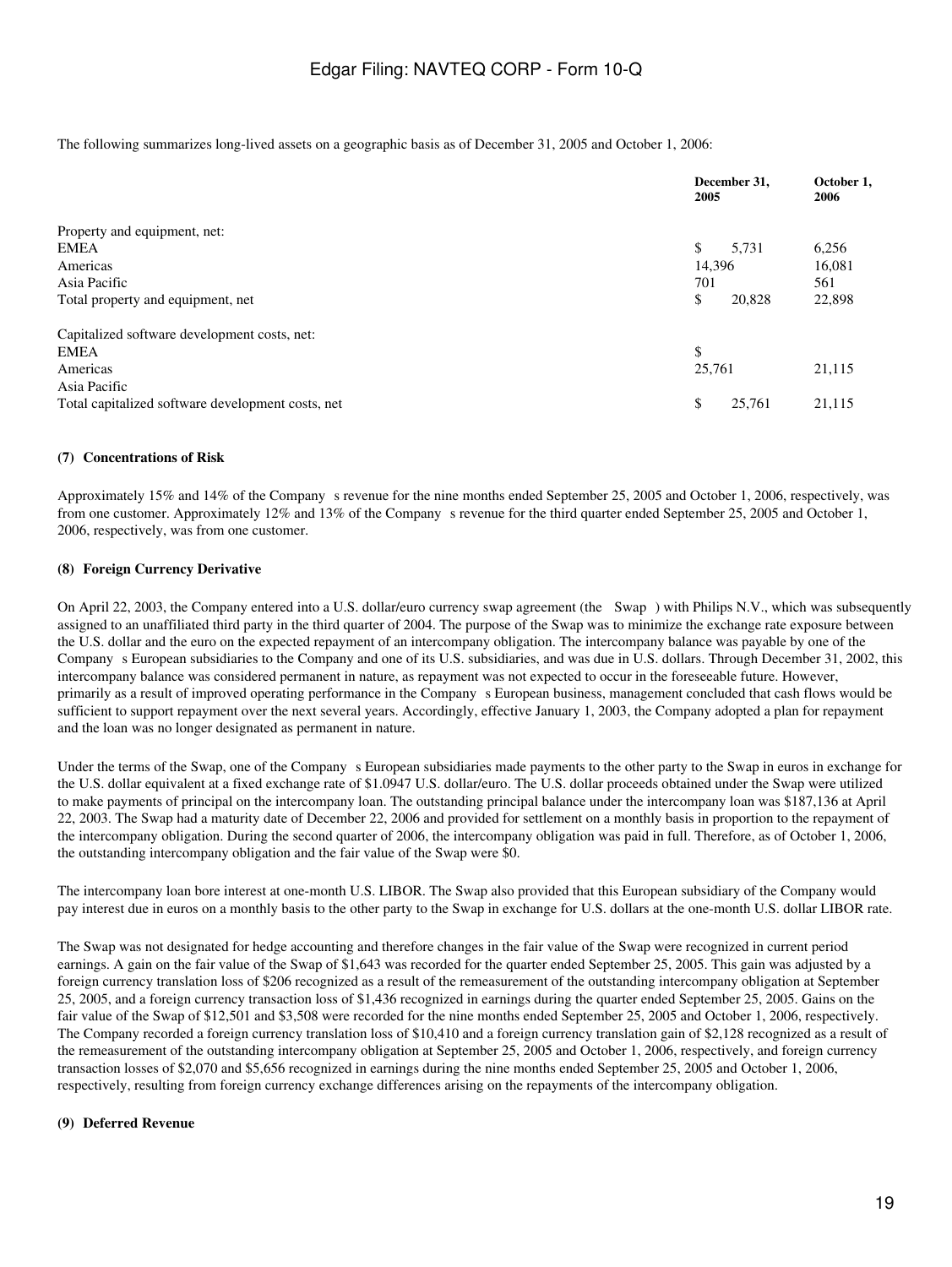During the first quarter of 2004, the Company entered into a five-year license agreement to provide map database information to a customer. Under the license agreement, the customer paid \$30,000 during the second quarter of 2004 related to license fees for the first three years of the agreement. The customer can use up to \$10,000 of the credits in each of 2004, 2005 and 2006. As of October 1, 2006, these credits had been completely used by the customer. As of December 31, 2005, \$10,000 remained in the balance of short-term deferred revenue related to this agreement. In addition, the customer will have an obligation to the Company of \$20,000 payable on January 15, 2007 related to license fees in 2007 and 2008, which has not been reflected in the accompanying condensed consolidated balance sheets.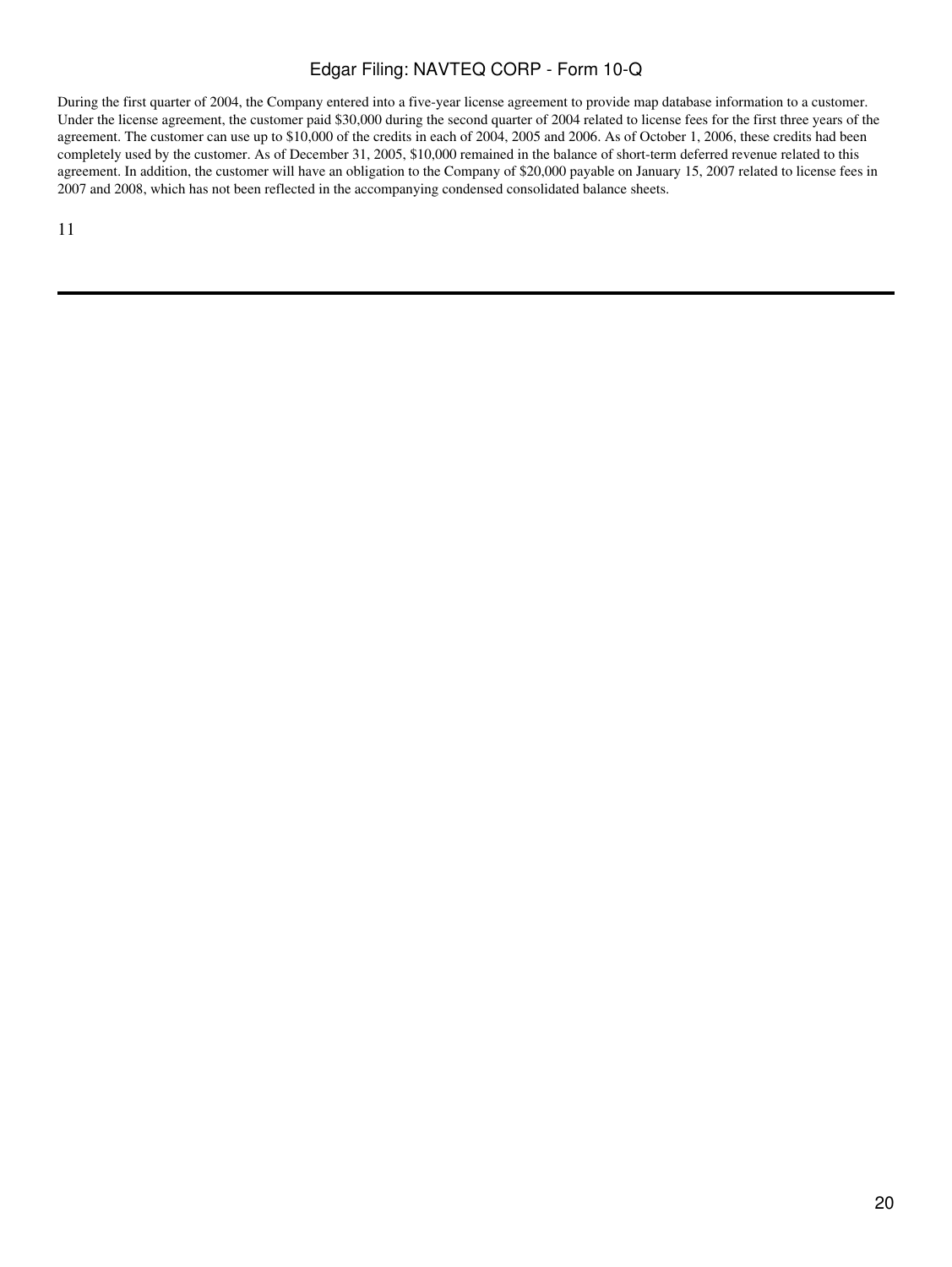#### **(10)Income Taxes**

During the third quarter of 2005, the Company recorded an income tax benefit of \$83,270 related to the reversal of a valuation allowance for a portion of deferred tax assets. The Company also recorded the reversal of tax benefits of \$2,633 related to deferred compensation. In addition, the Company reversed the valuation allowance on deferred tax assets associated with stock-based compensation, which resulted in an increase to additional paid-in capital of \$34,552.

In assessing the realizability of deferred tax assets, management considers whether it is more likely than not that some portion or all of the deferred tax assets will not be realized. The ultimate realization of deferred tax assets is dependent upon the generation of future taxable income during the periods in which those temporary differences become deductible. Management considers the scheduled reversal of deferred tax liabilities, projected future taxable income, and tax planning strategies in making this assessment.

Prior to 2005, the Company had provided a valuation allowance for a portion of deferred tax assets due to the uncertainty of generating sufficient future taxable income that would allow for the realization of such deferred tax assets. During the third quarter of 2005, the Company made the determination that it is more likely than not that it would be able to realize the benefits of the deferred tax assets related to net operating loss carryforwards and deferred interest credits in the United States. In reaching the determination, the Company considered both positive and negative evidence. Positive evidence included the Companys strong recent revenue growth and operating performance, expectations regarding the generation of future taxable income, the length of available carryforward periods, the Companys market position and the expected growth of the market. Negative evidence included the Companys history of operating losses through 2001 and the likelihood of increased competition and loss of a significant customer. From that analysis, the Company determined that sufficient evidence existed to conclude that it was more likely than not that the benefits of certain of the deferred tax assets will be realized. Accordingly, the Company reversed the related valuation allowance.

#### **(11)Goodwill and Intangible Assets**

During the first quarter of 2006, the Company acquired a digital map business from gedas Mexico, S.A. de C.V. for \$5,044, including the direct costs of the acquisition. In connection with the acquisition, the Company recorded identifiable intangible assets, primarily a map database of \$1,991 and goodwill of \$2,409. The Company recorded purchase price allocation adjustments of \$201 during the nine months ended October 1, 2006. The remainder of the change in goodwill during the nine months ended October 1, 2006 was primarily related to changes in foreign currency exchange rates.

#### **(12)Litigation**

On April 22, 2005, Tele Atlas N.V. and Tele Atlas North America (Tele Atlas) filed a complaint against the Company in the United States District Court for the Northern District of California. The complaint alleges that the Company violated Sections 1 and 2 of the Sherman Act, Section 3 of the Clayton Act, and Sections 16720, 16727 and 17200 of the California Business and Professions Code, and that the Company intentionally interfered with Tele Atlas s contractual relations and prospective economic advantage with third parties, by allegedly excluding Tele Atlas from the market for digital map data for use in navigation system applications in the United States through exclusionary and predatory practices. On August 16, 2005, Tele Atlas filed an amended complaint based on these same causes of action. Specifically, in its amended complaint, Tele Atlas alleges that the Company controls a predominant share of variously defined markets for digital map data and has entered into exclusive contracts with digital map data customers for the purpose of acquiring or maintaining an illegal monopoly in these alleged markets. Tele Atlas also contends that these allegedly exclusive contracts have interfered with Tele Atlas current and prospective business relationships and amount to unfair competition under California state law. In addition, Tele Atlas alleges that the Company, through its license under U.S. Patent No. 5,161,886, control a predominant share of the alleged relevant technology market consisting of methods for displaying portions of a topographic map from an apparent perspective view outside and above a vehicle in the United States, and allegedly have entered into patent licenses and/or other arrangements in a manner that violates the aforesaid laws. On November 2, 2005, the Court dismissed some, but not all, of Tele Atlas claims for failure to state valid causes of action. On November 22, 2005, Tele Atlas filed a second amended complaint based on the same causes of actions and essentially the same allegations as in its first amended complaint and the Company filed an answer denying Tele Atlas claims. Tele Atlas seeks preliminary and permanent injunctive relief, unspecified monetary, exemplary and treble damages, and costs and attorneys fees of suit. Based on a review of the second amended complaint, the Company believes that the allegations are without merit. The Company intends to take all necessary steps to vigorously defend itself against this action; however, because this matter is in a very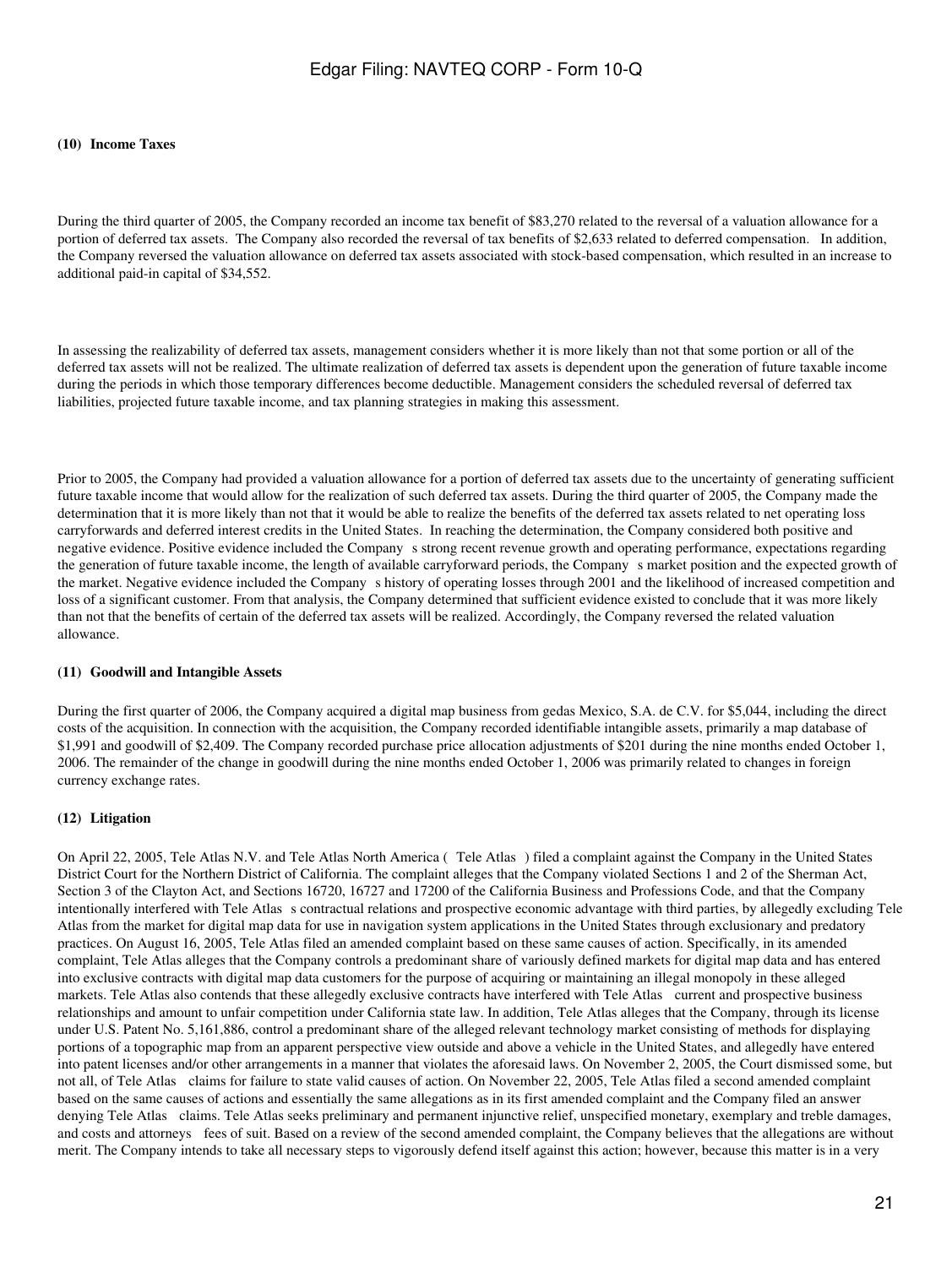early stage, the Company cannot predict its outcome or potential effect, if any, on the Company s business, financial position or results of operations. A negative outcome could adversely affect the Company s business, results of operations and financial condition. Even if the Company prevails in this matter, the Company may incur significant costs in connection with its defense, experience a diversion of management time and attention, realize a negative impact on its reputation with its customers and face similar governmental and private actions based on these allegations.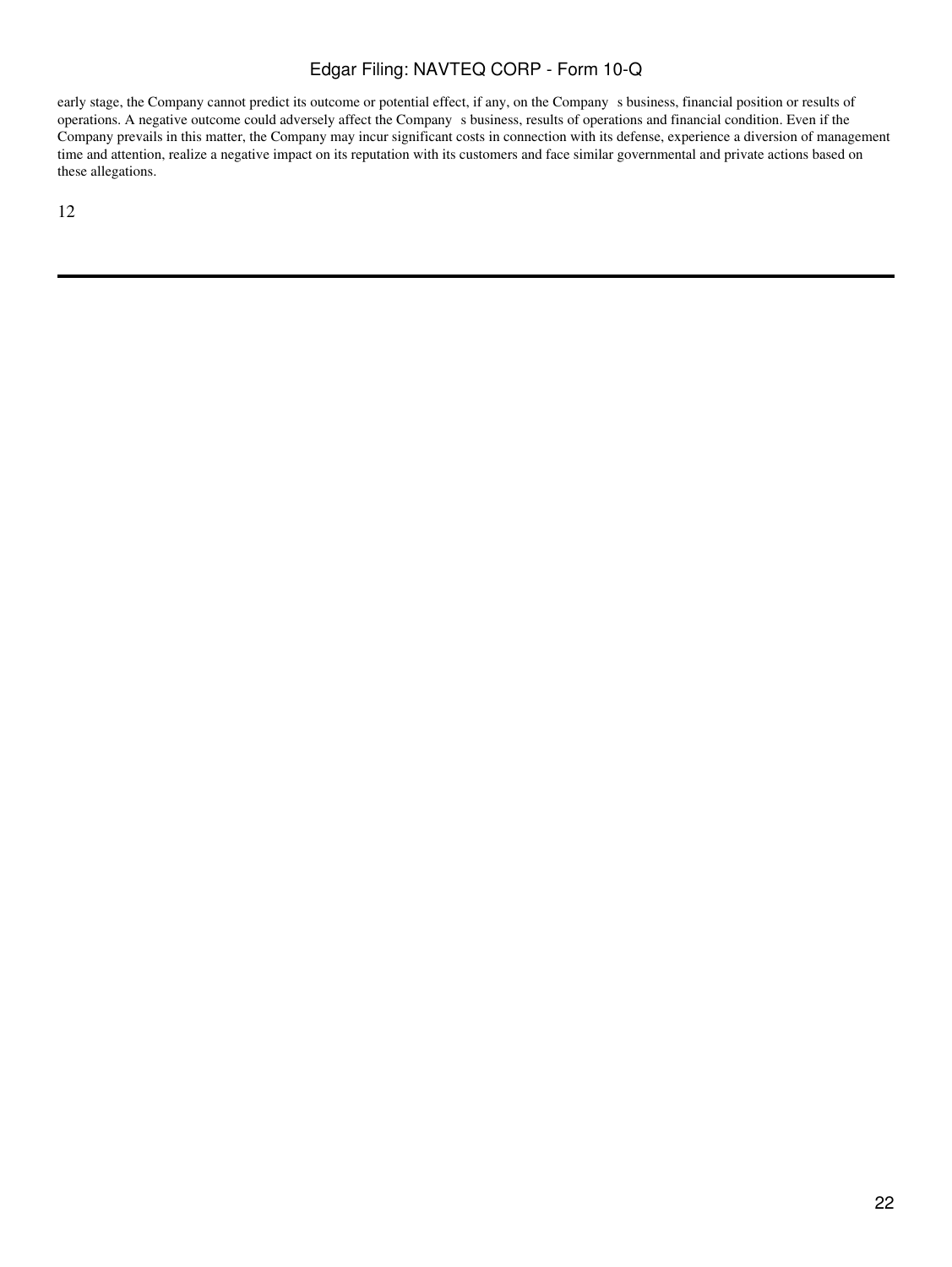### **(13) Subsequent Event**

On November 5, 2006, the Company, Traffic.com, Inc., a Delaware corporation (Traffic), NAVTEQ Holdings B.V., a corporation organized under the laws of the Netherlands, and NAVTEQ Holdings Delaware, Inc., a Delaware corporation (Merger Subsidiary), entered into an Agreement and Plan of Merger (the Merger Agreement), pursuant to which Traffic will be merged with and into Merger Subsidiary (the Merger). Upon consummation of the Merger, the separate existence of Traffic will cease, and Merger Subsidiary will be the surviving corporation. The equity value of the transaction is approximately \$179,000. The Merger has been approved by the Board of Directors of both the Company and Traffic.

Pursuant to the Merger Agreement, at the effective time of the Merger, each share outstanding of Traffic common stock will be converted into the right to receive, at the election of the holder thereof (subject to certain conditions, including those pertaining to pro-ration): (i) \$8.00 in cash, without interest or (ii) 0.235 shares of the Company s common stock, par value \$0.001 per share (collectively, the Merger Consideration). The election of cash or stock will be subject to a limit on total cash consideration of approximately \$49,000 (minus the cash value of dissenting shares) and a limit on total stock consideration equal to approximately 4.3 million shares of the Companys common stock (less the shares of the Company s common stock issued to holders of warrants to purchase Traffic stock that are exchanged for the Company s common stock based on the per share stock consideration).

The Merger Agreement includes customary representations, warranties and covenants of the parties. The covenants of Traffic include, subject to certain exceptions, covenants to (i) conduct its business in the ordinary course consistent with past practice during the period between the execution of the Merger Agreement and the consummation of the Merger, (ii) have its Board of Directors recommend that its stockholders vote for the approval and adoption of the Merger Agreement and the Merger, (iii) hold a stockholders meeting for the purpose of voting on the adoption of the Merger Agreement, (iv) not withdraw its Board of Director s recommendation, approve an alternative business combination transaction or proposal, or approve or enter into an agreement for an alternative business combination transaction, (v) not solicit, encourage or facilitate alternative business combination transaction proposals, and (vi) not engage in discussions or negotiations concerning or disclose nonpublic information in connection with alternative business combination transactions or proposals.

The consummation of the Merger is subject to the approval of stockholders of Traffic by a majority of the votes cast at the meeting of Traffic s stockholders and other customary closing conditions, including (i) expiration or termination of the applicable waiting period under the Hart-Scott-Rodino Antitrust Improvements Act of 1976, as amended, (ii) the absence of any law or regulation that makes illegal the Merger or the transactions contemplated thereby or prohibits or otherwise prevents the consummation of the Merger or any of the transactions contemplated thereby, (iii) the effectiveness of the registration statement on Form S-4 to be filed with the Securities and Exchange Commission (SEC), (iv) the number of shares dissenting from approval of the Merger not exceeding ten percent of the aggregate number of shares of Traffic capital stock outstanding as of the record date for Traffic s stockholders meeting, and (iv) the approval of the Company s common stock to be issued in the Merger for listing on the New York Stock Exchange. Each party s obligation to close is also subject to, among other closing conditions, the accuracy of representations and warranties of the other party and compliance by the other party of the covenants required to be complied with on or prior to closing, the receipt of required regulatory approvals, the delivery to each party of customary tax opinions from its counsel that the Merger will qualify as a tax-free reorganization for federal income purposes, the absence of an event constituting a material adverse effect on the other party, as described in the Merger Agreement, and the delivery of certain third party consents by the other party. Furthermore, the Company s obligation to close is subject to, among other closing conditions, the delivery of written agreements from certain holders of outstanding Traffic warrants providing for the exercise of such warrants in full at or prior to closing, the exchange of such warrants for the per share stock consideration set forth in the Merger Agreement or the replacement of such warrants by new warrants in a form agreed to by the Company and such holders.

The Merger Agreement contains certain termination rights of Traffic and the Company and further provides that Traffic will be required to pay the Company a termination fee of \$6,250 under certain specified circumstances.

Concurrently with the execution and delivery of the Merger Agreement, certain stockholders of Traffic entered into agreements with the Company and Traffic pursuant to which those stockholders have agreed to vote their Traffic shares in favor of adoption and approval of the Merger Agreement and approval of the Merger.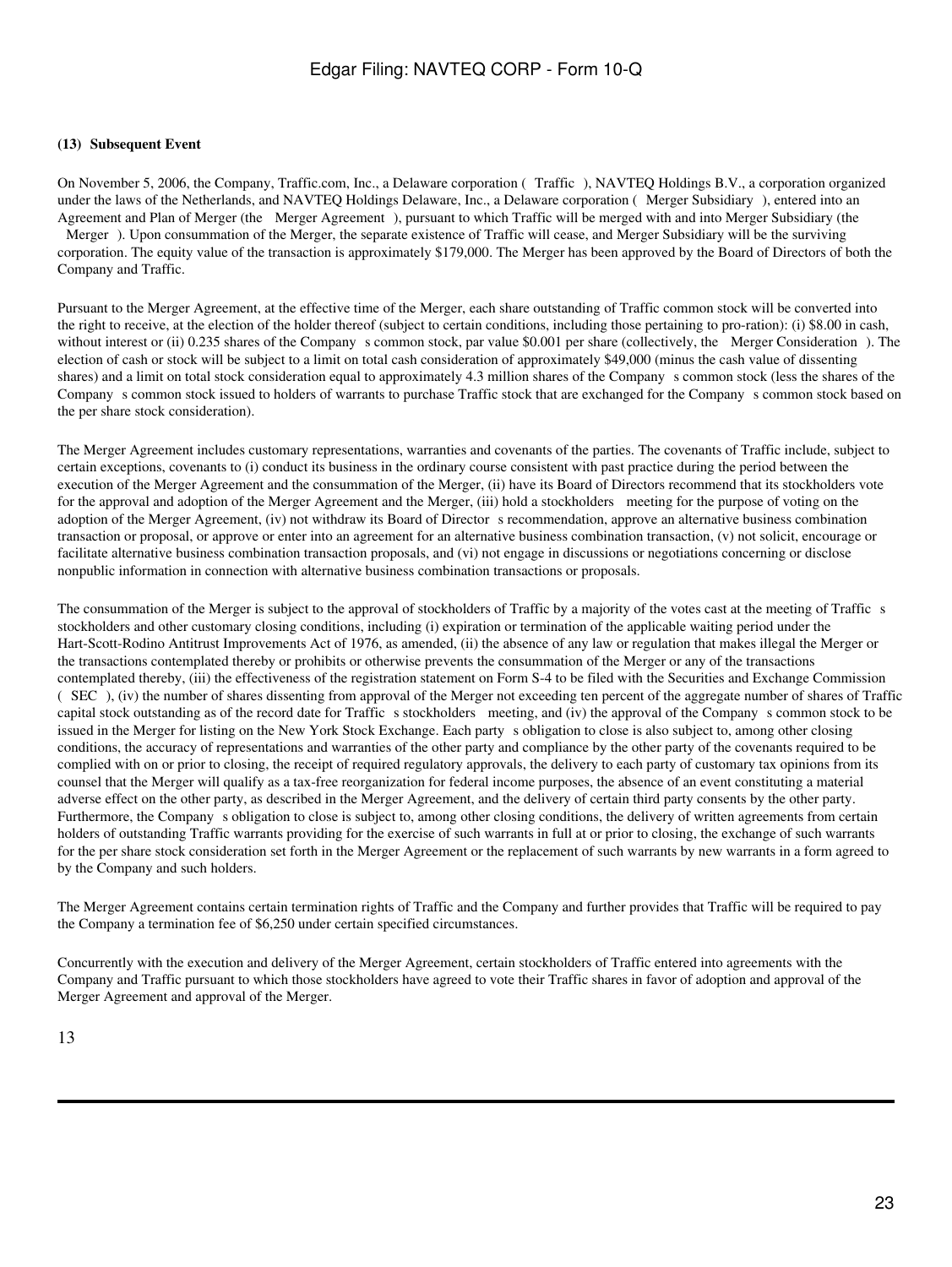#### **Item 2. Management s Discussion and Analysis of Financial Condition and Results of Operations**

#### **(Amounts in thousands, except per share amounts)**

You should read the following discussion and analysis of our financial condition and results of operations in conjunction with our condensed consolidated financial statements and the related notes thereto contained elsewhere in this document. Certain information contained in this discussion and analysis and presented elsewhere in this document, including information with respect to our plans and strategy for our business, includes forward-looking statements that involve risk and uncertainties. In evaluating these statements, you should specifically consider the various risk factors identified herein, in our Quarterly Report on Form 10-Q for the quarter ended July 2, 2006, and in the Companys Annual Report on Form 10-K for the year ended December 31, 2005, that could cause actual results to differ materially from those expressed in such forward-looking statements.

#### **Overview**

We are a leading provider of comprehensive digital map information for automotive navigation systems, mobile navigation devices and Internet-based mapping applications. Our map database enables providers of these products and services to offer dynamic navigation, route planning, location-based information services and other geographic information-based products and services to consumer and commercial users.

#### *Revenue*

We generate revenue primarily through the licensing of our database in EMEA and Americas. The largest portion of our revenue comes from digital map data used in self-contained hardware and software systems installed in vehicles (in-dash systems).

We believe that, in addition to automobile market conditions in general and automobile sales mix, there are two key factors that affect our performance with respect to this revenue: the number of automobiles sold for which navigation systems are either standard or an option (adoption) and the rate at which car buyers select navigation systems as an option (take-rate).

We believe the adoption of navigation systems in automobiles in Europe has stabilized at over 80%, but that the adoption of such systems in North America continues to increase. In addition, the take-rates have increased during recent years in both Europe and North America and we expect that these will continue to increase for at least the next few years as a result of market acceptance by our customers of products and services that use our database and anticipated reductions in the price of in-dash systems. As the adoption of navigation systems in automobiles increases in North America, and as the take-rates in both North America and Europe increase, we believe each of these can have a positive effect on our revenue, subject to our ability to maintain our license fee structure and customer base.

In addition, the market for products and services that use our database is evolving, and we believe that much of our future success depends upon the development of a wider variety of products and services that use our database. This includes growth in location-enabled mobile devices, such as mobile phones, personal navigation devices (PNDs), personal digital assistants (PDAs), and other products and services that use digital map data. Our revenue growth is driven, in part, by the rate at which consumers and businesses purchase these products and services, which in turn is affected by the availability and functionality of such products and services. We believe that both of these factors have increased in recent years and will continue to increase for at least the next few years. However, even if these products and services continue to be developed and marketed by our customers and gain market acceptance, we may not be able to license the database at prices that will enable us to maintain profitable operations. Moreover, the market for map information is highly competitive, and competitive pressures in this area may result in price reductions for our database, which could materially adversely affect our business and prospects.

We expect that revenue derived from the use of our data in location-enabled mobile devices will represent an increasing percentage of our total revenue in the next few years. As a result, our total revenue will likely have a more seasonal pattern with first quarter revenue generally being relatively weaker than other quarters and fourth quarter revenue generally being relatively stronger than other quarters. Since we are in the early stages of this shift in our business, our ability to forecast revenue, particularly in the fourth quarter, may be limited, and may result in material differences between any forecasted operating results and our actual results.

We have also experienced, and expect to continue to experience, difficulty in maintaining the license fees we charge for our digital map database due to a number of factors, including automotive and mobile device customer expectations of continually lower license fees each year and a highly competitive environment. In addition, governmental and quasi-governmental entities are increasingly making map data information with higher quality and greater coverage available free of charge or at lower prices. Customers may determine that the data offered by such entities is an adequate alternative to our map database for some of their applications. Additionally, the availability of this data may encourage new entrants into the market by decreasing the cost to build a map database similar to ours. In response to these pressures, we are focused on: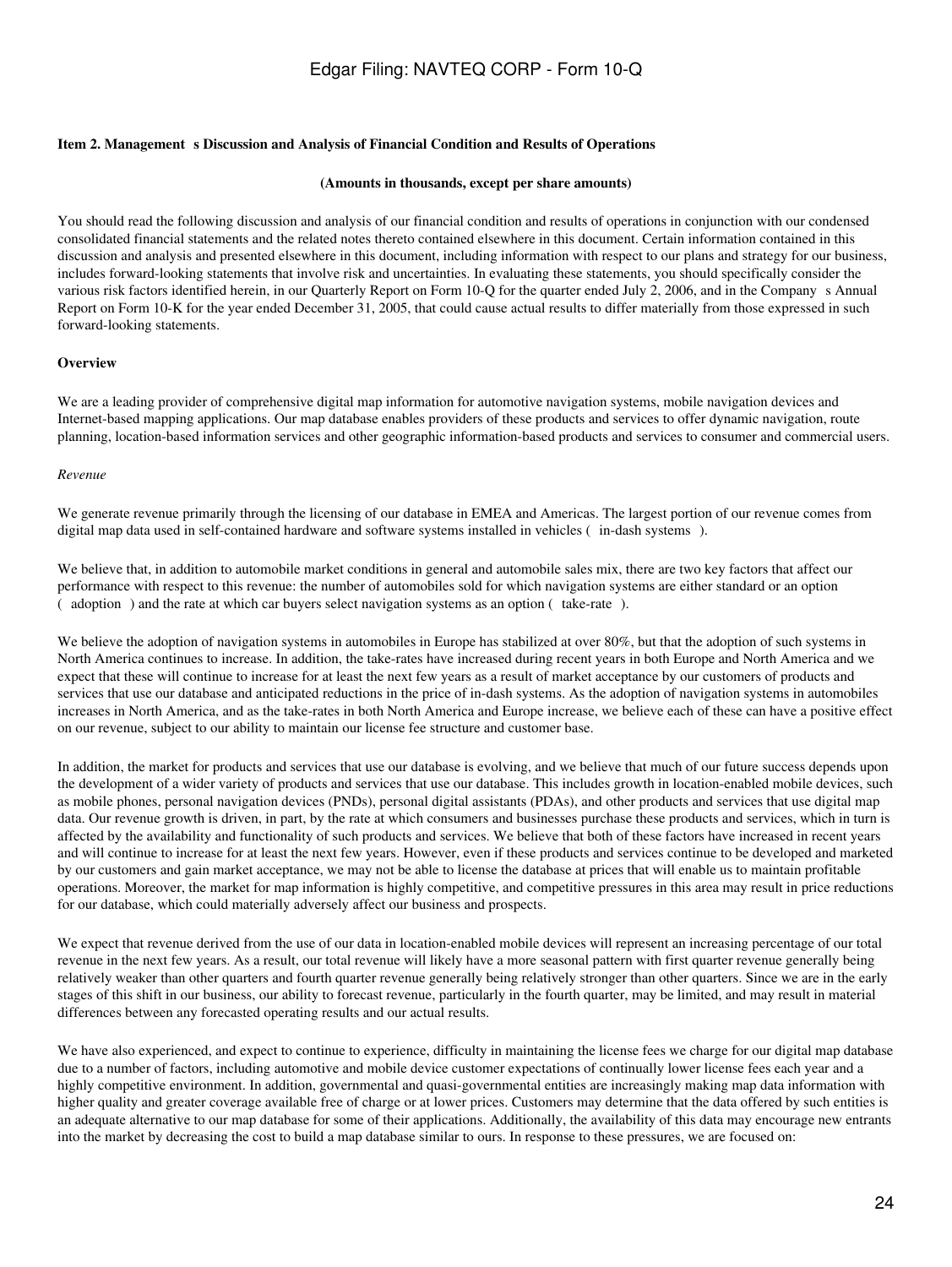• Offering a digital map database with superior quality, detail and coverage;

• Providing value-added services to our customers such as distribution services, and technical and marketing support; and

• Enhancing and extending our product offering by adding additional content to our map database such as integrated real-time traffic data, enhancements to support advanced driver assistance systems applications that improve vehicle safety and performance, and enriched points of interest, such as restaurant reviews, hours of operation and parking availability.

We also believe that in the foreseeable future the effect on our revenue and profitability as a result of any decreases in our license fees will be offset by volume increases as the market for products and services that use our database grows, although we cannot assure you that these increases will occur.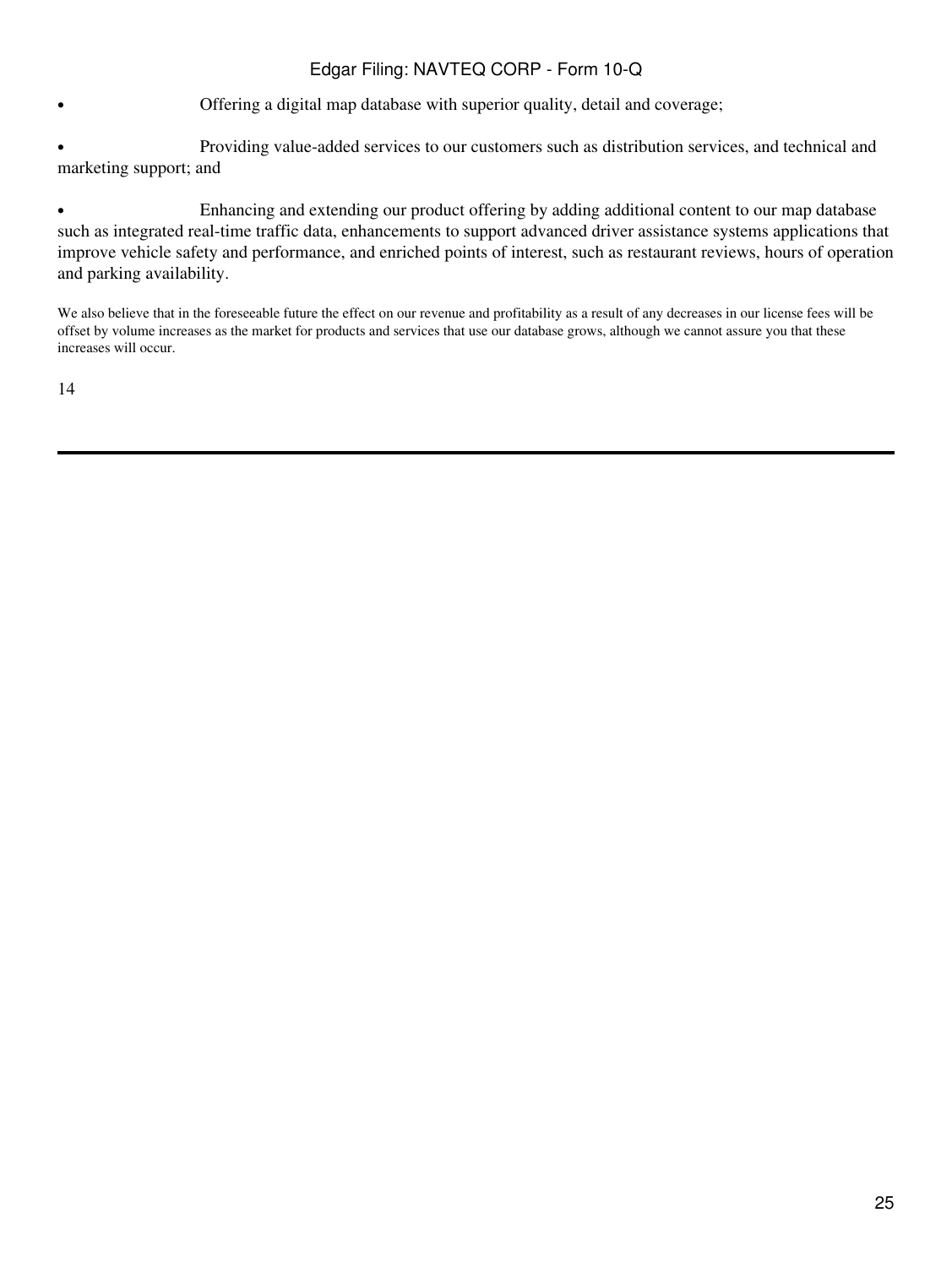While we have only one customer that accounts for more than 10% of our revenue, we have another significant customer that has not paid its license fees in a timely manner. This resulted in a \$3,100 reduction in second quarter revenue and a corresponding increase in the allowance for doubtful accounts. We are working with this customer to recover overdue amounts. We have received a partial payment subsequent to the second quarter of 2006, which has been recorded as revenue with a corresponding decrease to the allowance for doubtful accounts. During the third quarter of 2006, we recorded net revenue of \$2,915 related to this customer. However, to the extent that this customer is unable or unwilling to pay past due amounts and remit timely payments in the future, our revenue may be significantly less than we expect for the full year.

### *Operating Expenses*

Our operating expenses are comprised of database creation and distribution costs and selling, general and administrative expenses. Database creation and distribution costs primarily include the purchase and licensing of source maps and employee compensation related to the construction, maintenance and delivery of our database. Selling, general and administrative expenses primarily include employee compensation, marketing, facilities, and other administrative expenses.

During the first quarter of 2006, we conducted a review of the classification of our operating expenses. As a result of this review, costs associated with certain functional groups historically classified as selling, general, and administrative expenses were reclassified as database creation and distribution costs. Certain operating expenses in previously reported periods have been reclassified to conform to this presentation. Total operating expenses were not affected by the reclassification.

Our operating expenses have increased as we have made investments related to the development, improvement and commercialization of our database. We anticipate that operating expenses will continue to increase as our growth and development activities continue, including further development and enhancement of our database and increasing our sales and marketing efforts. During the second quarter of 2006, we implemented a cost management program which involved delaying or cancelling certain discretionary spending. While the program has resulted in slower growth of our operating expenses, we do not intend on delaying or cancelling expenses to the extent we believe such spending is necessary or appropriate for future growth.

On January 1, 2006, we adopted Financial Accounting Standards Board (FASB) Statement of Financial Accounting Standards (SFAS) No. 123(R), Share-Based Payment. This requires all share-based payments to employees, including grants of employee stock options, to be recognized as an operating expense in the income statement. The cost will be recognized over the requisite service period based on fair values measured on grant dates. We recognized stock-based compensation expense of \$2,655 and \$11,197 for the quarter and nine months ended October 1, 2006, respectively. We also recorded a cumulative effect of changing to SFAS No. 123(R) resulting in income of \$506 (net of income tax expense of \$312) in the first quarter of 2006. We expect stock-based compensation expense for 2006 to total approximately \$14,000 to \$15,000.

### *Income Taxes*

Prior to 2003, we had fully provided a valuation allowance for the potential benefits of our net operating loss and interest expense carryforwards as we believed it was more likely than not that the benefits would not be realized. During the fourth quarter of 2003, we reversed the valuation allowance related to the net operating loss carryforwards and other temporary items as we believed it was more likely than not that we would be able to use the benefit to reduce future tax liabilities. The reversal resulted in recognition of an income tax benefit of \$168,752 in 2003 and a corresponding increase in the deferred tax asset on the consolidated balance sheet.

As of June 27, 2004, we had fully reserved for the tax benefits related to the interest expense carryforwards as we believed it was more likely than not that the benefits would not be realized. At such time, we believed it was more likely than not that we would not realize the benefit associated with the interest expense carryforwards due to (1) restrictions placed on the deductibility of the interest as a result of a controlling interest in us by Philips Consumer Electronics Services B.V. (Philips) and (2) uncertainty about our ability to generate sufficient incremental future taxable income in the United States to offset the additional interest expense deductions. During the third quarter of 2004, Philips relinquished its controlling interest in us after our initial public offering. We are now allowed to deduct the deferred interest expense in tandem with our net operating loss carryforwards. As a result, we reevaluated, in the third quarter of 2004, whether it was more likely than not that the tax benefits associated with our net operating loss carryforwards together with our interest expense carryforwards would be realized. Based on that evaluation, we determined the amount of net deferred tax assets that we believed was more likely than not that we would realize. Our estimate of the deferred tax assets that we expected was more likely than not to be realized did not require us to record an adjustment to the balance of the related valuation allowance.

During the third quarter of 2005, we recorded an income tax benefit of \$83,270 related to the reversal of the valuation allowance on a portion of our deferred tax assets. We also recorded the reversal of tax benefits of \$1,836 related to deferred compensation. In addition, we reversed the valuation allowance on deferred tax assets associated with stock-based compensation, which resulted in an increase to additional paid-in capital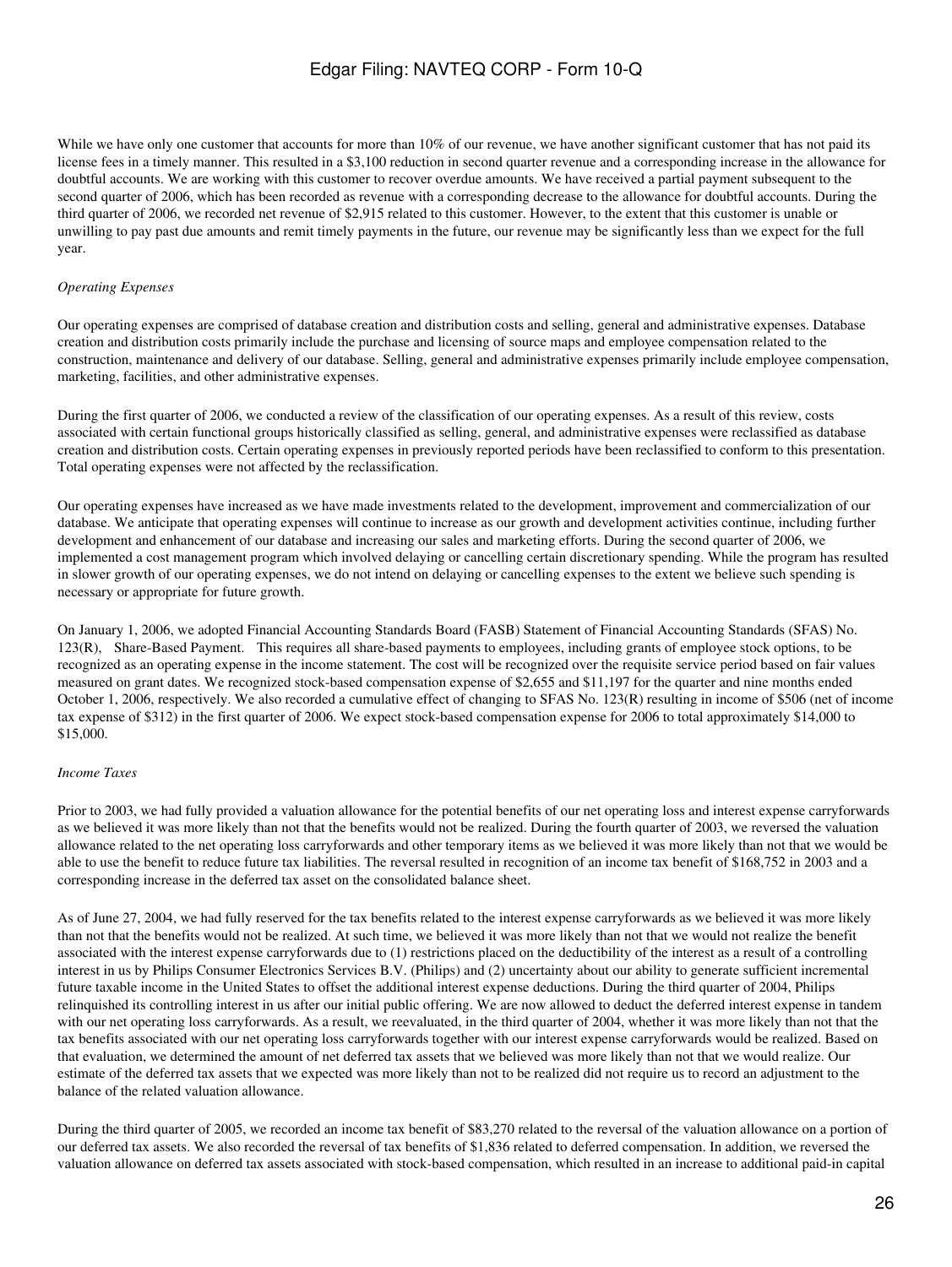of \$34,552. We reassessed the realizability of the deferred tax assets and made the determination that it is more likely than not that we would be able to realize the benefits of the deferred tax assets related to net operating loss carryforwards and deferred interest credits in the United States. In reaching the determination, we considered both positive and negative evidence. Positive evidence included our strong recent revenue growth and operating performance, expectations regarding the generation of future taxable income, the length of available carryforward periods, our market position and the expected growth of the market. Negative evidence included our history of operating losses through 2001 and the likelihood of increased competition and loss of a significant customer. From that analysis, we determined that sufficient evidence existed to conclude that it was more likely than not that the benefits of certain of the deferred tax assets will be realized. Accordingly, we reversed the related valuation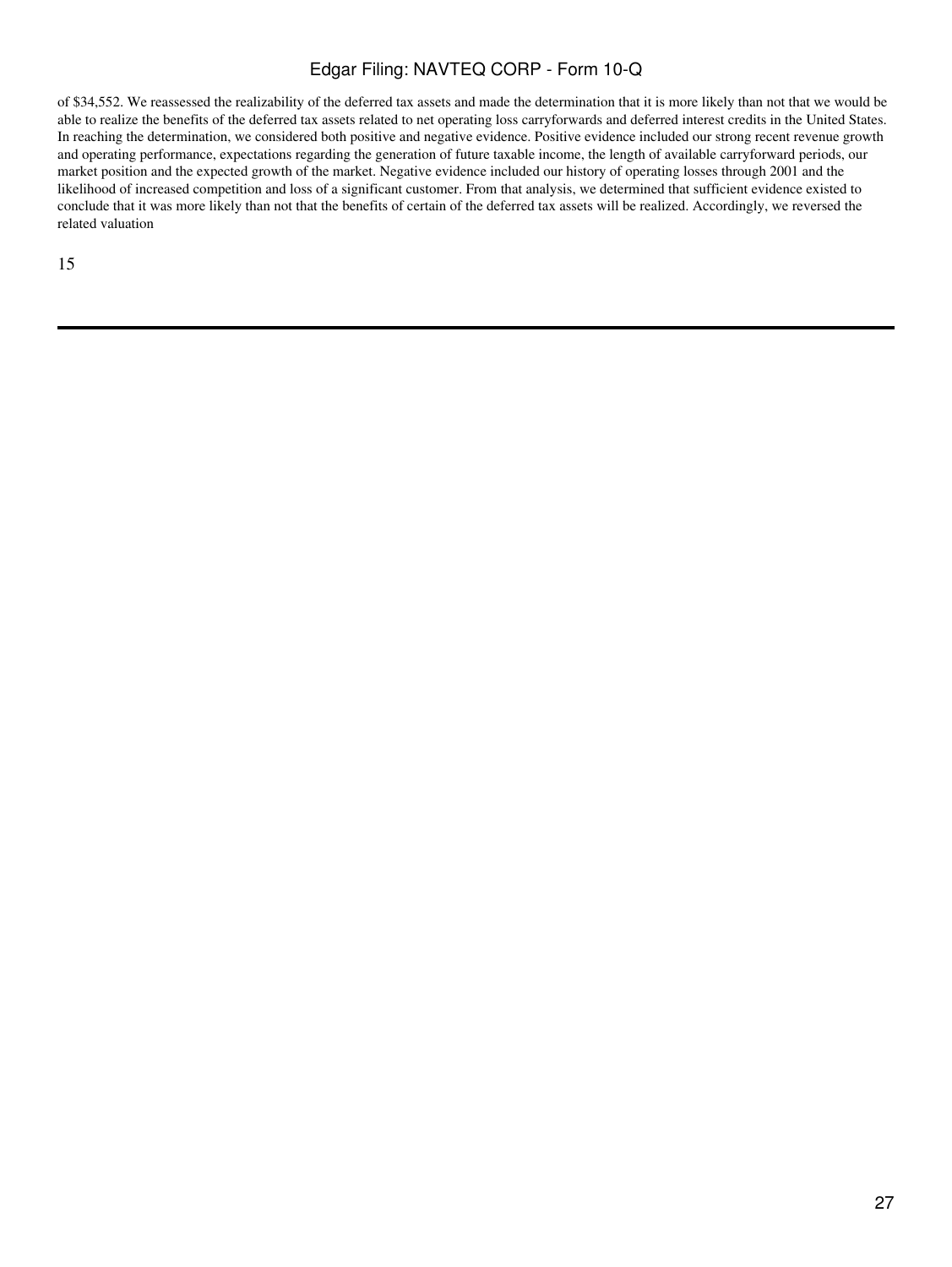allowance. As of October 1, 2006, we had a valuation allowance for deferred tax assets of \$2,966 related to Canadian net operating loss carryforwards and research and experimental tax credits.

Legislation was enacted in the Netherlands during the fourth quarter of 2005 that reduced the 2006 statutory corporate income tax rate to 29.6% from 30.5%.

### *Cash and Liquidity*

Prior to the year ended December 31, 2002, we had been unprofitable on an annual basis since our inception, and, as of October 1, 2006, we had an accumulated deficit of \$229,857. Prior to 2002, we had financed our operations with borrowings from Philips and the sale of preferred stock to Philips. Philips has no obligation to provide us with any additional financing in the future.

As of October 1, 2006, our balance of cash and cash equivalents and marketable securities was \$278,703, compared to our cash and cash equivalents and marketable securities as of December 31, 2005 in the amount of \$218,798, which represents an increase of \$59,905.

### *Foreign Currency Risk*

Material portions of our revenue and expenses have been generated by our European operations, and we expect that our European operations will account for a material portion of our revenue and expenses in the future. Substantially all of our international revenue and expenses are denominated in foreign currencies, principally the euro. As a result, our financial results could be affected by factors such as changes in foreign currency exchange rates or weak economic conditions in Europe and other foreign markets in which we have operations. Accordingly, fluctuations in the value of those currencies in relation to the U.S. dollar have caused and will continue to cause dollar-translated amounts to vary from one period to another. In addition to currency translation risks, we incur currency transaction risk whenever one of our operating subsidiaries enters into either a purchase or a sales transaction using a currency other than the local currency in which it receives revenue and pays expenses.

Historically, we had not engaged in activities to hedge our foreign currency exposures. On April 22, 2003, we entered into a foreign currency derivative instrument to hedge certain foreign currency exposures related to intercompany transactions. See Note 8 to our Condensed Consolidated Financial Statements for additional information on the foreign currency derivative instrument. For the quarter ended October 1, 2006, we generated approximately 61% of our net revenue and incurred approximately 46% of our total expenses in foreign currencies. Our European operations reported revenue of \$85,153 for the quarter ended October 1, 2006. Due to an increase in the exchange rate of the euro against the dollar, as compared to the third quarter of 2005, European revenue was approximately \$3,444 higher than what would have been reported had the exchange rate not increased. Based on the results of the quarter ended October 1, 2006, every one cent change in the exchange rate of the euro against the dollar resulted in approximately a \$670 change in our quarterly revenue and approximately a \$320 change in our quarterly operating income. For the nine months ended October 1, 2006, we generated approximately 63% of our net revenue and incurred approximately 46% of our total expenses in foreign currencies. Our European operations reported revenue of \$246,439 for the nine months ended October 1, 2006. Due to a decrease in the exchange rate of the euro against the dollar, as compared to the three quarters of 2005, European revenue was approximately \$2,597 lower than what would have been reported had the exchange rate not decreased. Based on the first nine months of 2006 results, every one cent change in the exchange rate of the euro against the dollar resulted in approximately a \$2,000 change in our first nine months revenue and approximately a \$930 change in our nine months operating income. Our analysis does not consider the implications that such fluctuations could have on the overall economic activity that could exist in such an environment in the United States or Europe.

### *Customer Concentration*

Material portions of our revenue have been generated by a small number of customers, and we expect that a small number of customers will account for a material portion of our total revenue for the foreseeable future. Approximately 13% and 14% of our revenue for the quarter and nine months ended October 1, 2006, respectively, was from one customer. Our top 15 customers accounted for approximately 72% and 73% of our revenue for the quarter and nine months ended October 1, 2006, respectively.

The majority of our significant customers are automobile manufacturers and suppliers to automobile manufacturers. Conditions in the market for new automobiles in general, the mix of automobile sales among luxury, economy, sport utility, and fleet vehicles, and conditions affecting specific automobile manufacturers and suppliers may significantly affect sales of vehicle navigation systems incorporating our database. Fluctuations in the automotive market have occurred in the past and are likely to occur in the future. To the extent that our future revenue depends materially on sales of new automobiles equipped with navigation systems enabled by digital maps, our business may be vulnerable to these fluctuations.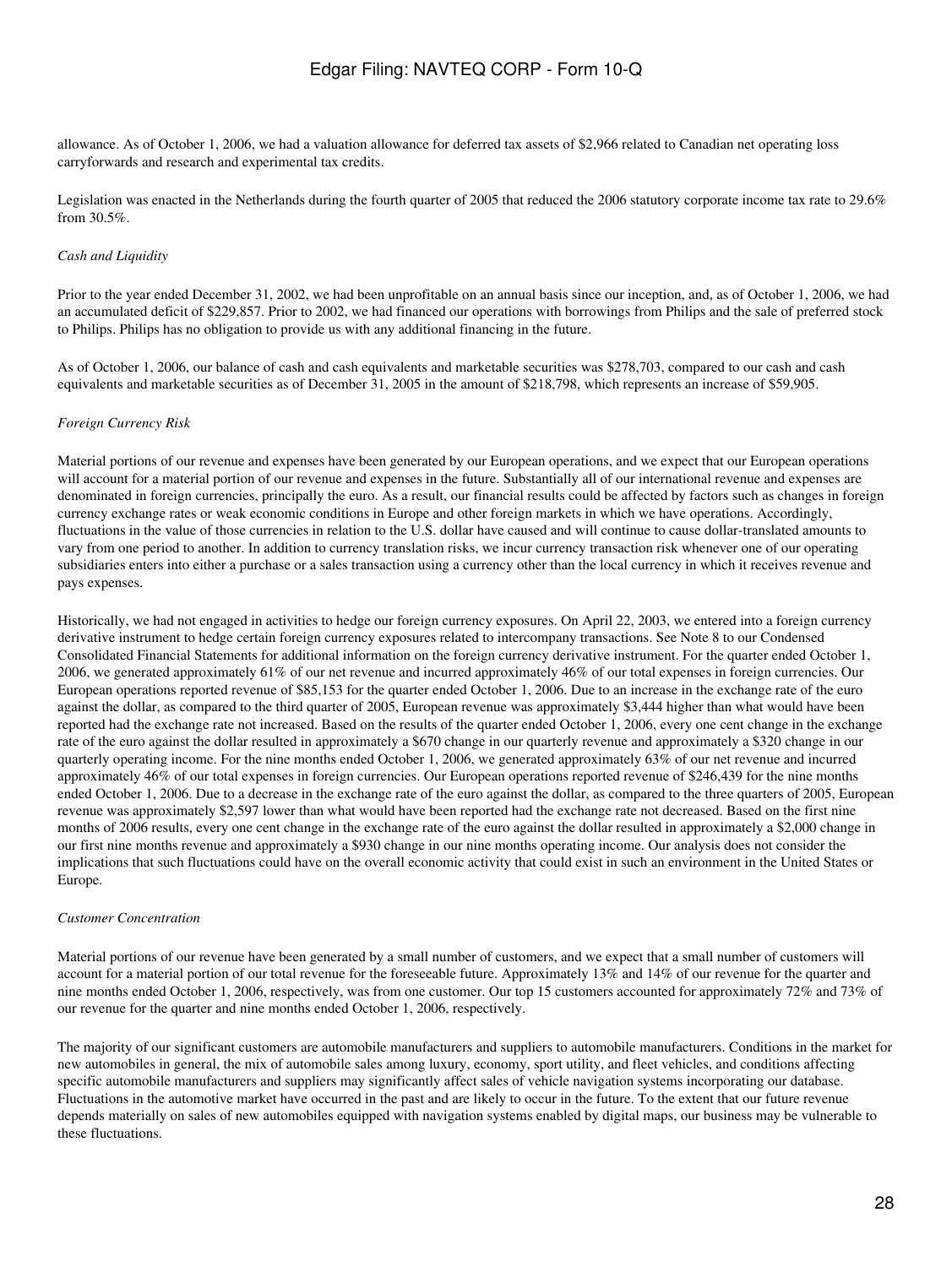### **Critical Accounting Estimates**

Our discussion and analysis of our financial condition and results of operations are based upon our consolidated financial statements, which have been prepared in accordance with U.S. generally accepted accounting principles. The preparation of these financial statements requires that we make estimates and judgments that affect the reported amounts of assets, liabilities, revenue and expenses, and related disclosure of contingent assets and liabilities. On an ongoing basis, we evaluate our estimates based on historical experience and make various assumptions that we believe to be reasonable under the circumstances, the results of which form the basis for making judgments about the carrying values of assets and liabilities that are not readily apparent from other sources. Actual results may differ from these estimates under different assumptions or conditions. We believe that, of the significant policies used in the preparation of our consolidated financial statements, the following are critical accounting estimates, which may involve a higher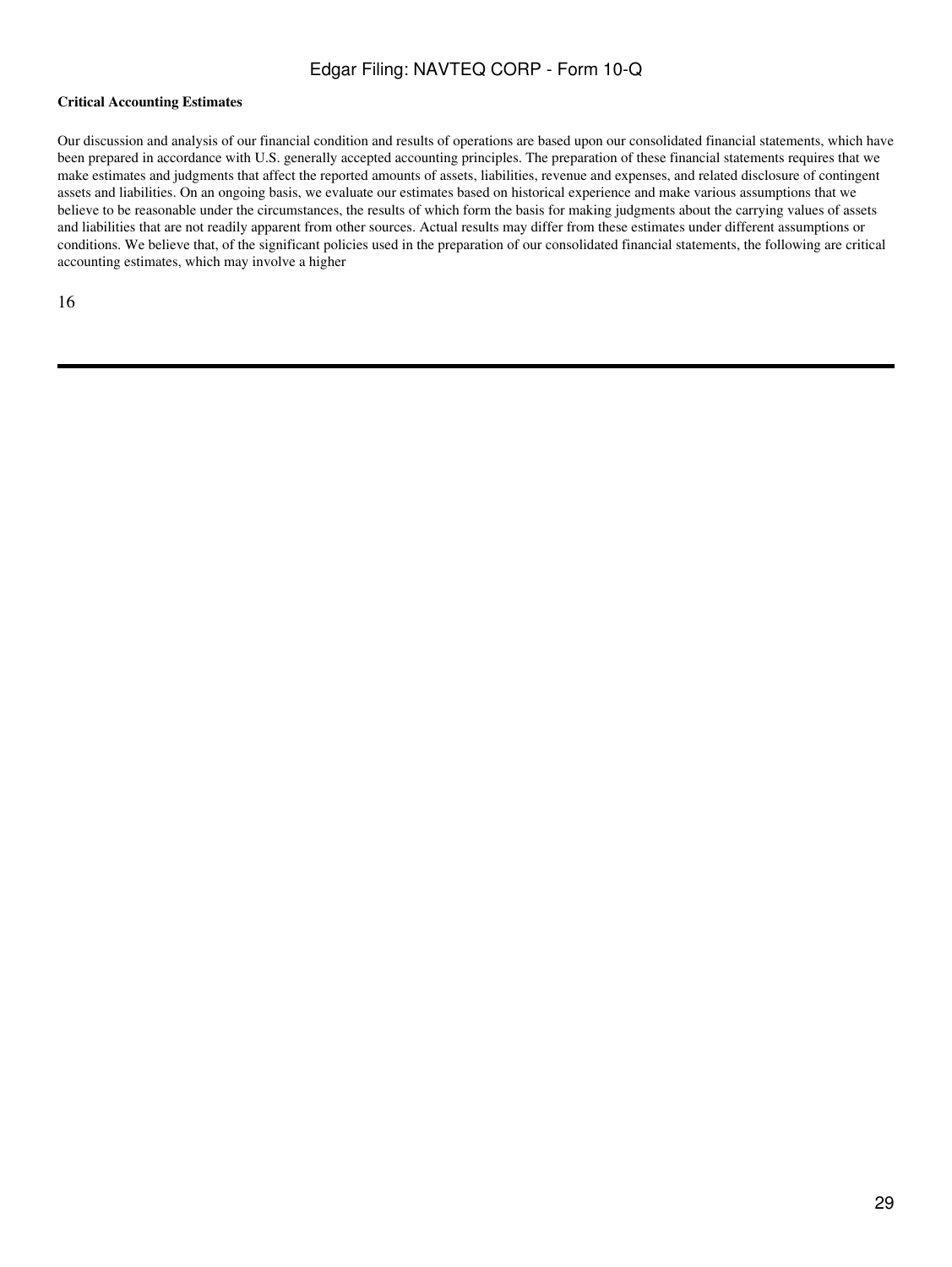degree of judgment and complexity. Management has discussed the development and selection of these critical accounting estimates with our Audit Committee, and our Audit Committee has reviewed this disclosure.

#### *Revenue Recognition*

We derive a substantial majority of our revenue from licensing our database. We provide our data to end-users through multiple distribution methods, primarily media or server-based. For example, our customers produce copies of our data on various storage media, such as CD-ROMs, DVDs and memory cards. Our customers then distribute those media to end-users directly and indirectly through retail establishments, automobile manufacturers and their dealers, and other redistributors. The media may be sold by our customer separately from its products, bundled with its products or otherwise incorporated into its products. We also produce copies of our data and distribute those copies to end-users both directly and indirectly through automobile manufacturers and their dealers. In those cases where we produce and distribute copies to end-users, the copies are either compiled into our customers proprietary format for use with the customers products or are in our common database physical storage format. Additionally, some of our customers store our data on servers and distribute information, such as map images and driving directions, derived from our data over the Internet and through other communication networks.

Revenue is recognized net of provisions for estimated uncollectible amounts and anticipated returns. Our map database license agreements provide evidence of our arrangements with our customers, and identify key contract terms related to pricing, delivery and payment. We do not recognize revenue from licensing our database until delivery has occurred and collection is considered probable. We provide for estimated product returns at the time of revenue recognition based on our historical experience for such returns, which have not been material. As a result, we do not believe there is significant risk of recognizing revenue prematurely.

For revenue distributed through the media-based method, license fees from usage (including license fees in excess of the nonrefundable minimum fees) are recognized in the period in which they are reported by the customer to us. Prepaid licensing fees are recognized in the period in which the distributor or customer reports that it has shipped our database to the end-user. Revenue for direct sales is recognized when the database is shipped to the end-user.

For revenue distributed through the server-based method, revenue includes amounts that are associated with nonrefundable minimum licensing fees, license fees from usage (including license fees in excess of nonrefundable minimum fees), recognition of prepaid licensing fees from our distributors and customers and direct sales to end-users. Nonrefundable minimum annual licensing fees are received upfront and represent a minimum guarantee of fees to be received from the licensee (for sales made by that party to end-users) during the period of the arrangement. We generally cannot determine the amount of up-front license fees that have been earned during a given period until we receive a report from the customer. Accordingly, we amortize the total up-front fee paid by the customer ratably over the term of the arrangement. When we determine that the actual amount of licensing fees earned exceeds the cumulative revenue recognized under the amortization method (because the customer reports licensing fees to us that exceed this amount), we recognize the additional licensing revenue.

Licensing arrangements that entitle the customer to unspecified updates over a period of time are recognized as revenue ratably over the period of the arrangement.

#### *Allowance for Doubtful Accounts*

We record allowances for estimated losses from uncollectible accounts based upon specifically-identified amounts that we believe to be uncollectible. In addition, we record additional allowances based on historical experience and our assessment of the general financial condition of our customer base. If our actual collections experience changes, revisions to our allowances may be required.

We have a number of customers with individually large amounts due at any given balance sheet date. Any unanticipated change in the creditworthiness of one of these customers or other matters affecting the collectibility of amounts due from these customers could have a material adverse affect on our results of operations in the period in which these changes or events occur.

The allowance for doubtful accounts as reflected in our consolidated balance sheet reflects our best estimate of the amount of our gross accounts receivable that will not be collected. Prior to the second quarter of 2006, our actual level of bad debts had been relatively stable in recent years. In the second quarter of 2006, we had a significant customer that did not pay its license fees in a timely manner. This resulted in a \$3,100 reduction in second quarter revenue and a corresponding increase in the allowance for doubtful accounts. Subsequent to the second quarter of 2006, we have received a partial payment from this customer which has been recorded as revenue in the third quarter with a corresponding decrease to the allowance for doubtful accounts. During the third quarter of 2006, we recorded net revenue of \$2,915 related to this customer. We continue to refine our estimates for bad debts as our business grows, and while our credit losses have historically been within both our expectations and the provision recorded, fluctuations in credit loss rates, like the one in the second quarter of 2006 may affect our future financial results.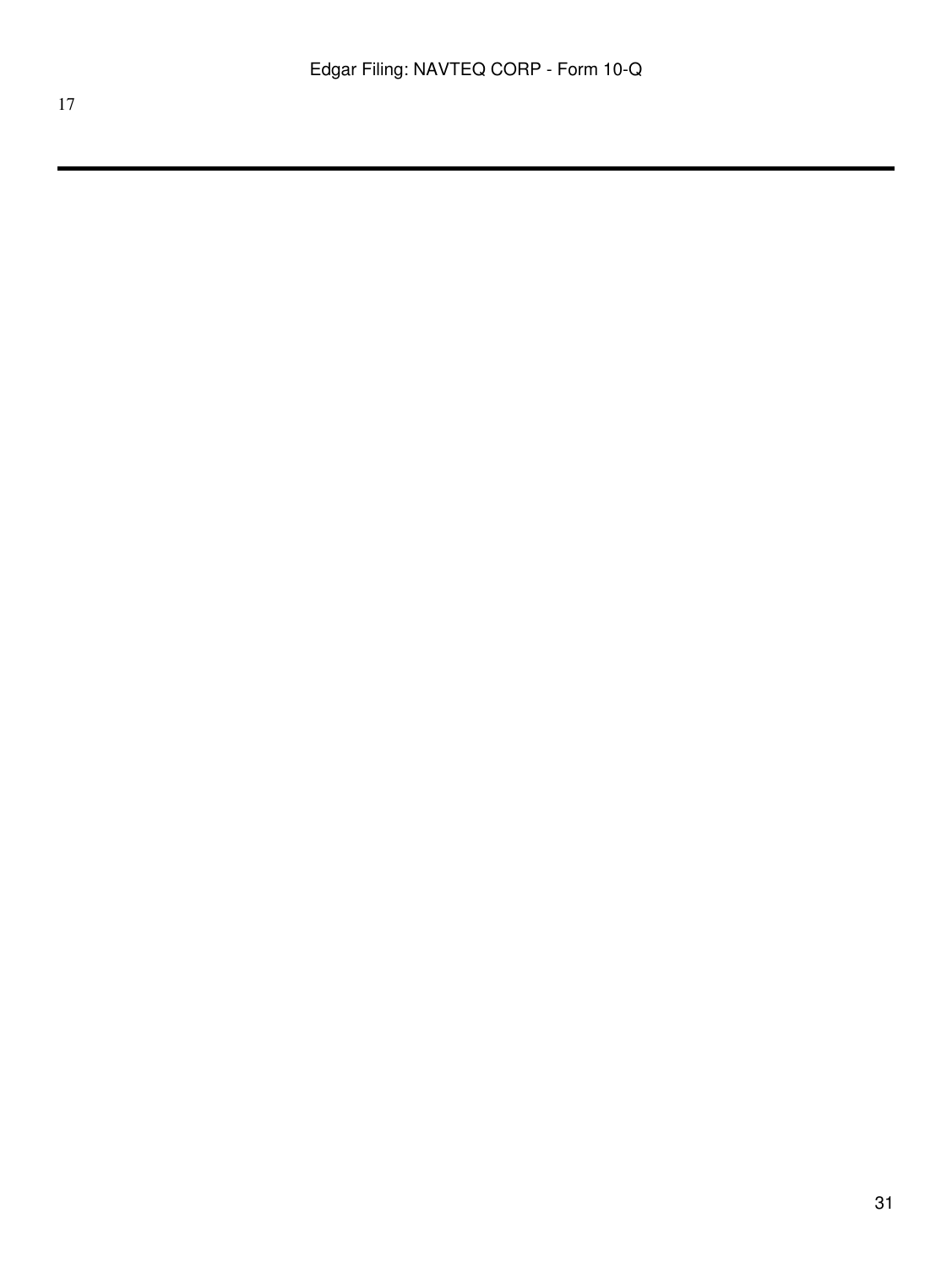#### *Database Creation, Distribution and Software Development Costs*

We have invested significant amounts in creating and updating our database and developing related software applications for internal use. Database creation and distribution costs consist of database creation and updating, database licensing and distribution, and database-related software development. Database creation and updating costs are expensed as incurred. These costs include the direct costs of database creation and validation, costs to obtain information used to construct the database, and ongoing costs for updating and enhancing the database content. Database licensing and distribution costs include the direct costs related to reproduction of the database for licensing and per-copy sales and shipping and handling costs. Database-related software development costs consist primarily of costs for the development of software as follows: (i) applications used internally to improve the effectiveness of database creation and updating activities, (ii) enhancements to internal applications that enable our core database to operate with emerging technologies, and (iii) applications to facilitate customer use of our database. Costs of internal-use software are accounted for in accordance with AICPA Statement of Position (SOP) No. 98-1, Accounting for the Costs of Computer Software Developed or Obtained for Internal Use. Accordingly, certain application development costs relating to internal-use software have been capitalized and are being amortized on a straight-line basis over the estimated useful lives of the assets. It is possible that our estimates of the remaining economic life of the technology could change from the current amortization periods. In that event, impairment charges or shortened useful lives of internal-use software could be required.

#### *Impairment of Long-lived Assets*

As of December 31, 2005 and October 1, 2006, our long-lived assets consisted of property and equipment, internal-use software, goodwill and acquired intangible assets. We review long-lived assets for impairment, whenever events or changes in circumstances indicate that the carrying amount of an asset may not be recoverable. Additionally, goodwill is reviewed on at least an annual basis as well to determine if our recorded goodwill amounts are impaired in any manner. Recoverability of assets to be held and used is measured by comparison of the carrying amount of an asset to estimated undiscounted future cash flows expected to be generated by the asset. If the carrying amount of an asset exceeds its estimated future cash flows, an impairment charge is recognized in the amount by which the carrying amount of the asset exceeds the fair value of the asset. Significant management judgment is required in determining the fair value of our long-lived assets to measure impairment, including projections of future discounted cash flows.

#### *Realizability of Deferred Tax Assets*

The assessment of the realizability of deferred tax assets involves a high degree of judgment and complexity. In assessing the realizability of deferred tax assets, management considers whether it is more likely than not that some portion or all of the deferred tax assets will not be realized. The realization of deferred tax assets is dependent upon the generation of future taxable income during the periods in which temporary differences, as determined pursuant to Statement of Financial Accounting Standards (SFAS) No. 109, Accounting for Income Taxes, become deductible. Management considers the scheduled reversal of deferred tax liabilities, projected future taxable income, and tax planning strategies in making this assessment. Management s evaluation of the realizability of deferred tax assets must consider both positive and negative evidence, and the weight given to the potential effects of positive and negative evidence is based on the extent to which it can be objectively verified. We have generated significant taxable losses since our inception, and prior to the year ended December 31, 2003, management had concluded that a valuation allowance against substantially all of our deferred tax assets was required. However, our European operations generated taxable profits throughout 2002, and for the year ended December 31, 2003, both our European and U.S. operations generated taxable income. During 2003, we assessed the realizability of our deferred tax assets by weighing both positive and negative evidence. Positive evidence included qualitative factors such as growing market acceptance of navigation products in Europe and North America, particularly in automobiles, our leading competitive positions in both Europe and the U.S., and the significant time required and cost involved in building a database such as ours. Positive quantitative evidence included our strong recent operating performance in both Europe and the U.S., our projections of our future operating results that indicate that we will be able to generate sufficient taxable income to fully realize the benefits of our existing loss carryforwards before they expire, and the length of carryforward periods related to our net operating losses, approximately half of which had no statutory expiration date. Negative evidence included our history of operating losses through 2001, the likelihood of increased competition and the loss of a large customer. After evaluating the available evidence, management determined that sufficient objective evidence existed to conclude that it was more likely than not that a portion of the deferred tax assets would be realized. Accordingly, we reversed the valuation allowance related to net operating loss carryforwards and other temporary items in Europe and the United States, resulting in the recognition of an income tax benefit of \$168,752 in 2003.

As of June 27, 2004, we had fully reserved for the tax benefits related to interest expense carryforwards as we believed it was more likely than not that the benefits would not be realized. At that time, we believed it was more likely than not that we would not realize the benefit associated with the interest expense carryforwards due to (1) restrictions placed on the deductibility of the interest as a result of Philips controlling interest in us and (2) our ability to generate sufficient incremental future taxable income in the United States to offset the additional interest expense deductions. During the third quarter of 2004, Philips relinquished its controlling interest in us after our initial public offering. We were then allowed to deduct the deferred interest expense in tandem with our net operating loss carryforwards. Consequently, we reevaluated, in the third quarter of 2004, whether it was more likely than not that the tax benefits associated with our net operating loss carryforwards and our interest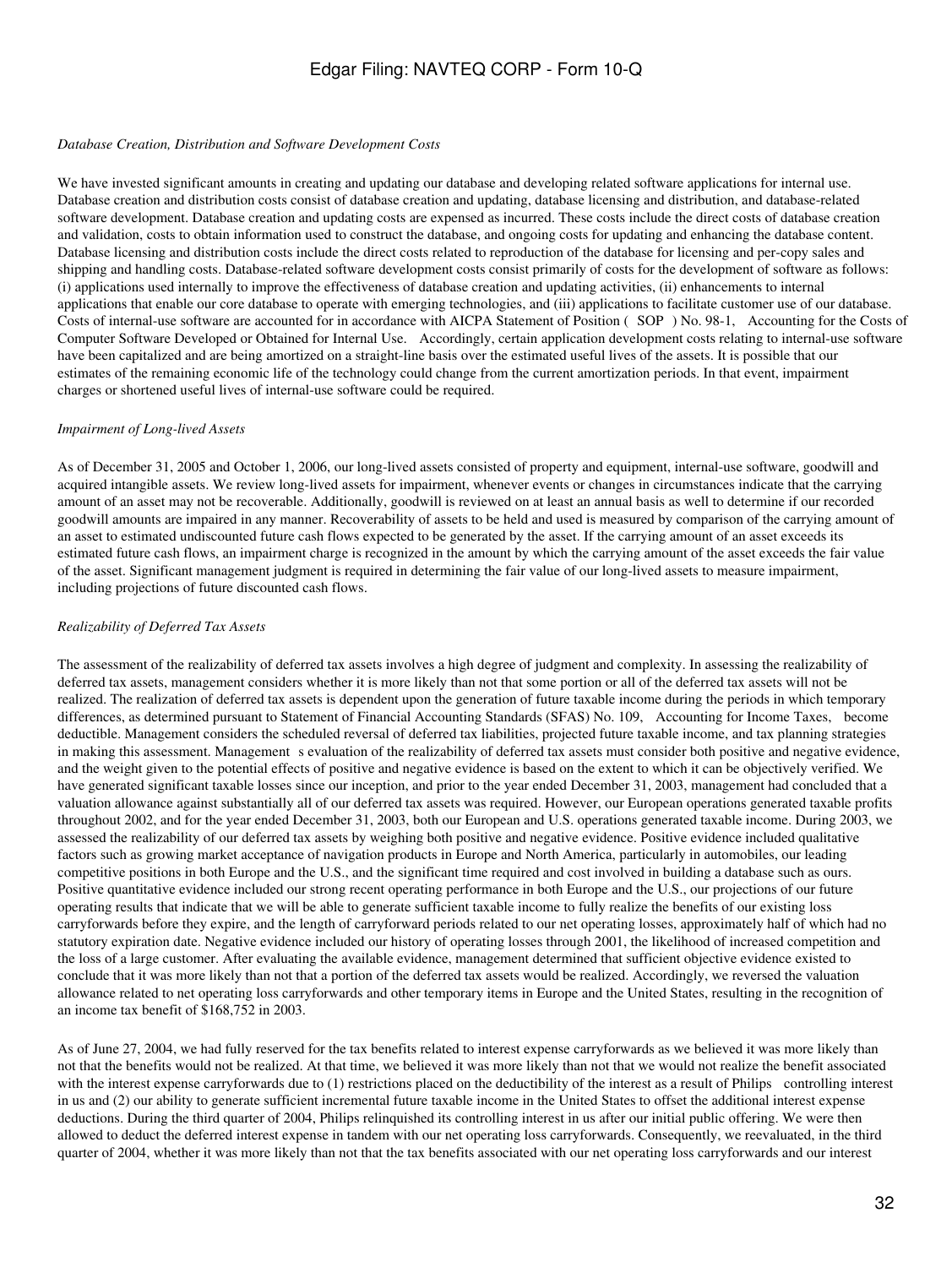expense carryforwards would be realized. Our evaluation considered both positive and negative evidence, and the weight given to the potential effects of positive and negative evidence was based on the extent to which it can be objectively verified in the same manner as described above for the evaluation completed in 2003. Based on this evaluation, we determined the amount of net deferred tax assets that we believed was more likely than not that we will realize. The amount that was determined did not require us to record an adjustment to the balance of the related valuation allowance.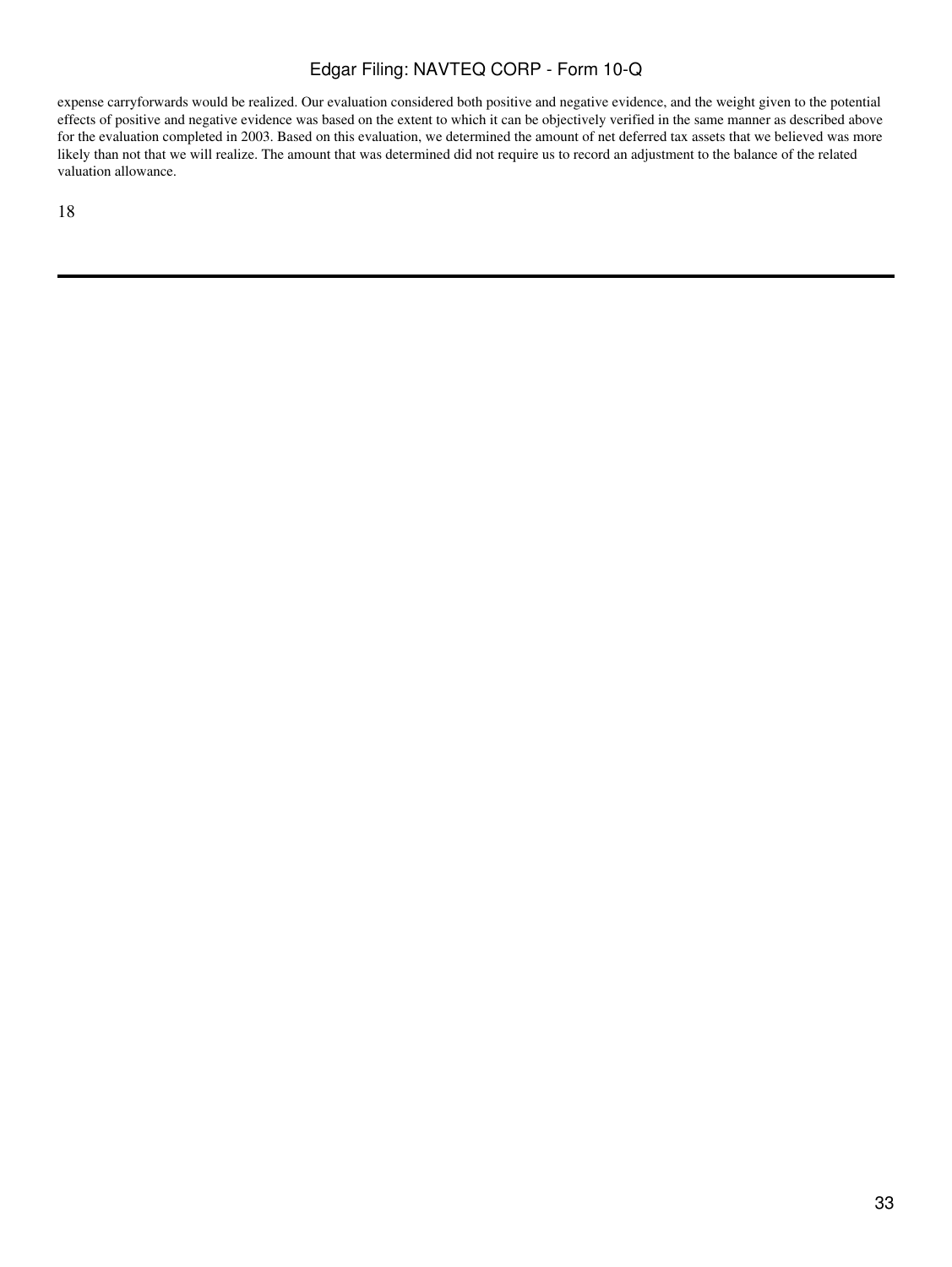During the third quarter of 2005, we reassessed the realizability of the deferred tax assets and made the determination that it is more likely than not that we would be able to realize the benefits of the deferred tax assets related to net operating loss carryforwards and deferred interest credits in the United States. In reaching the determination, we considered both positive and negative evidence. Positive evidence included our strong recent revenue growth and operating performance, expectations regarding the generation of future taxable income, the length of available carryforward periods, our market position and the expected growth of the market. Negative evidence included our history of operating losses through 2001 and the likelihood of increased competition and loss of a significant customer. From that analysis, we determined that sufficient evidence existed to conclude that it was more likely than not that the benefits of certain of the deferred tax assets will be realized. Accordingly, we reversed the related valuation allowance and recorded a income tax benefit of \$83,270. In addition, we reversed the valuation allowance on deferred tax assets associated with stock-based compensation, which resulted in an increase to additional paid-in capital of \$34,552.

As of October 1, 2006, we had a valuation allowance for deferred tax assets of \$2,966 related to Canadian net operating loss carryforwards and research and experimental tax credits.

We cannot assure you that we will continue to experience taxable income at levels consistent with recent performance in some or all of the jurisdictions in which we do business. In the event that actual taxable income differs from our projections of taxable income by jurisdiction, changes in the valuation allowance, which could affect our financial position and net income, may be required.

### **Results of Operations**

### *Comparison of Quarters and Nine Months Ended September 25, 2005 and October 1, 2006*

*Operating Income, Net Income and Earnings Per Share of Common Stock*. Our operating income increased from \$30,423 during the third quarter of 2005 to \$37,044 in the third quarter of 2006, due primarily to our revenue growth in 2006. This revenue growth was partially offset by higher operating expenses. Our net income decreased from \$101,115 in the third quarter of 2005 to \$27,079 in the third quarter of 2006 due to an income tax benefit recorded in 2005 primarily related to the reversal of the valuation allowance on a portion of our deferred tax assets offset by slightly higher operating income and a reduction of our effective tax rate in 2006. Basic earnings per share of common stock were \$1.11 and \$0.29 for the third quarters of 2005 and 2006, respectively. Diluted earnings per share of common stock were \$1.07 and \$0.28 for the third quarters of 2005 and 2006, respectively.

Our operating income decreased from \$92,696 during the first nine months of 2005 to \$90,893 in the first nine months of 2006, due to higher operating expenses. The higher operating expenses were partially offset by our revenue growth in 2006. Our net income decreased from \$143,164 in the first nine months of 2005 to \$67,027 in the first nine months of 2006 due an income tax benefit recorded in 2005 primarily related to the reversal of the valuation allowance on a portion of our deferred tax assets and increases in our operating expenses offset by our revenue growth in 2006. Basic earnings per share of common stock were \$1.60 and \$.72 for the first nine months of 2005 and 2006, respectively. Diluted earnings per share of common stock were \$1.52 and \$0.70 for the first nine months of 2005 and 2006, respectively.

The following tables highlight changes in selected financial statement line items, which are material to our results of operations. An analysis of the factors affecting each line is provided in the paragraphs that appear after the table. In addition, the percentage change for income tax expense (benefit) as compared to the prior year is not specified below. We believe that these percentages are not meaningful since the changes are unusually large due to non-recurring items affecting each item as more fully described in the narrative section for each.

|                                                        | <b>Ouarter Ended</b>     |                    |               |            |      |
|--------------------------------------------------------|--------------------------|--------------------|---------------|------------|------|
|                                                        | September 25,            | October 1.         |               |            |      |
| 2005                                                   |                          | 2006               | <b>Change</b> | $%$ Change |      |
| Net revenue                                            | 123,005                  | 142,658            | 19.653        | 16.0       | $\%$ |
| 60,906<br>Database creation and distribution costs     |                          | 69.397             | 8.491         | 13.9       | $\%$ |
| Selling, general and administrative expenses<br>31.676 |                          | 36.217             | 4.541         | 14.3       | $\%$ |
| Income tax (benefit) expense                           | (69, 490)                | 12.890             | 82,380        |            |      |
|                                                        | <b>Nine Months Ended</b> |                    |               |            |      |
| 2005                                                   | September 25,            | October 1,<br>2006 | <b>Change</b> | $%$ Change |      |
| \$<br>Net revenue                                      | 350.534                  | 400.928            | 50.394        | 14.4       | %    |
| Database creation and distribution costs               | 169.227                  | 197.934            | 28,707        | 17.0       | $\%$ |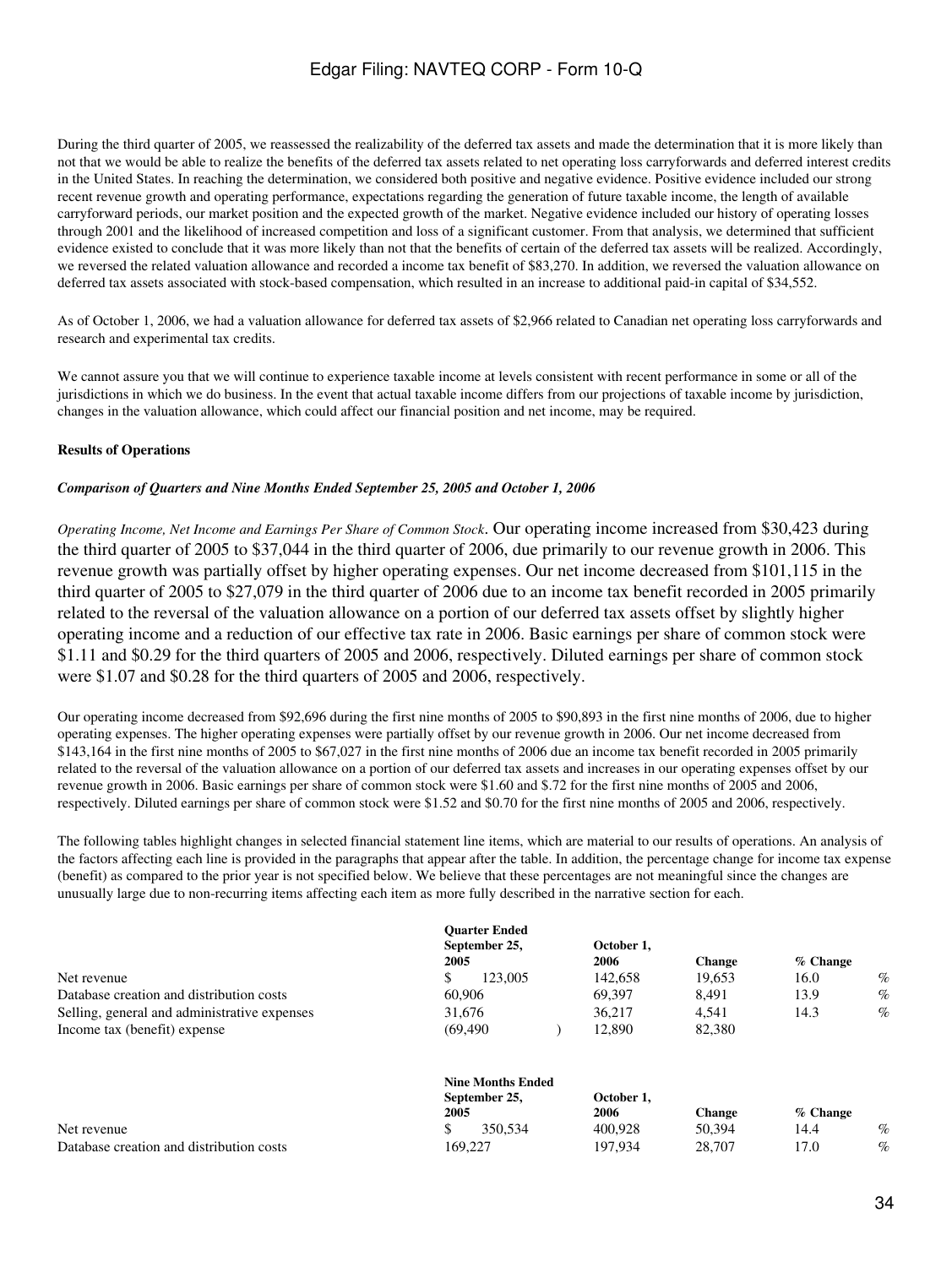| Selling, general and administrative expenses | 88.611   | 112.101 | 23.490 | 26.5 | $\%$ |
|----------------------------------------------|----------|---------|--------|------|------|
| Income tax (benefit) expense                 | (47.828) | 31.665  | 79.493 |      |      |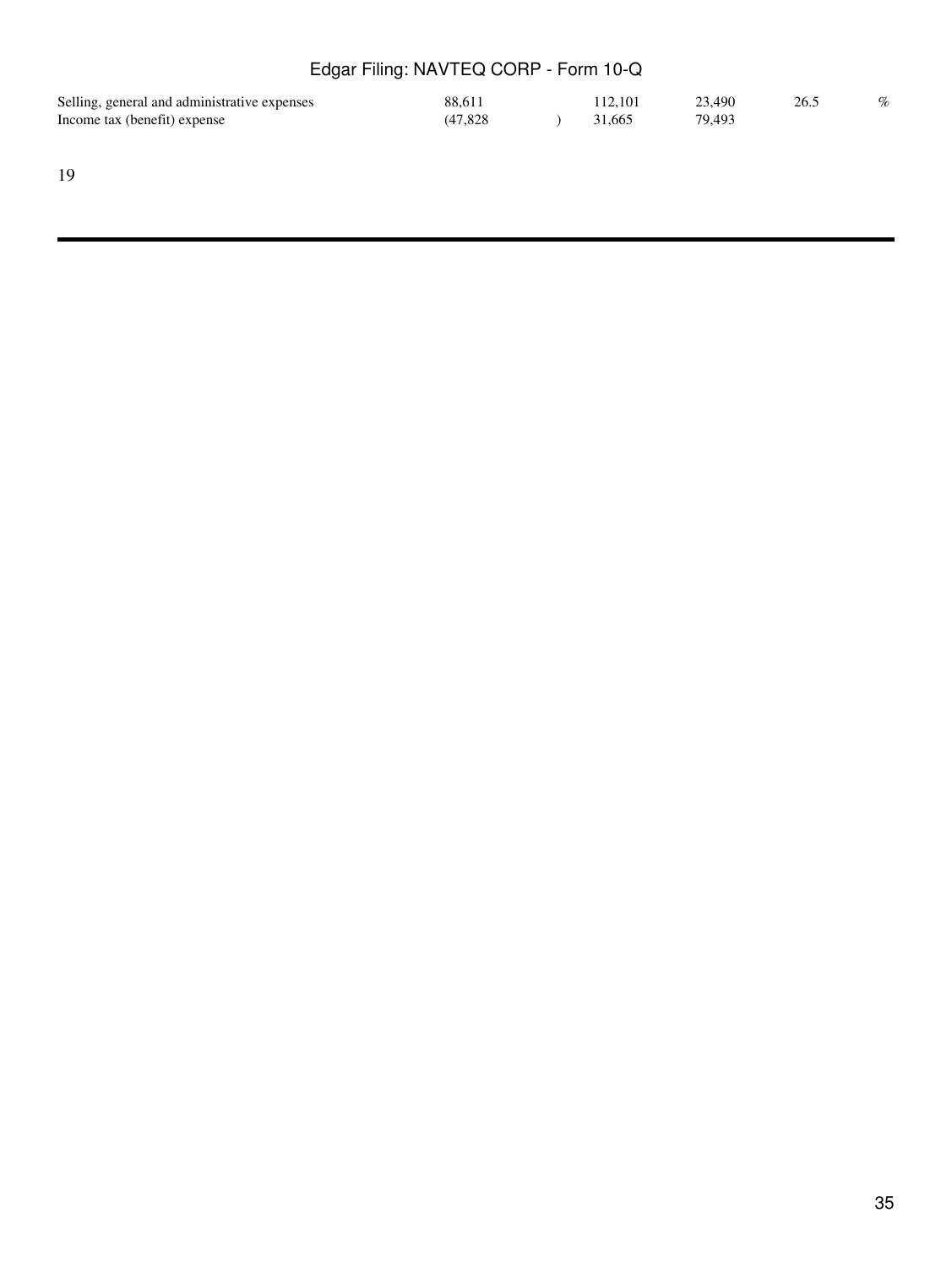*Net Revenue*. The increase in net revenue was due to an increase in database licensing, resulting primarily from increased unit sales to customers. Growth occurred in all geographic regions during the third quarter and first nine months of 2006. EMEA revenue increased 10.3% from \$77,215 in the third quarter of 2005 to \$85,153 in the third quarter of 2006, and increased 6.6% from \$231,216 in the first nine months of 2005 to \$246,439 in the first nine months of 2006. Americas revenue increased 31.2% from \$42,737 in the third quarter of 2005 to \$56,057 in the third quarter of 2006, and increased 28.9% from \$116,265 in the first nine months of 2005 to \$149,858 in the first nine months of 2006. EMEA and Americas revenue both increased primarily due to an increase in unit sales to vehicle navigation system vendors, automobile manufacturers and mobile device manufacturers. Differences in foreign currency translation increased revenue within the EMEA operations by approximately \$3,444 in the third quarter of 2006 and decreased revenue by \$2,597 for the first nine months of 2006 as compared to the comparable periods in 2005. Excluding the effect of foreign currency translation, European revenue would have grown 5.8% and 7.7% for the third quarter of 2006 and the first nine months of 2006, respectively. Revenue in the Americas was negatively affected by unfavorable conditions in the automobile industry in general and the mix of automobile sales, which generally favored models with lower navigation system take rates. Approximately 12% and 13% of our revenues in the third quarters of 2005 and 2006, respectively, came from one customer. Approximately 15% and 14% of our revenues in first nine months of 2005 and 2006, respectively, came from one customer.

*Database Creation and Distribution Costs*. The increase in database creation and distribution costs was primarily due to geographic expansion and quality improvements. The capitalization of \$2,820 and \$796 of development costs for internal-use software in the third quarter of 2005 and 2006, respectively, and the capitalization of \$8,948 and \$6,332 of development costs for internal-use software in the first nine months of 2005 and 2006, respectively, reduced our expenses in those periods. Differences in foreign currency translation increased expenses within the EMEA operations by approximately \$1,658 in the third quarter of 2006 and decreased expenses by \$404 for the first nine months of 2006 as compared to the comparable periods in 2005.

Approximately 54% and 53% of our database creation and distribution costs for the quarter and nine months ended October 1, 2006, respectively, were comprised of personnel, software amortization, stock-based compensation, occupancy and other business infrastructure expenses. This base of expenses has increased as we have expanded our business. Our direct distribution costs were 32% of database creation and distribution costs in the third quarter and first nine months of 2006.

*Selling, General and Administrative Expenses*. The increase in selling, general and administrative expenses was due primarily to our investments in growing our worldwide sales force and expanding the breadth of our product offerings and expenses related to improving our infrastructure to support future growth. Stock-based compensation expense of \$1,827 and \$6,268 was recorded in selling, general and administrative expense in the third quarter and the first nine months of 2005, respectively, compared to \$2,086 and \$9,028 in the third quarter and the first nine months of 2006, respectively. Differences in foreign currency translation increased expenses within the EMEA operations by approximately \$508 in the third quarter of 2006 and decreased expenses by \$281 for the first nine months of 2006 as compared to the comparable periods in 2005.

Approximately 75% of our selling, general, and administrative expenses for the quarter and nine months ended October 1, 2006 were comprised of personnel, stock-based compensation, occupancy and other business infrastructure expenses. This base of expenses has increased as we have expanded our business.

*Income Tax Expense*. The increase in income tax expense is primarily due to the income tax benefit of \$83,270 recorded in the third quarter of 2005, as a result of the reversal of the valuation allowance on a portion of our deferred tax asset. Excluding the effects of the net income tax benefit recorded in the third quarter of 2005, the effective tax rate in the third quarter and the first nine months of 2005 was 35.25% as compared to 32.25% in the third quarter and first nine months of 2006, respectively. The decrease in the effective tax rate was primarily due to legislation in the Netherlands enacted during the fourth quarter of 2005 that reduced the 2006 statutory corporate income tax rate to 29.6%. The 2005 statutory corporate income tax rate in the Netherlands was 31.5%.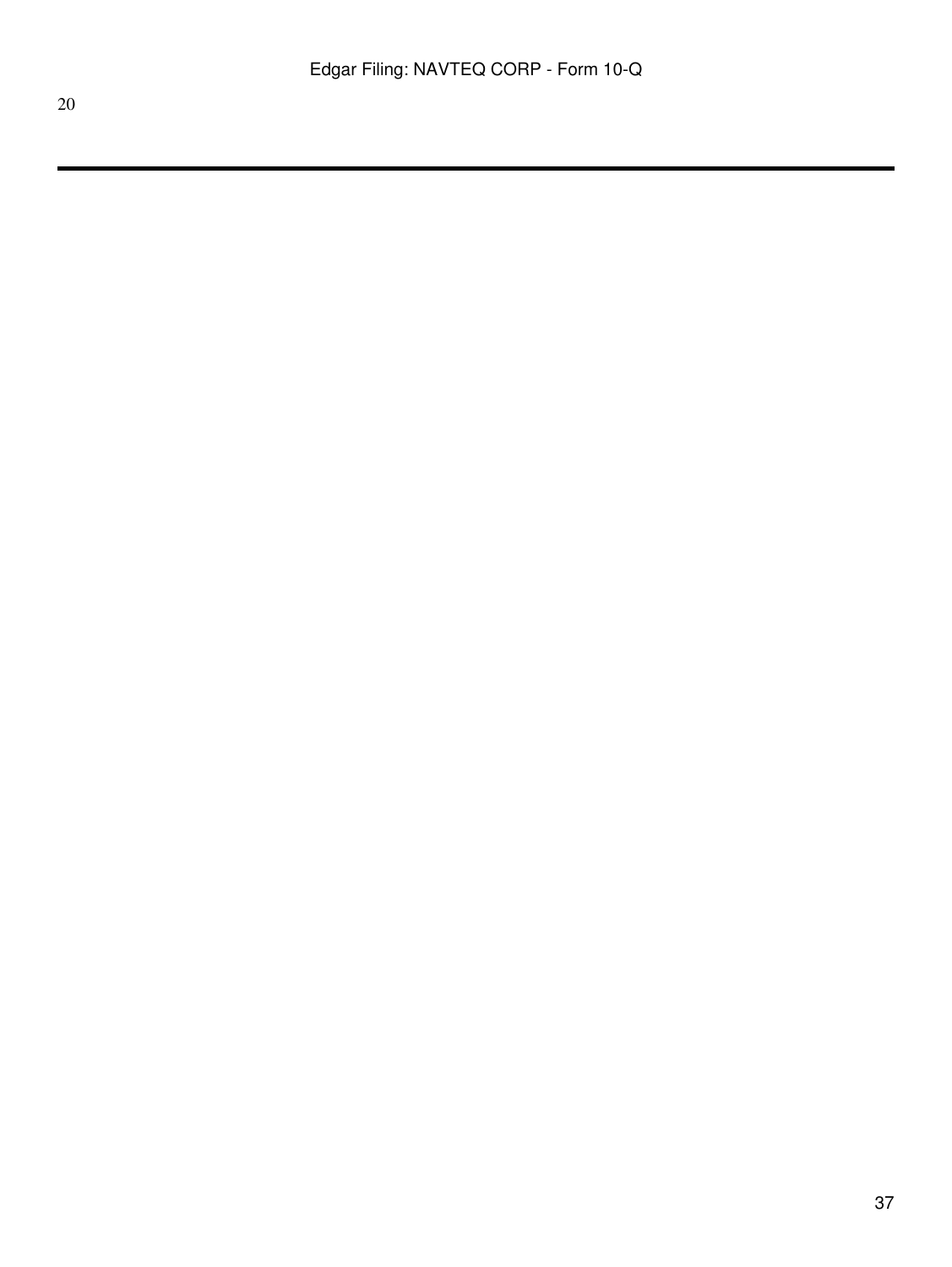### **Liquidity and Capital Resources**

Since 2002, we have financed our operations through cash generated from operating income. As of October 1, 2006, cash and cash equivalents and marketable securities totaled \$278,703, compared to our cash and cash equivalents and marketable securities as of December 31, 2005 in the amount of \$218,798, which represents an increase of \$59,905.

On November 30, 2005, we extended and increased, through our operating subsidiary for North America, our revolving line of credit that is scheduled to mature on December 1, 2006. Pursuant to the terms of the line of credit, we may borrow up to \$50,000 at an interest rate of either U.S. LIBOR plus 0.5% or the greater of the prime rate or the Federal funds rate plus 0.5%. We are required to pay to the bank a quarterly facility fee of 7.5 basis points per annum on the average daily unused commitment. We have guaranteed our operating subsidiarys obligations under this facility. We plan on renewing the line of credit or substantially similar line of credit when it expires on December 1, 2006. As of October 1, 2006, there were no outstanding borrowings against this line of credit.

Since the first quarter of 2002, our operations have continued to produce positive cash flows. The cash flows have been driven by increased demand for our products and our ability to deliver these products profitably and collect receivables from our customers effectively. These funds have allowed us to make investments required to grow the business and have provided us excess cash. Since August 2004, we have invested cash balances in excess of our short-term operational needs in cash equivalents and marketable securities of high credit quality.

We believe that our current cash resources on hand, temporary excess cash deposited in cash equivalents and marketable securities, and cash flows from operations, together with funds available from the revolving line of credit, will be adequate to satisfy our anticipated working capital needs and capital expenditure requirements at our current level of operations for at least the next twelve months. We do, however, consider additional debt and equity financing from time to time and may enter into these financings in the future.

Cash and cash equivalents decreased by \$18,667 during the nine months ended October 1, 2006. The changes in cash and cash equivalents are as follows for the nine months ended:

|                                                  | September 25,<br>2005 | October 1,<br>2006 |
|--------------------------------------------------|-----------------------|--------------------|
| Cash provided by operating activities            | 77.480                | 63.360             |
| Cash used in investing activities                | (70.589               | (100.585           |
| Cash provided by financing activities            | 5.147                 | 16.841             |
| Effect of exchange rates on cash                 | (2,183)               | 1.717              |
| Increase (decrease) in cash and cash equivalents | 9.855                 | (18.667            |

#### *Operating Activities*

In the first nine months of both 2005 and 2006, we generated positive cash flow from operations. In both periods, cash flow from operations was driven by positive operating results, which in turn was driven by increased demand for our products. Our accounts receivable balance increased \$32,919 and \$24,612 in the first nine months of 2005 and 2006, respectively, due to revenue growth and the timing of billing toward the end of the period. Accounts payable decreased \$7,594 during the first nine months of 2006 due to the payment of normal obligations. Deferred revenue decreased \$5,252 during the first nine months of 2006 as we earned and recognized the revenue in our results of operations.

#### *Investing Activities*

Cash used in investing activities has primarily consisted of capitalized costs related to software developed for internal use, investments in marketable securities and capital expenditures. We experienced temporary excess funds that were provided from operations in the first nine months of 2006. We invested those excess funds in cash equivalents and marketable securities. During the first nine months of 2005 and 2006, we invested an additional \$47,120 and \$78,604, respectively, in marketable securities.

Costs for software developed for internal use have been capitalized in accordance with SOP 98-1 and are related to applications used internally to improve the effectiveness of database creation and updating activities, enhancements to internal applications that enable our core database to operate with emerging technologies and applications to facilitate usage of our map database by customers. Capitalized costs totaled \$8,948 and \$6,332 for the first nine months of 2005 and 2006, respectively. We expect the capitalized costs related to software developed for internal use to be approximately \$8,000 to \$10,000 for the full year of 2006.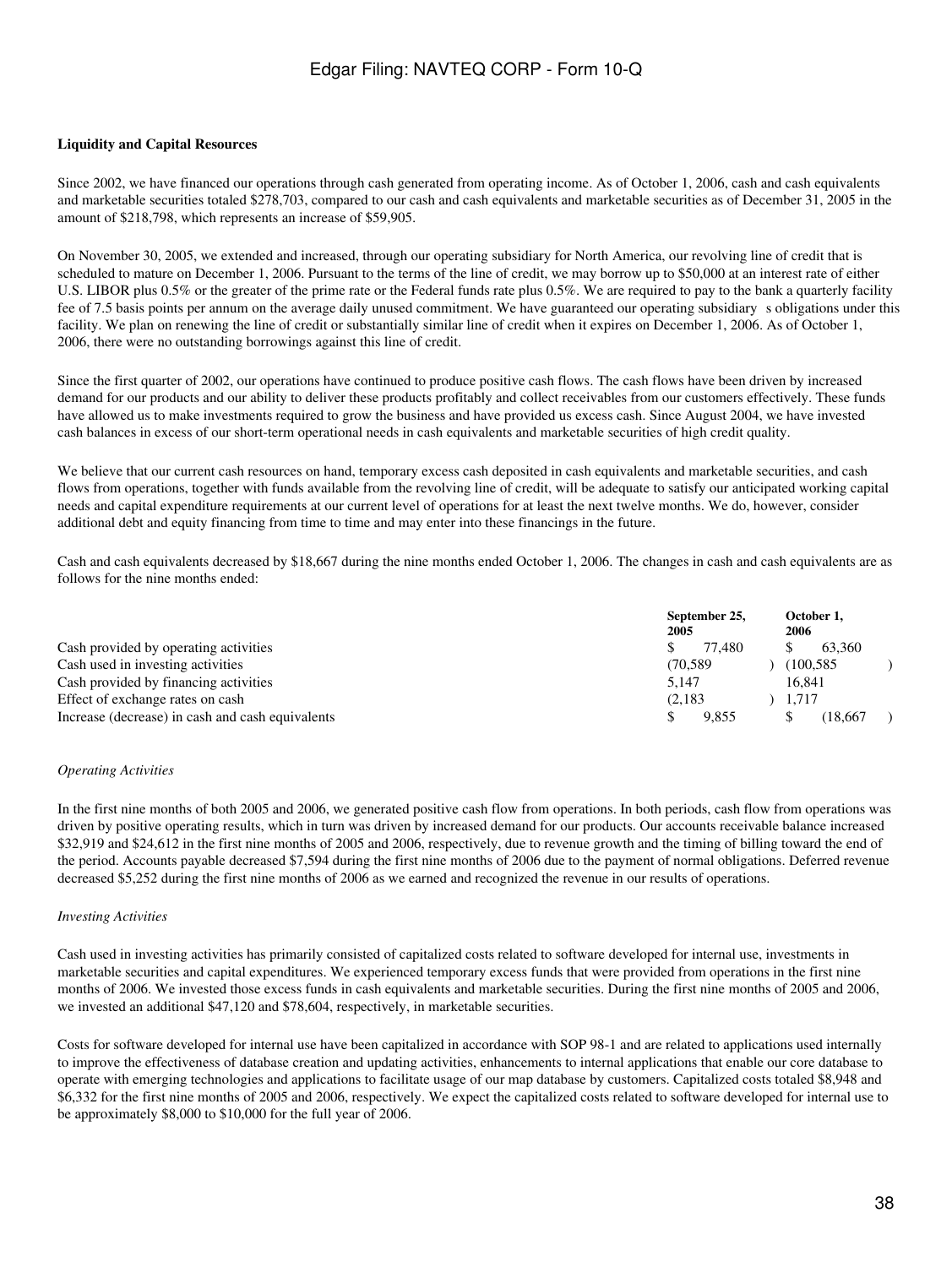We have continued to invest in property and equipment to meet the demands of growing our business by expanding our facilities and providing the necessary infrastructure. Capital expenditures totaled \$5,086 and \$10,305 during the first nine months of 2005 and 2006, respectively. We expect total capital expenditures to be approximately \$12,000 to \$14,000 for the full year of 2006.

On July 8, 2005, we acquired Picture Map International Co., Ltd., a South Korean digital map company (PMI), through our wholly owned subsidiary, NAVTEQ B.V., pursuant to a Stock Purchase Agreement (the Agreement) dated the same date by and among us, NAVTEQ B.V., PMI and all of the shareholders of PMI (the PMI Shareholders). Under the Agreement, NAVTEQ B.V. acquired all of the outstanding shares of PMI. We paid cash consideration to the PMI shareholders and direct costs related to the acquisition of \$8,234, net of cash acquired, and issued 545 shares of our common stock. In addition, during the first nine months of 2006, we paid \$5,044 to acquire a map database and other assets in Mexico.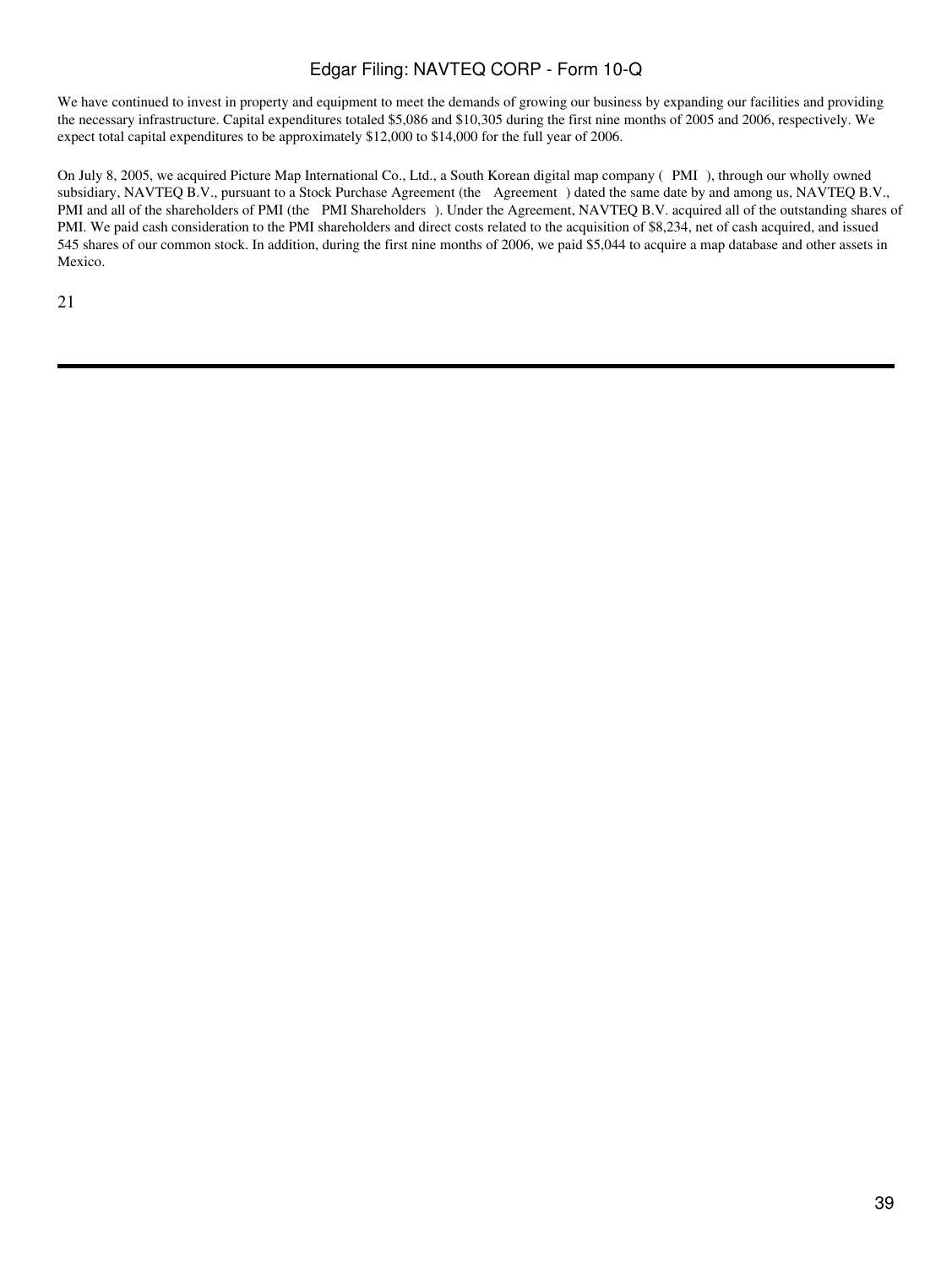### *Financing Activities*

In the first nine months of 2005 and 2006, we have recorded \$5,147 and \$16,841, respectively, related to the issuance of common stock pursuant to our stock incentive plans.

### **Recent Accounting Pronouncements**

In July 2006, the FASB issued FASB Interpretation 48, Accounting for Uncertainty in Income Taxes an interpretation of FASB Statement 109. This interpretation clarifies the accounting for uncertainty in income taxes recognized in an enterprise s financial statements in accordance with SFAS No. 109, Accounting for Income Taxes. This interpretation prescribes a recognition threshold and measurement attribute for the financial statement recognition and measurement of a tax position taken or expected to be taken in a tax return. This interpretation also provides guidance on derecognition, classification, interest and penalties, accounting in interim periods, disclosure, and transition. This interpretation is effective for fiscal years beginning after December 15, 2006. We are evaluating the effect this Interpretation will have on our financial statements.

In September 2006, the FASB issued SFAS No. 157 Fair Value Measurements. This statement defines fair value, establishes a framework for measuring fair value in GAAP, and enhances disclosures about fair value measurements. This statement applies when other accounting pronouncements require fair value measurements; it does not require new fair value measurements. This statement responds to investors requests for expanded information about the extent to which companies measure assets and liabilities at fair value, the information used to measure fair value, and the effect of fair value measurement on earnings. This statement is effective for fiscal years beginning after November 15, 2007 and interim periods within those years. We are evaluating the effect this Statement will have on our financial statements.

### **Item 3. Quantitative and Qualitative Disclosures About Market Risk**

We invest our cash in highly liquid cash equivalents and marketable securities. We do not believe that our exposure to interest rate risk is material to our results of operations.

Material portions of our revenue and expenses have been generated by our European operations, and we expect that our European operations will account for a material portion of our revenue and expenses in the future. In addition, substantially all of our expenses and revenue related to our international operations are denominated in foreign currencies, principally the euro.

### **Item 4. Controls and Procedures**

### *Evaluation of Disclosure Controls and Procedures.*

As required by Rule 13a-15(b) under the Securities Exchange Act of 1934, as amended (the Exchange Act), the Company s management carried out an evaluation, with the participation of the Companys Chief Executive Officer and Chief Financial Officer, of the effectiveness of the Companys disclosure controls and procedures (as defined in Rule 13a-15(e) under the Exchange Act), as of October 1, 2006. Based upon that evaluation, the Chief Executive Officer and Chief Financial Officer concluded that, as of October 1, 2006, the Company s disclosure controls and procedures were effective to ensure that information required to be disclosed by the Company in the reports it files or submits under the Exchange Act, is recorded, processed, summarized and reported within the time periods specified in the rules and forms of the Securities and Exchange Commission and that such information is accumulated and communicated to the Companys management, including its principal executive officer and principal financial officer, as appropriate to allow timely decisions regarding required disclosure.

### *Changes in Internal Control over Financial Reporting.*

There have been no changes in the Company s internal control over financial reporting that occurred during the Company s last fiscal quarter (the third quarter of 2006) that have materially affected, or are reasonably likely to materially affect, the Companys internal control over financial reporting.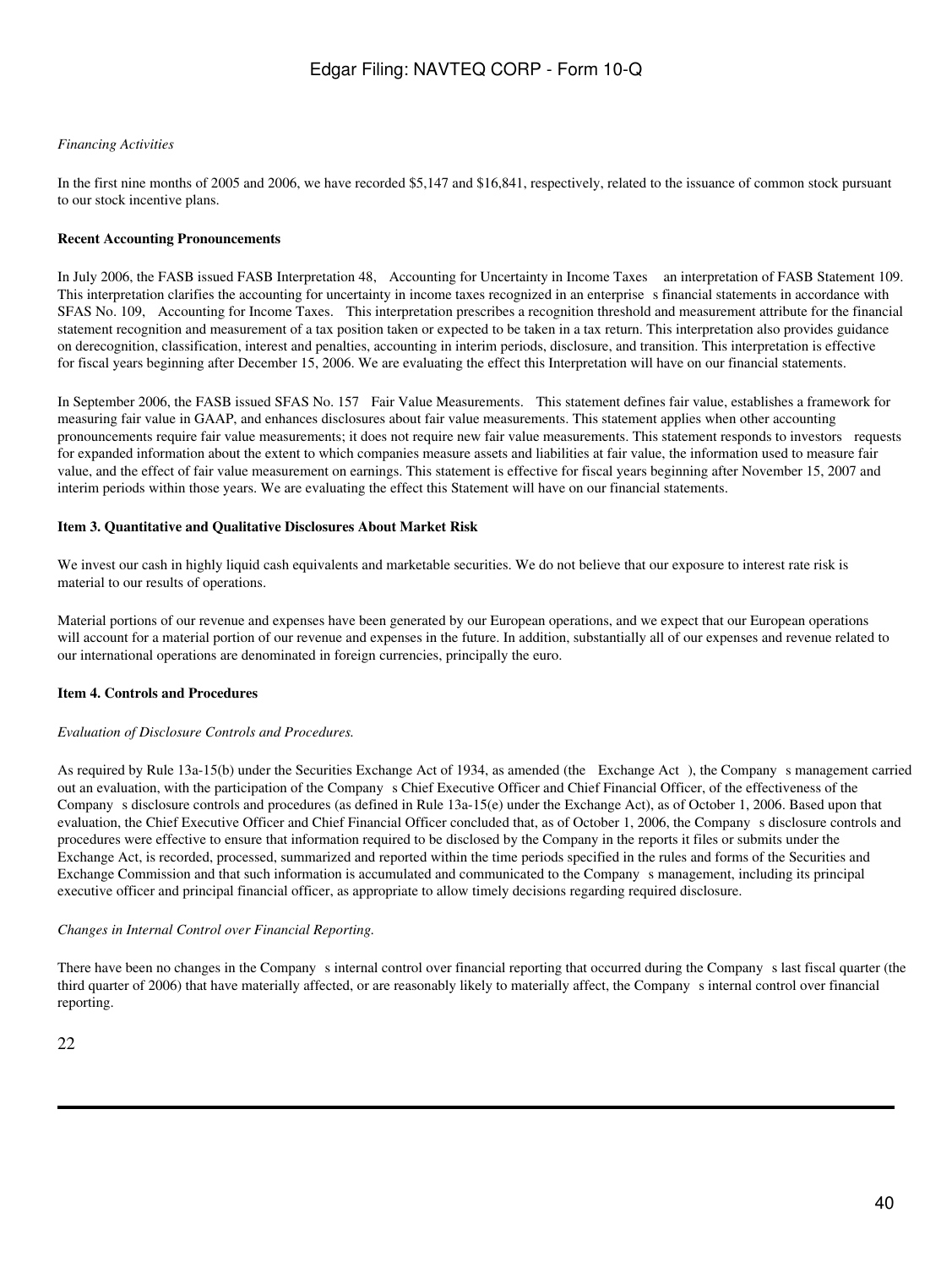### **PART II**

### **OTHER INFORMATION**

| Item 1.                 | <b>Legal Proceedings</b>                                                                                                    |
|-------------------------|-----------------------------------------------------------------------------------------------------------------------------|
|                         | See Note 11 to our Condensed Consolidated Financial Statements in Part I Item 1, which is hereby incorporated by reference. |
| Item 6.                 | Exhibits                                                                                                                    |
| 10.1                    | Amended and Restated 2001 Stock Incentive Plan                                                                              |
| 10.2<br>August 17, 2006 | Amendments to stock option agreements between NAVTEQ Corporation and Denis Cohen dated                                      |
| 31.1<br>2002.           | Certification of Principal Executive Officer pursuant to Section 302 of the Sarbanes Oxley Act of                           |
| 31.2<br>2002.           | Certification of Principal Financial Officer pursuant to Section 302 of the Sarbanes Oxley Act of                           |
| 32.1<br>2002.           | Certification of Principal Executive Officer pursuant to Section 906 of the Sarbanes Oxley Act of                           |
| 32.2<br>2002.           | Certification of Principal Financial Officer pursuant to Section 906 of the Sarbanes Oxley Act of                           |
| 23                      |                                                                                                                             |